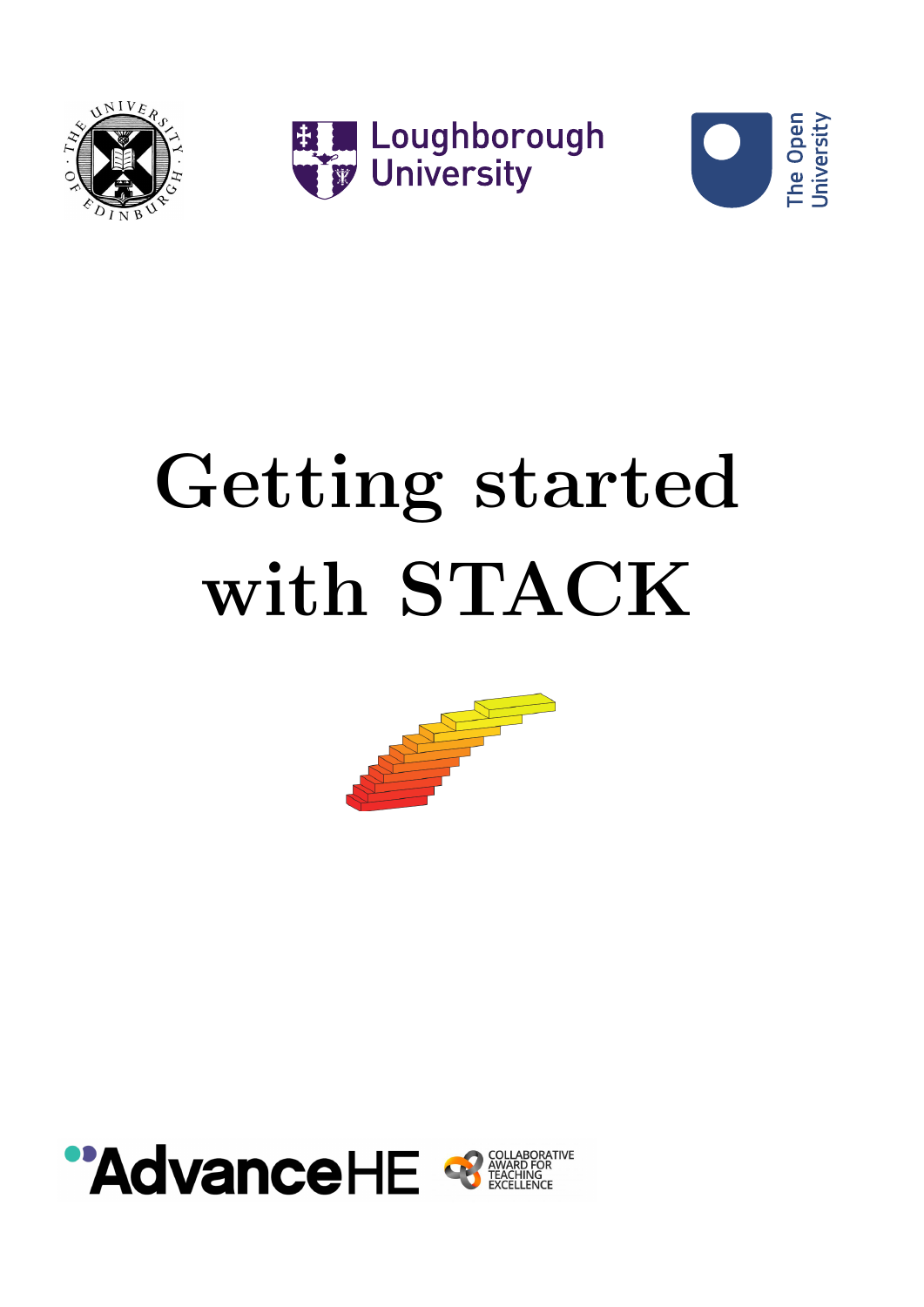This guide was written by

Tim Lowe, The Open University Chris Sangwin, The University of Edinburgh Ian Jones, Loughborough University

with contributions from

Grahame Erskine (The Open University), Malthe Sporring (The University of Edinburgh)

as part of a Higher Education Academy (now Advance HE) Collaborative Award for Teaching Excellence (CATE).

The CATE was made possible by funding from HEFCE, HEFCW, and DfE and supported by the Higher Education Academy (now Advance HE)

Intellectual Property Rights of this guide lie with Advance HE.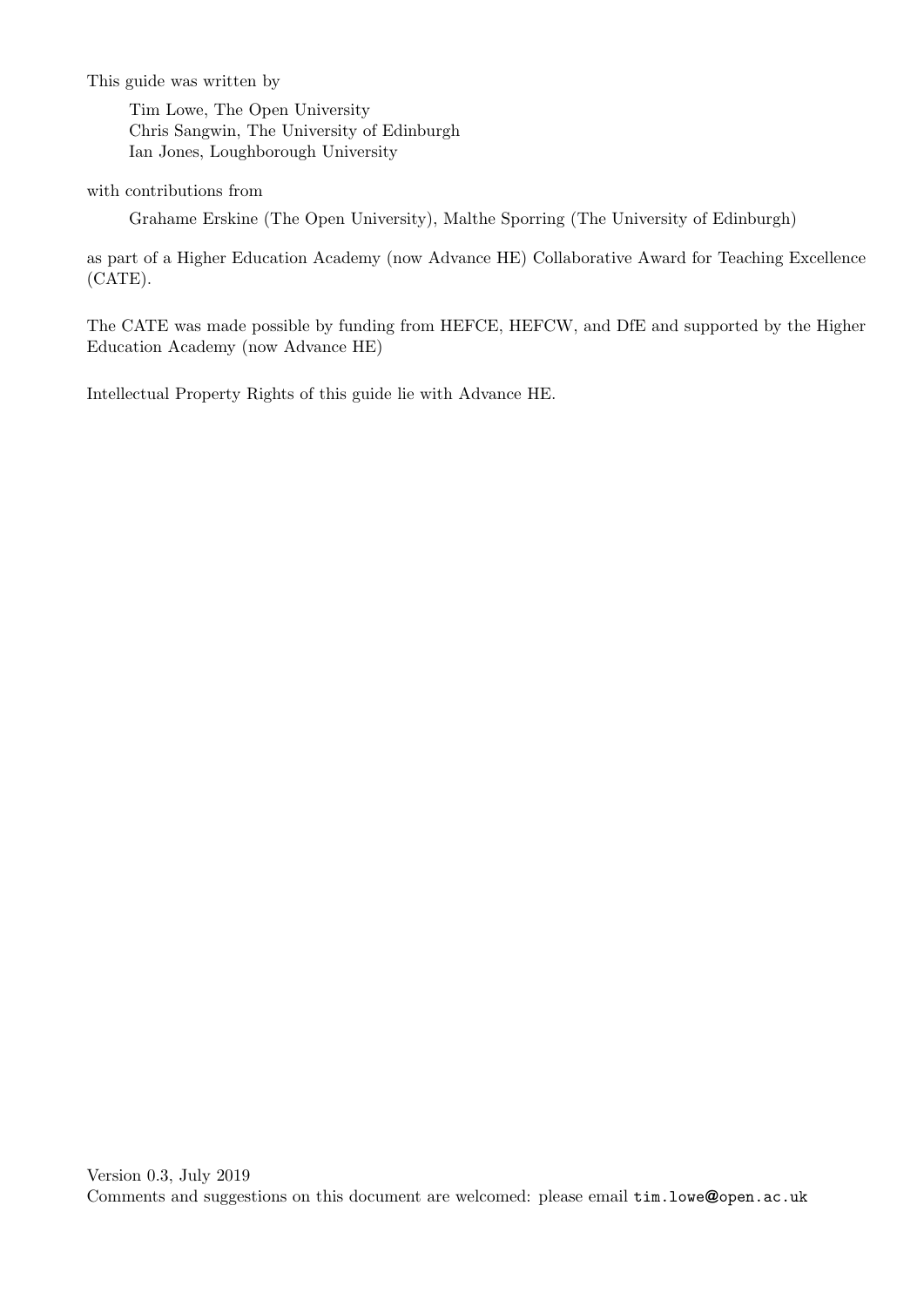## **Contents**

|                | Introduction                          | 5      |
|----------------|---------------------------------------|--------|
| $\mathbf{1}$   | What is STACK?                        | 5      |
| $\overline{2}$ | <b>Question behaviours</b>            | 6      |
| 3              | Moodle question bank                  | 7      |
| $\overline{4}$ | Creating a STACK question             | 9      |
|                | 4.1 Authoring a question              | 9      |
|                | 4.2 Importing a question              | 9      |
| $\mathbf{5}$   | <b>STACK</b> question form            | 10     |
|                | 5.1 General settings                  | 10     |
|                | Question name<br>5.1.1                | 10     |
|                | 5.1.2 Question variables              | 10     |
|                | 5.1.3 Random group                    | 13     |
|                | 5.1.4 Question text                   | 13     |
|                | Saving and testing<br>5.2             | 14     |
|                | 5.2.1 Saving                          | 15     |
|                | 5.2.2 Preview and Testing             | 16     |
|                | 5.2.3 Debugging                       | 16     |
|                | 5.3 General settings, continued       | 16     |
|                | 5.3.1 Default mark                    | 17     |
|                | 5.3.2 Specific feedback               | 17     |
|                | 5.3.3 Penalty                         | 17     |
|                | 5.3.4 General feedback                | 18     |
|                | 5.3.5 ID number                       | 19     |
|                | 5.3.6<br>Question note                | 19     |
|                | 5.4 Input: ans1                       | 19     |
|                | 5.4.1 Input type                      | 20     |
|                | 5.4.2 Model answer                    | 20     |
|                | 5.4.3 Input box size                  | 20     |
|                | 5.4.4<br>Strict syntax                | 20     |
|                | 5.4.5<br>Insert stars                 | 20     |
|                | 5.4.6<br>Syntax hint                  | 21     |
|                | 5.4.7 Hint attribute                  | 22     |
|                | 5.4.8 Forbidden words                 | 22     |
|                | 5.4.9 Allowed words                   | 23     |
|                | 5.4.10 Forbid float                   | 23     |
|                | 5.4.11 Require lowest terms           | 23     |
|                | 5.4.12 Check the type of the response | 23     |
|                | 5.4.13 Student must verify            | 23     |
|                | 5.4.14 Show the validation            | 24     |
|                | 5.4.15 Extra options                  | 24     |
|                | 5.5 Potential response tree: prt1     | 24     |
|                | 5.5.1<br>Question value               | 25     |
|                | 5.5.2 Auto-simplify                   | 25     |
|                | 5.5.3 Feedback variables              | 26     |
|                | <b>Nodes</b><br>5.5.4                 | $26\,$ |
|                | 5.6 Options                           | 29     |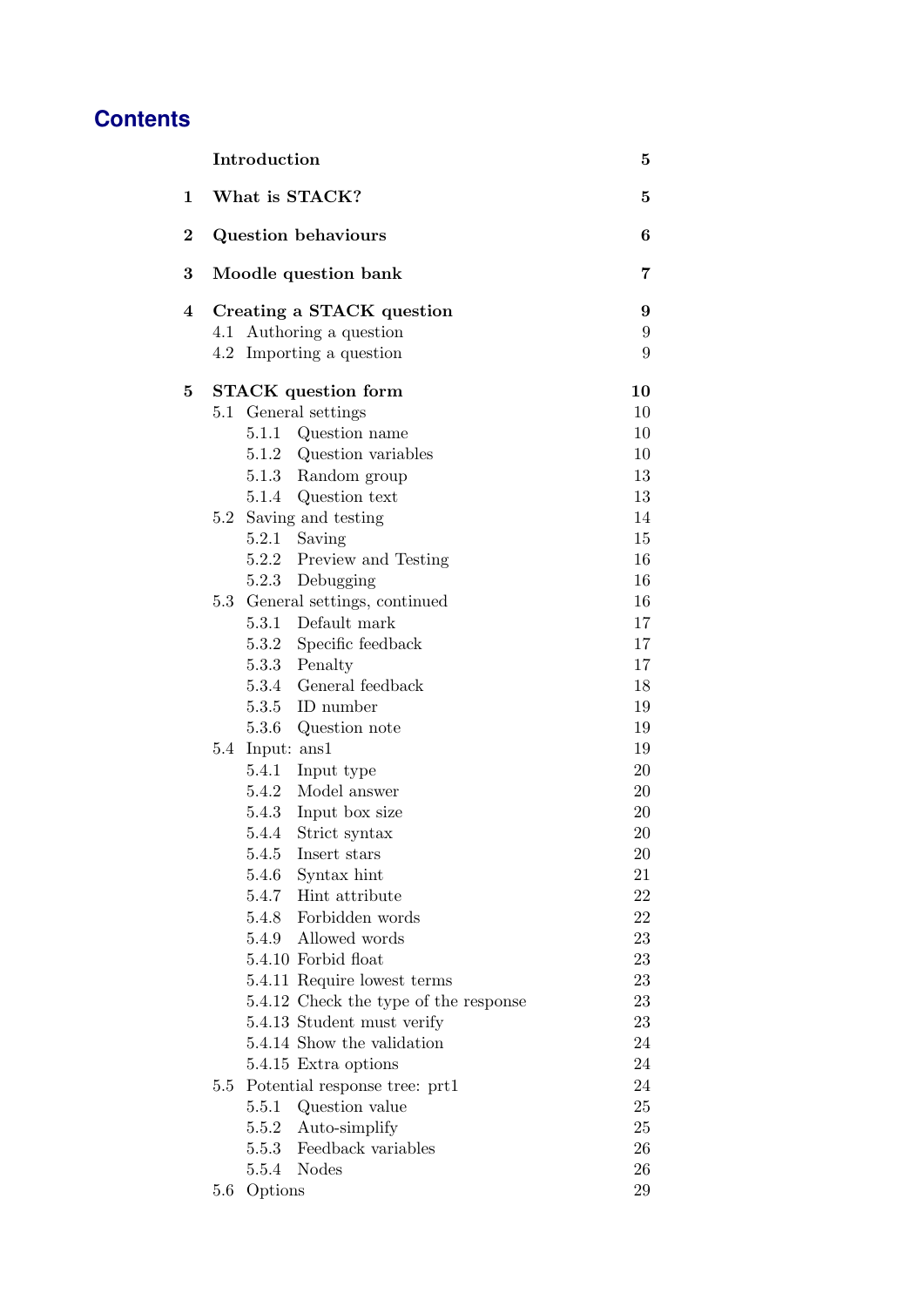|                | 5.6.1 Question-level simplify             |  | 29 |
|----------------|-------------------------------------------|--|----|
|                | 5.6.2 Assume positive                     |  | 30 |
|                | 5.6.3 Assume real                         |  | 30 |
|                | 5.6.4 Standard feedback                   |  | 30 |
|                | 5.6.5 Multiplication sign                 |  | 30 |
|                | 5.6.6 Surd for square root                |  | 30 |
|                | 5.6.7 Meaning and display of $sqrt(-1)$   |  | 30 |
|                | 5.6.8 Inverse trigonometric functions     |  | 30 |
|                | 5.6.9 Default shape of matrix parenthesis |  | 30 |
|                | 5.6.10 Hints                              |  | 31 |
|                | 5.7 Tags                                  |  | 31 |
|                | 5.8 Created/last saved                    |  | 31 |
|                | 5.9 Fix dollars                           |  | 32 |
| 6              | Previewing the question                   |  | 32 |
| $\overline{7}$ | Question tests and deploying variants     |  | 32 |
|                | 7.1 Question tests                        |  | 33 |
|                | 7.2 Deploying variants                    |  | 34 |
|                |                                           |  |    |
|                | Appendix A Useful Maxima commands         |  | 35 |
| Appendix B     | <b>STACK-specific Maxima commands</b>     |  | 39 |
| Appendix C     | Basic IATFX commands                      |  | 40 |
| Appendix D     | <b>STACK</b> answer input types           |  | 41 |
|                | Appendix E STACK answer tests             |  | 43 |
| Index          |                                           |  | 49 |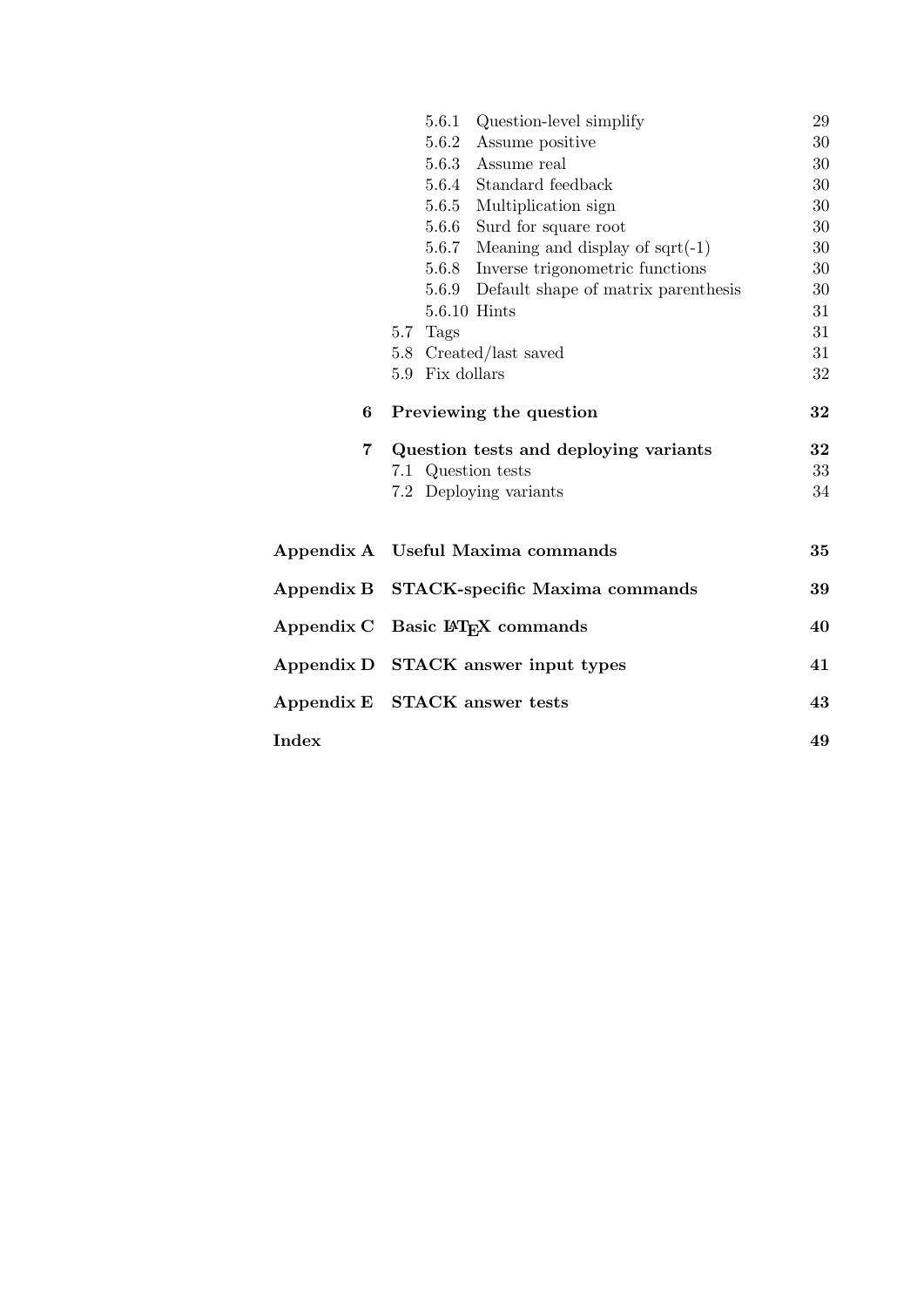## <span id="page-4-1"></span>**Introduction**

This guide is intended to explain how to use STACK to produce online interactive assessment questions, and to provide a reference for commonly used commands.

## <span id="page-4-0"></span>**1 What is STACK?**

STACK (System for Teaching and Assessment using a Computer algebra Kernel) is a powerful system for the online assessment of mathematics and related subjects. It enables the generation of randomised questions, permits entry of algebraic expressions as answers and supports immediate feedback to students based on the mathematical properties of their answers.

STACK is available as a question type for the Moodle Virtual Learning Environment (VLE) and also as a question type for the ILIAS system. It can be used in other systems via the LTI (Learning Tools Interoperability) protocol. An application programming interface (API) is being developed to enable STACK to be easily embedded into other software. For the purposes of this guide, we consider the use of STACK within Moodle.

STACK is a highly sophisticated system. With such a powerful system, there is inevitably some complexity in authoring robust, useful questions. Question authoring requires skills in a variety of areas including:

- teaching mathematics, to identify appropriate questions, common errors and appropriate feedback;
- mathematics, to create and appropriately randomise questions;
- programming using the Maxima computer-algebra system, to implement the question randomisation;
- simple IAT<sub>EX</sub>, for the display of mathematics;
- the Moodle VLE, for storing the questions and assembling the quiz.

The complete documentation of the STACK system, including a Quick Start guide, is part of every STACK installation. It can be accessed on your system as

[moodle-url]/question/type/stack/doc/doc.php

where [moodle-url] is the URL of your Moodle server. This provides documentation corresponding to the version of the system installed. The current version of the STACK documentation can also be read at [https://github.com/maths/moodle-qtype\\_stack/blob/master/doc/](https://github.com/maths/moodle-qtype_stack/blob/master/doc/en/index.md) [en/index.md](https://github.com/maths/moodle-qtype_stack/blob/master/doc/en/index.md) (Note that this may describe features not yet available in your local STACK installation.)

### Tip

When authoring STACK questions, it is recommended that the Firefox or Chrome web-browsers are used, rather than Internet Explorer which can cause some difficulties.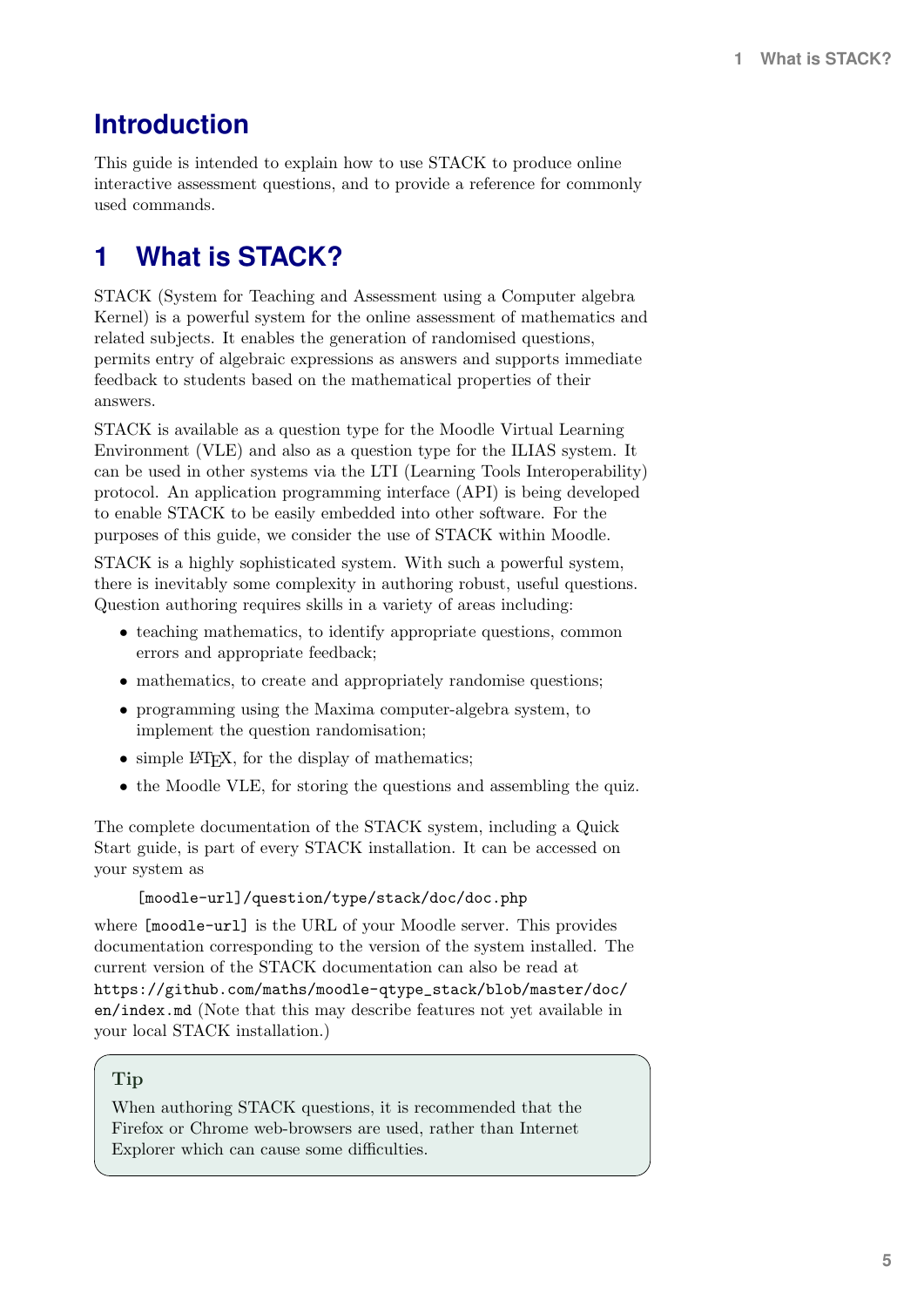#### <span id="page-5-1"></span>Tip

Internally, STACK has "version numbers" which are specified at [https://github.com/maths/moodle-qtype\\_stack/blob/master/](https://github.com/maths/moodle-qtype_stack/blob/master/version.php) [version.php](https://github.com/maths/moodle-qtype_stack/blob/master/version.php) . The version number is stored within the variable \$plugin->version. It is used within the software, and is saved within any question written. This can help when maintaining and upgrading the system.

Question authors do not need to worry about this in general use.

## <span id="page-5-0"></span>**2 Question behaviours**

Before beginning to create a STACK question, it is useful to have a little understanding of the different ways in which Moodle quizzes can be used, since this can influence how questions are written. These different ways are known as question behaviours. Question behaviours are set at the quiz level, rather than the question level, hence ensuring that all questions in the quiz behave in the same way.

The different question behaviours available include the following.

- Interactive with multiple tries Students can have multiple attempts at each question within a quiz (with a hint being given after each attempt) until some limit on the number of permitted attempts is reached. Feedback is given immediately after each attempt. This behaviour is most useful in formative settings and STACK was designed primarily with this behaviour in mind.
- Adaptive Students can have unlimited attempts at a question before moving on to the next question.
- Immediate feedback Students have only one attempt at answering each question, with immediate feedback being given as soon as each question is answered.
- Deferred feedback Students have one attempt at answering each question and no feedback is given until after the quiz closing date. However, students will normally get "validation" feedback about syntax errors and other input validation problems as they enter their answers. This behaviour is most useful for summative settings such as exams.
- Immediate feedback with CBM (confidence based marking) As Immediate feedback, but students also have to indicate how confident they are in their answer. Marks are given based on the correctness of the answer and the level of confidence given.
- Deferred feedback with CBM As Deferred feedback, with the addition of the confidence indicator described above.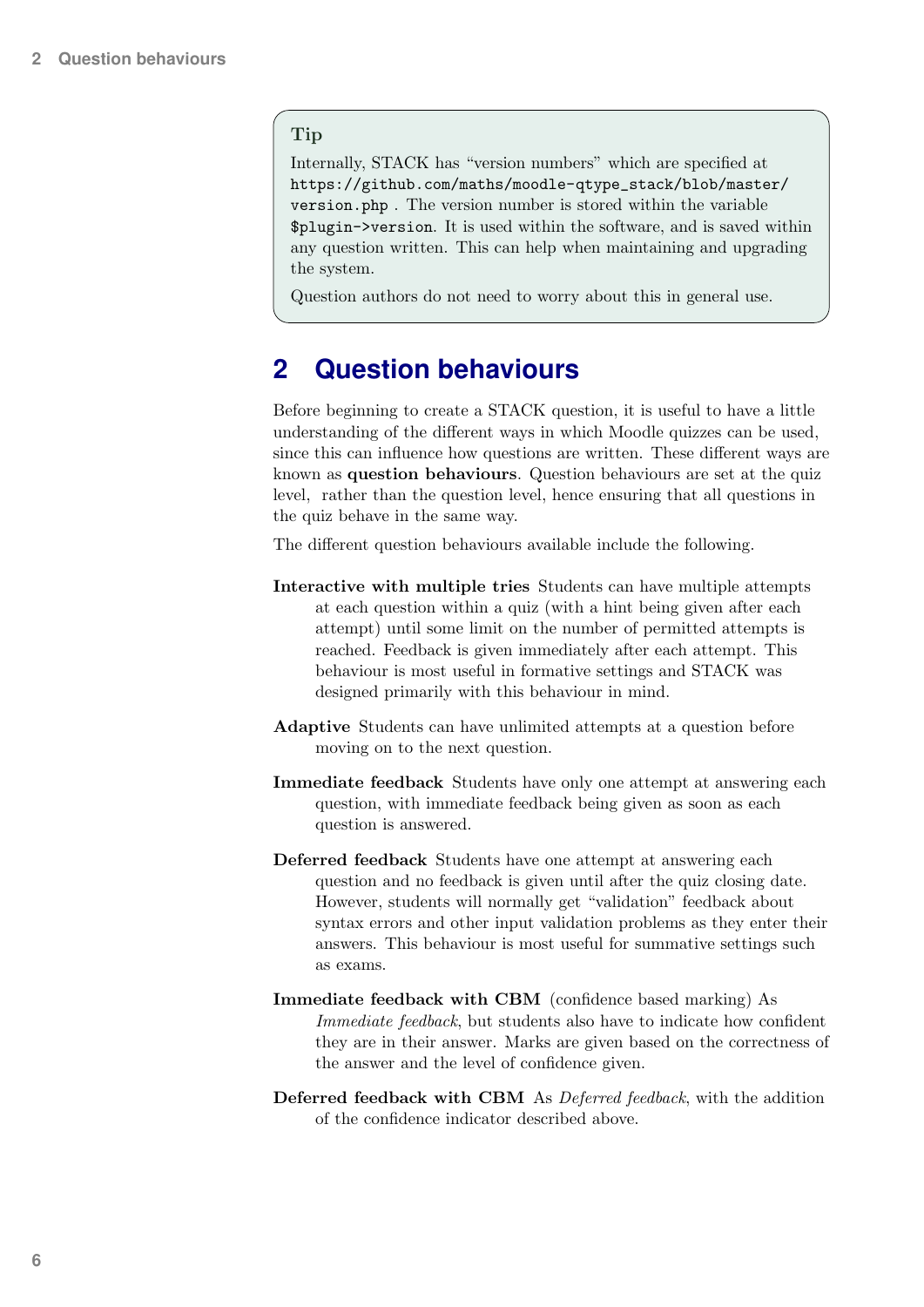## <span id="page-6-1"></span><span id="page-6-0"></span>**3 Moodle question bank**

STACK questions (along with all other types of Moodle quiz question) are stored within the Moodle question bank. There is a question bank associated with each individual Moodle course, and a separate bank associated with each individual quiz.

### Tip

We recommend storing questions within the *course* question bank, unless there is good reason to do otherwise.

Each question bank can be divided into a number of categories which function similar to folders or directories in a computer file system. Categories can themselves be divided into sub-categories.

In addition to helping organise large collections of questions, one advantage of categories is that you can ask Moodle to select a random question from a specified category to be included within a quiz. So questions can be randomly selected from within a category in addition to including randomisation themselves.

Questions can also be allocated tags (see Subsection [5.7\)](#page-30-1). The question bank can be searched by tag, and questions can also be randomly selected to be included in a quiz on the basis of their tags.

### **Tips**

- Bear in mind how questions will be used within quizzes when deciding on a category structure.
- Remember that questions can be randomly selected from a category or by tag – an individual question does not have to contain every possible randomisation internally.

The Moodle course question bank can be accessed from the Website administration section of the Administration block on the course home page. (Quiz question banks are accessed from the Quiz administration area of that block, which is displayed whenever a quiz is being accessed.)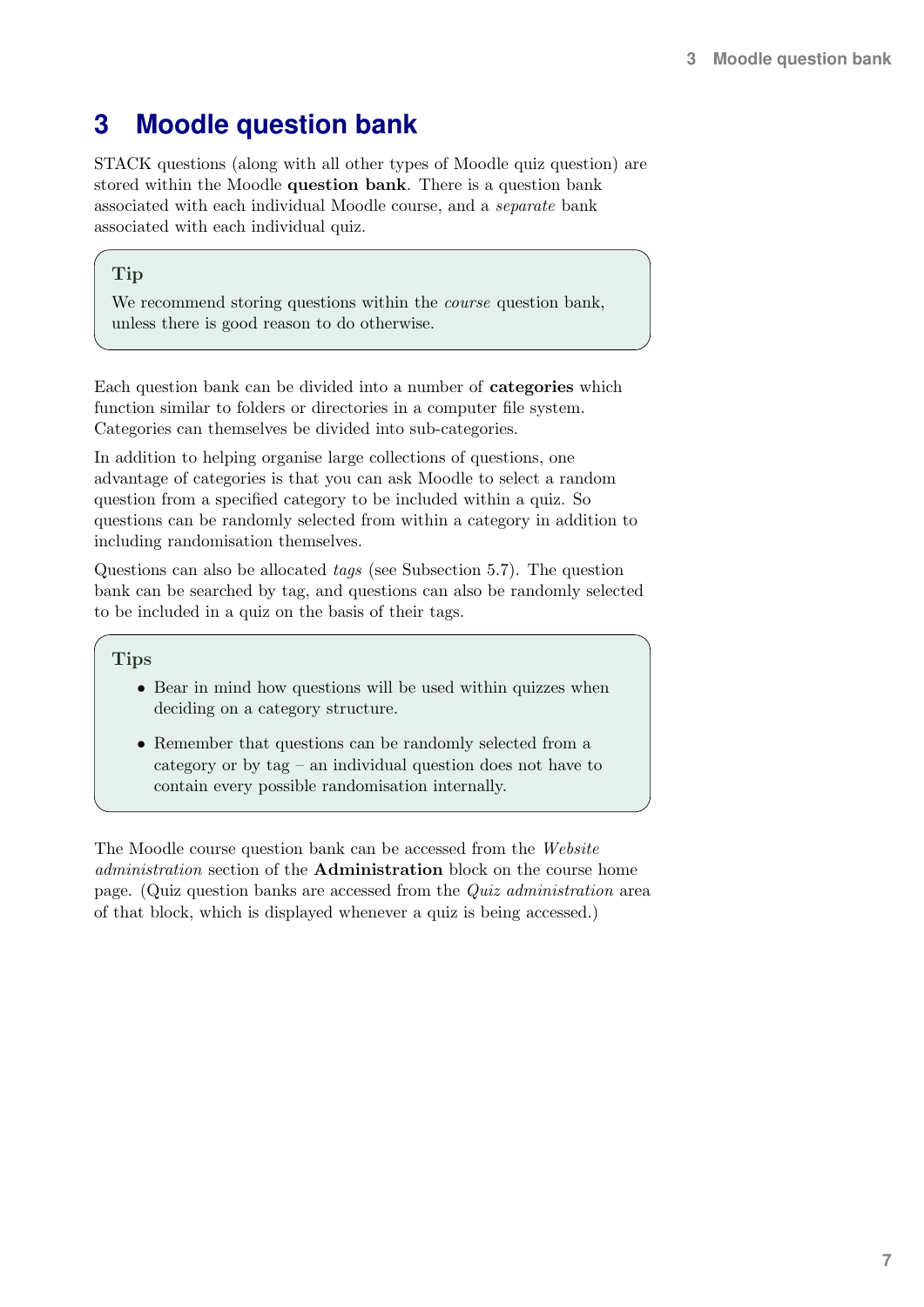<span id="page-7-1"></span>



There are two views of the question bank:

- Questions which shows the questions within a given category, as shown in Figure [2;](#page-7-0)
- Categories which lists the categories, and allows categories to be added, removed or re-organised.

## <span id="page-7-0"></span>**Question bank**

Select a category:

| My category (1)                         |                                | ▼                                    |  |  |
|-----------------------------------------|--------------------------------|--------------------------------------|--|--|
| No tag filters applied                  |                                |                                      |  |  |
| Filter by tags                          |                                |                                      |  |  |
| Show question text in the question list |                                |                                      |  |  |
| Search options $\bigwedge$              |                                |                                      |  |  |
| Also show questions from subcategories  |                                |                                      |  |  |
| Also show old questions                 |                                |                                      |  |  |
| Create a new question                   |                                |                                      |  |  |
| Question                                | Created by                     | Last modified by                     |  |  |
|                                         | Forename / Surname /           | Forename / Surname /                 |  |  |
|                                         | <b>Date</b>                    | <b>Date</b>                          |  |  |
| Question 1<br>O                         | Tim Lowe<br>14 Aug 2018, 16:11 | <b>Tim Lowe</b><br>5 Jun 2019, 16:37 |  |  |
| With selected:                          |                                |                                      |  |  |
| Move to $\ge$<br><b>Delete</b>          |                                |                                      |  |  |
| My category (1)<br>▼                    |                                |                                      |  |  |

**Figure 2** The questions view of the Moodle question bank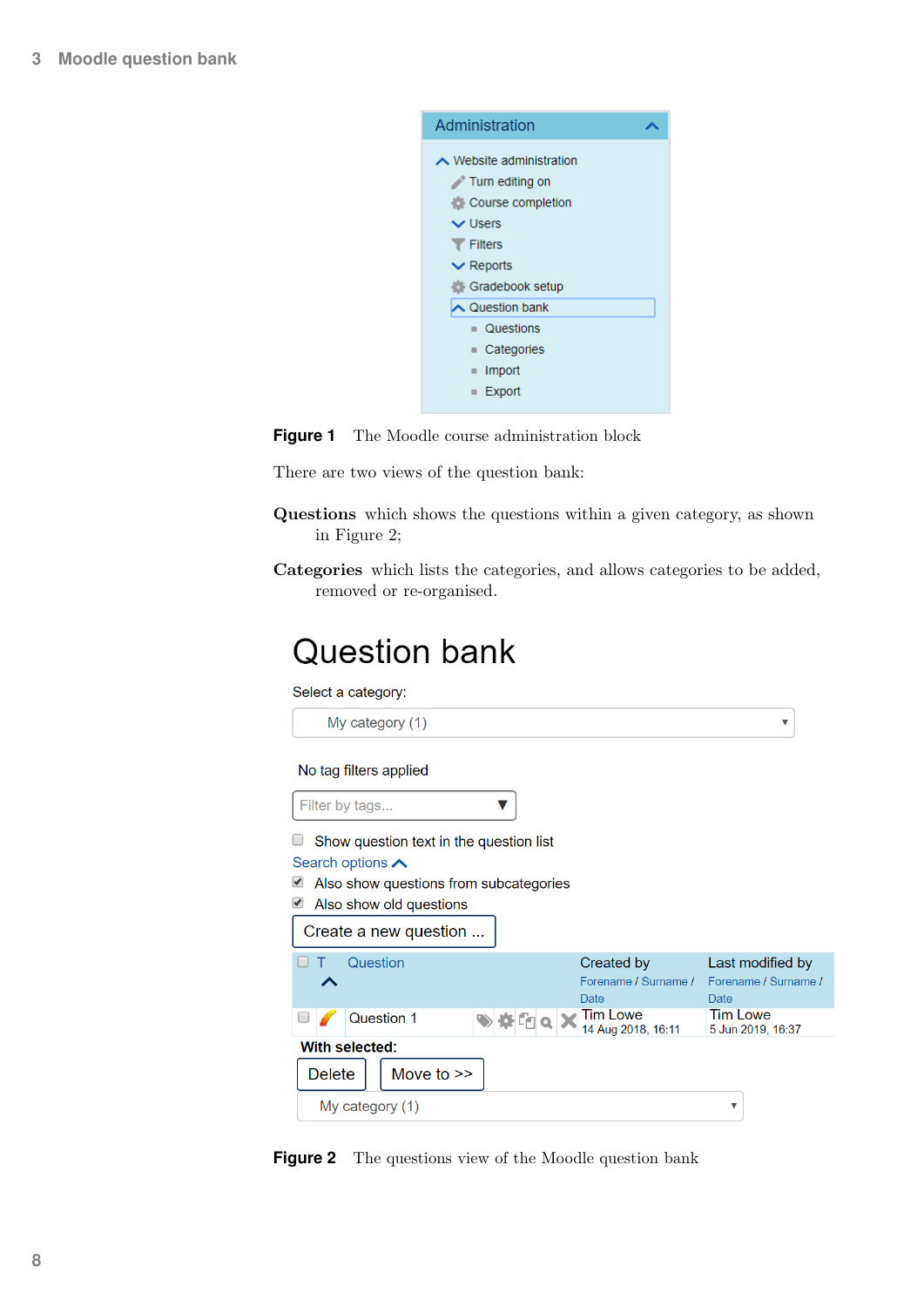## <span id="page-8-3"></span><span id="page-8-0"></span>**4 Creating a STACK question**

There are a variety of means by which STACK questions can be created. They can be written from scratch, created by editing a copy of an existing question or imported from another resource.

## <span id="page-8-1"></span>**4.1 Authoring a question**

To author a STACK question, first open the questions view of the question bank (Figure [2\)](#page-7-0), then select the category within which you wish to create the question using the drop-down menu at the top of the form and click Create a new question  $\dots$ 

From the list of possible question types offered, select STACK.

STACK

### Tip

Once you have created one question of a particular genre, it is often easier to create the next by duplicating the first and editing it.

You can duplicate a question by clicking  $\Box \Box$  next to the question name in the question bank.

You will be presented with a web-form to create your question. The different parts of this form are considered in Section [5.](#page-9-0)

## <span id="page-8-2"></span>**4.2 Importing a question**

STACK questions can be exported from one Moodle course (or question repository) and imported to a new course. Questions should be exported and imported using the Moodle XML file format.

To export all the questions within a given category, select Export from within the *Question bank* section of the Moodle *Administration* block (see Figure [1\)](#page-7-1) and on the form that is then shown, select the appropriate file format (Moodle XML) and the category to be exported.

Individual questions can be exported from the Preview question page (see Section [6\)](#page-31-1) which is opened by clicking  $\bullet$  next to the question name in the question bank. On that page, click the link to Download this question in Moodle XML format.

Alternatively, individual questions can also be exported using the Export this question link in the STACK Question tests & deployed versions page. (There are more details about this in Section [7.](#page-31-2)) The page can be accessed using the Question tests & deployed versions link either below the Question name on the question editing form (Subsection [5.1.1\)](#page-9-2) or at the top right-hand corner of the Preview question page .

Questions are imported to a Moodle course using the Import link from within the *Question bank* section of the Moodle *Administration* block. In the form that is shown, again select Moodle XML as the file format and then upload the file containing the previously exported question(s).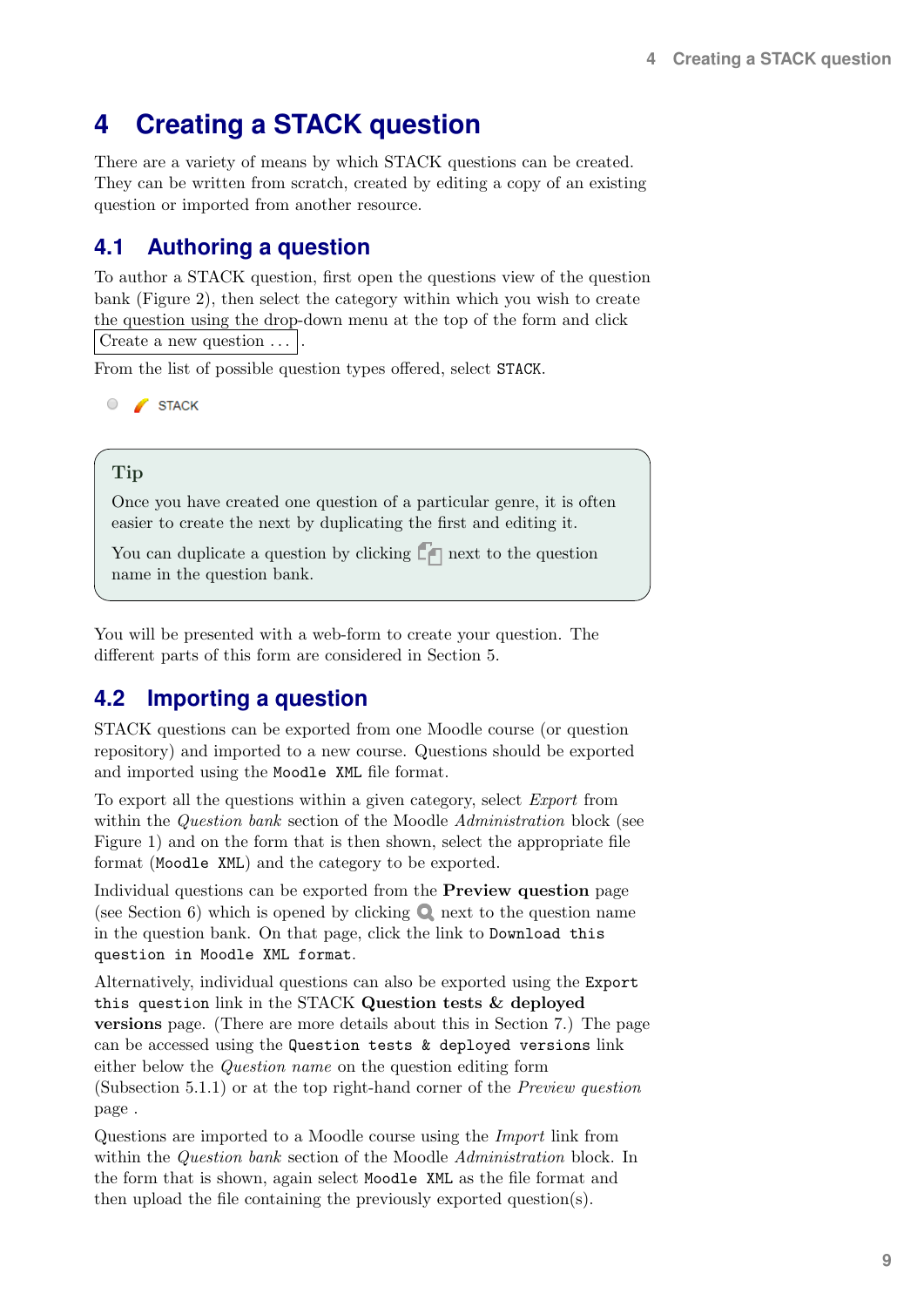## <span id="page-9-4"></span><span id="page-9-0"></span>**5 STACK question form**

Here we explain the details of the web-page used to author STACK questions. We will illustrate the process using an example question, one random instance of which might be

#### Example

Expand the brackets in the expression

 $(x+2y)^2$ .

#### **Tips**

- When creating a question, start with the worked solution to the problem. If different random versions need different worked solutions, then consider having two or more different questions. If these different questions are put in the same question bank category, or given the same tag, then the quiz can be configured to randomly select one of them to be offered to the student.
- Similarly, questions do not have to include all randomisation possibilities. You can have different questions which are randomly chosen by the quiz.

## <span id="page-9-1"></span>**5.1 General settings**

This first General section of the STACK authoring form contains the question text, question randomisation and general feedback given to the students. By default, this section is expanded when the STACK authoring form first opens. It contains the following elements.

#### <span id="page-9-2"></span>**5.1.1 Question name**

This is the name of the question that will appear in the question bank listing of questions. The question name box must be completed.

#### Tip

Choose a meaningful name, bearing in mind the end of a long name may not be visible in the question bank listing of questions.

#### <span id="page-9-3"></span>**5.1.2 Question variables**

Within this box, Maxima code is used to randomise the parameters of the question and define variables whose value can then be used within the question statement and any worked solution. Question variables are optional.

Maxima is a computer-algebra system, so it can process algebraic expressions and equations etc. Any otherwise undefined variables are treated as mathematical variables.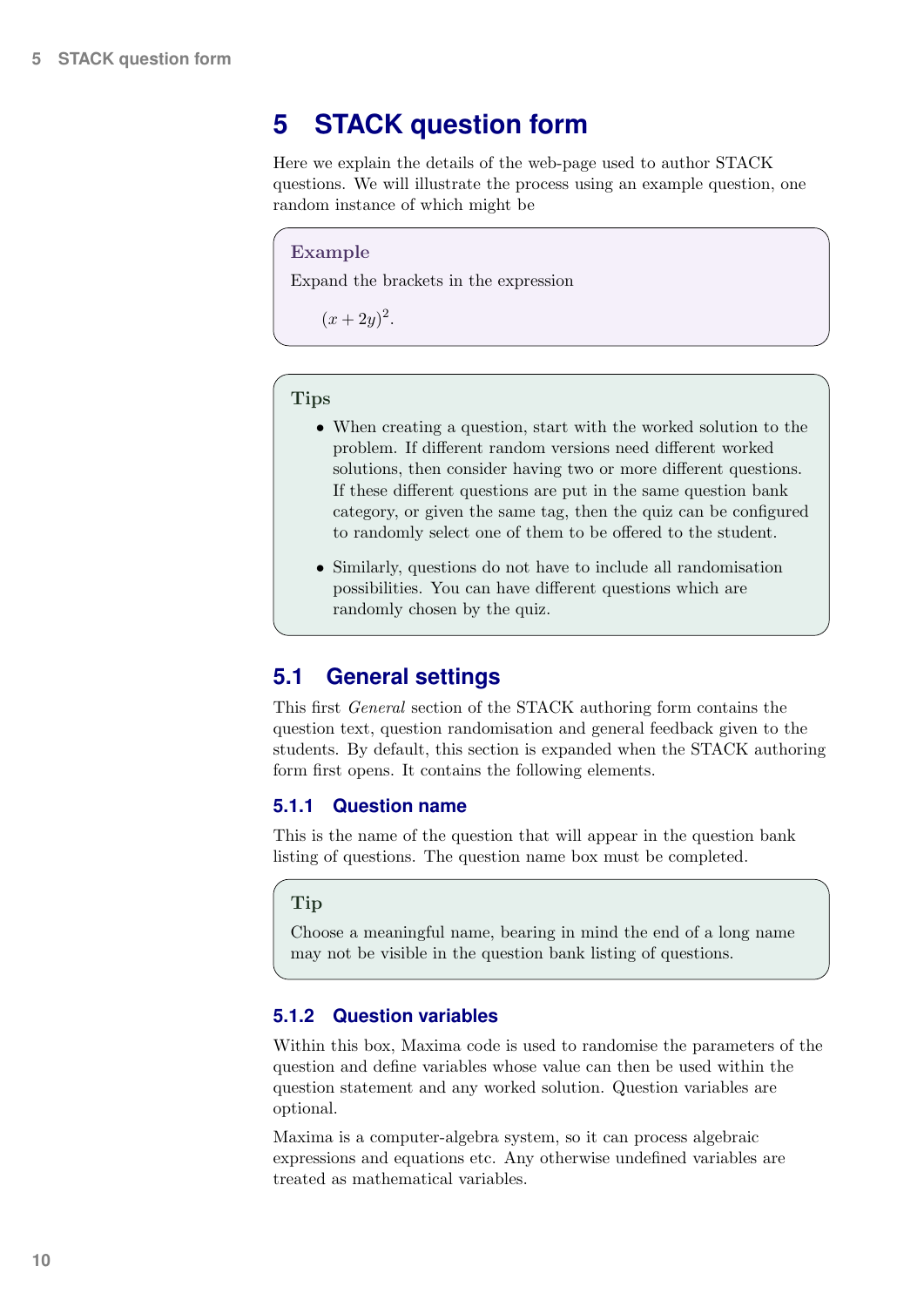### <span id="page-10-0"></span>**Tips**

- Use Maxima variable names consisting of more than one character. Students cannot enter any variable name defined in Question variables that has more than one character within their answer. Hence, if multi-character variable names are used, students cannot accidentally enter the name of the variable in which the answer is stored!
- Assign each mathematical expression you wish to use in the question or worked solution to a Maxima variable. Future maintenance of questions is easier if Maxima code is restricted to this area, rather than also including code in the question statement or feedback areas. In particular, assign the correct answer (or a sample correct answer) to the question to a variable.

Most Maxima commands can be used in STACK (some are prohibited for reasons of security). A list of useful Maxima commands is given in [Appendix A,](#page-34-0) and a summary of the most essential is given in the following box. A more complete introduction to Maxima can be found at

[http://maxima.sourceforge.net/docs/tutorial/en/](http://maxima.sourceforge.net/docs/tutorial/en/minimal-maxima.pdf) [minimal-maxima.pdf](http://maxima.sourceforge.net/docs/tutorial/en/minimal-maxima.pdf)

#### Maxima syntax

- Variables and function names can be a combination of letters followed by a combination of numbers. (This is a STACK restriction on the usual Maxima convention.)
- Lines of Maxima code should end with a semi-colon  $($ ;  $).$
- Values are assigned to variables using a colon (:), for example aa:4;
- Functions are defined using colon-equals  $(:=)$ , for example  $f(x):=x^2$ ;
- Equals (=) is used within equations, which could themselves be assigned to a variable, for example  $eqn:x^2-4=0$ ;
- More complicated functions requiring several commands (similar to subroutines) can be defined using the following syntax

 $f(x,y)$ :=block([list of local variables], command, command, return(value to be returned));

- Comments can be included in the code using  $/* comment text */$
- $\bullet$  Lists are a powerful data structure and are delineated by  $[$   $\ldots ]$  , for example  $[1,2,3]$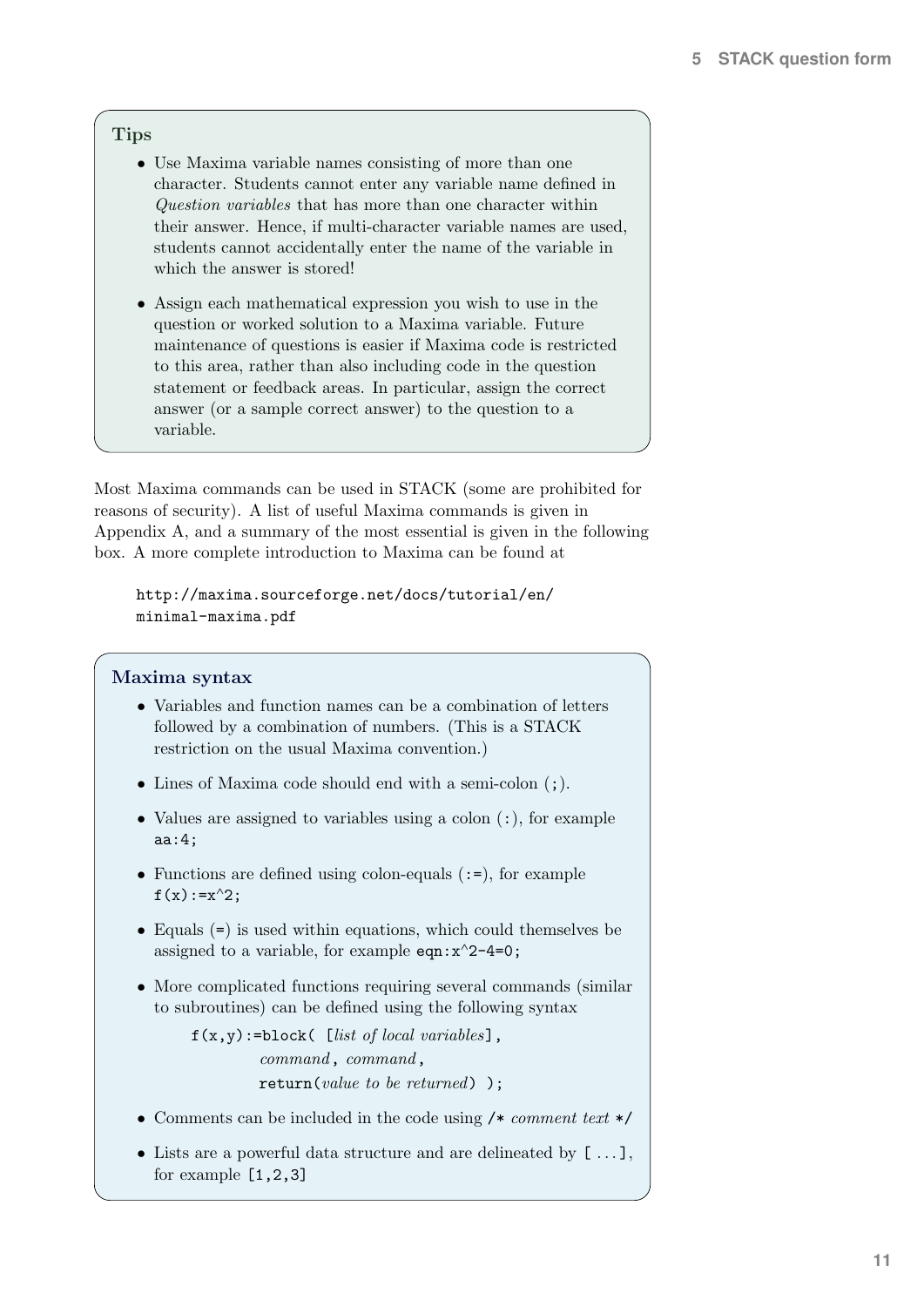<span id="page-11-0"></span>In addition, STACK adds some additional commands, which in particular are very helpful when randomising problems.

#### STACK randomisation commands

- rand(*list*) selects a random element from the given list, for example,  $rand([1,2,3])$ .
- rand with prohib(start, end, exclude), generates a random integer between start and end but excluding any of the elements of the list exclude. For example  $rand_with_probib(-10, 10, [-1, 0, 1]).$

For the full complement of STACK commands see the documentation on your version of STACK.

#### Example

For our example problem, we might decide that the general form of the question to be asked is

Expand the brackets in the expression

 $(x+ny)^2$ 

where *n* is a random integer between  $-9$  and 9, but excluding  $-1, 0, 1$ .

This can be achieved using the following code in the Question variables box.

```
ordergreat(x);
```

```
nn: rand_with_prohib(-9,9,[-1,0,1]);
term: (x+nn*y);
epn: term∧2;
ans: expand(epn);
simp:false;
```
work: x\*x+x\*nn\*y+x\*nn\*y+y\*y;

Here, the expression to be expanded is stored in the variable epn, and Maxima used to calculate the answer which is stored in ans.

The command  $order<sub>gr</sub>(x)$  changes the default ordering of terms in Maxima, so that the term in  $x$  is shown before that in  $y$ .

simp:false turns off the automatic Maxima simplification of the expression, so that the next line, which defines a variable needed for the worked solution, is not simplified.

You can experiment with developing Maxima code for STACK offline using a local desktop version of Maxima (for example [wxMaxima\)](http://andrejv.github.io/wxmaxima/). To have a local version of Maxima work in exactly the same way as STACK, with the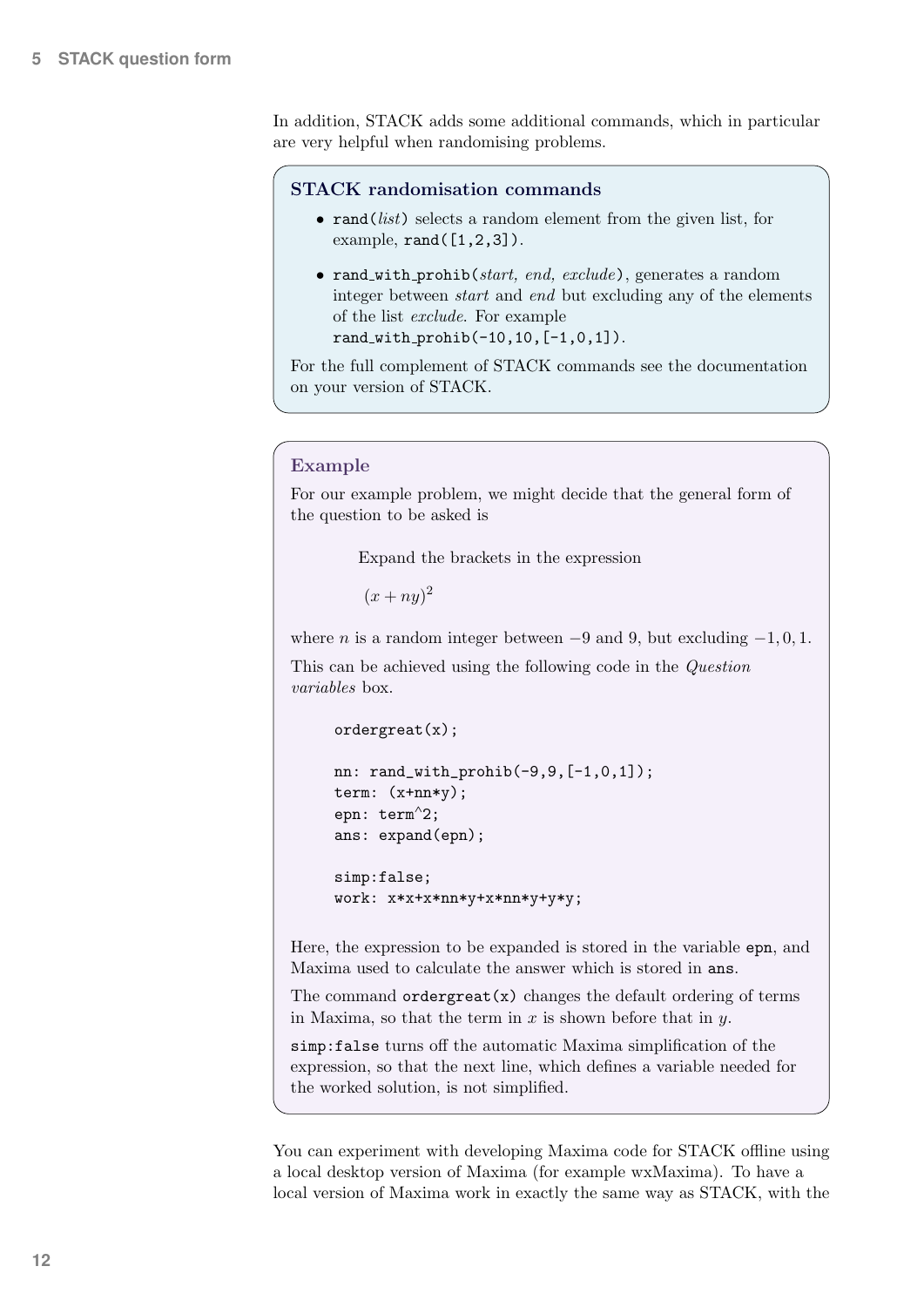<span id="page-12-2"></span>all additional commands etc, you can download the STACK sandbox, as described in the STACK documentation: [moodle-url]/ question/type/stack/doc/doc.php/CAS/STACK-Maxima sandbox.md

### <span id="page-12-0"></span>**5.1.3 Random group**

This is used to link two (or more) separate STACK questions so they have the same values of randomised variables. It can be useful in creating a sequence of linked questions each addressing different steps within the same instance of a larger problem.

Every question with the same string in this box has the same seed for the random number generator, and hence if the Question variables code is the same in both questions, then both questions will have variables with the same random values.

#### Example

For our simple example, leave this box empty.

### <span id="page-12-1"></span>**5.1.4 Question text**

This is the text of the question that will be displayed to students.

Mathematics can be included using LAT<sub>EX</sub> syntax (see [Appendix C\)](#page-39-0). Use the LAT<sub>EX</sub> delineator  $\langle \ldots \rangle$  for inline maths and  $\langle \ldots \rangle$  for displayed maths.

The values of any Maxima variables defined in the Question variables section can also be included here. Using  $\{\mathbfsymbol{\mathcal{Q}}\}\$  displays the value of the variable correctly formatted using LATEX. For, example, the correctly formatted value of the variable epn can be included using  $\{\phi$ epn $\phi\}$ . This can be included both within and outside of a LATEX environment. In both cases, the output will be formatted using LAT<sub>EX</sub>.

#### **Tips**

- It is better to assign randomised mathematical expressions to a question variable rather than attempt complicated LATEX constructions in the question text.
- It is better not to use Internet Explorer for authoring STACK questions as its default behaviour is to insert an HTML link to an email address whenever @ is entered.

It is also possible to insert the unformatted value of the variable using {#. . . #}. This will use Maxima's display representation rather than using LAT<sub>EX</sub>. For example, if  $p:sin(n * pi)$  then  ${#p#}$  will be replaced by  $\sin(n\frac{p}{p})$  and  $\{\mathcal{Q}_p\}\$  will be replaced by  $\(\sin(n\cdot\frac{p}{p})\).$ 

A text box for students to enter their answers is included using, for example

#### [[input:ans1]]

This will cause the student's input to be assigned to the variable ans1.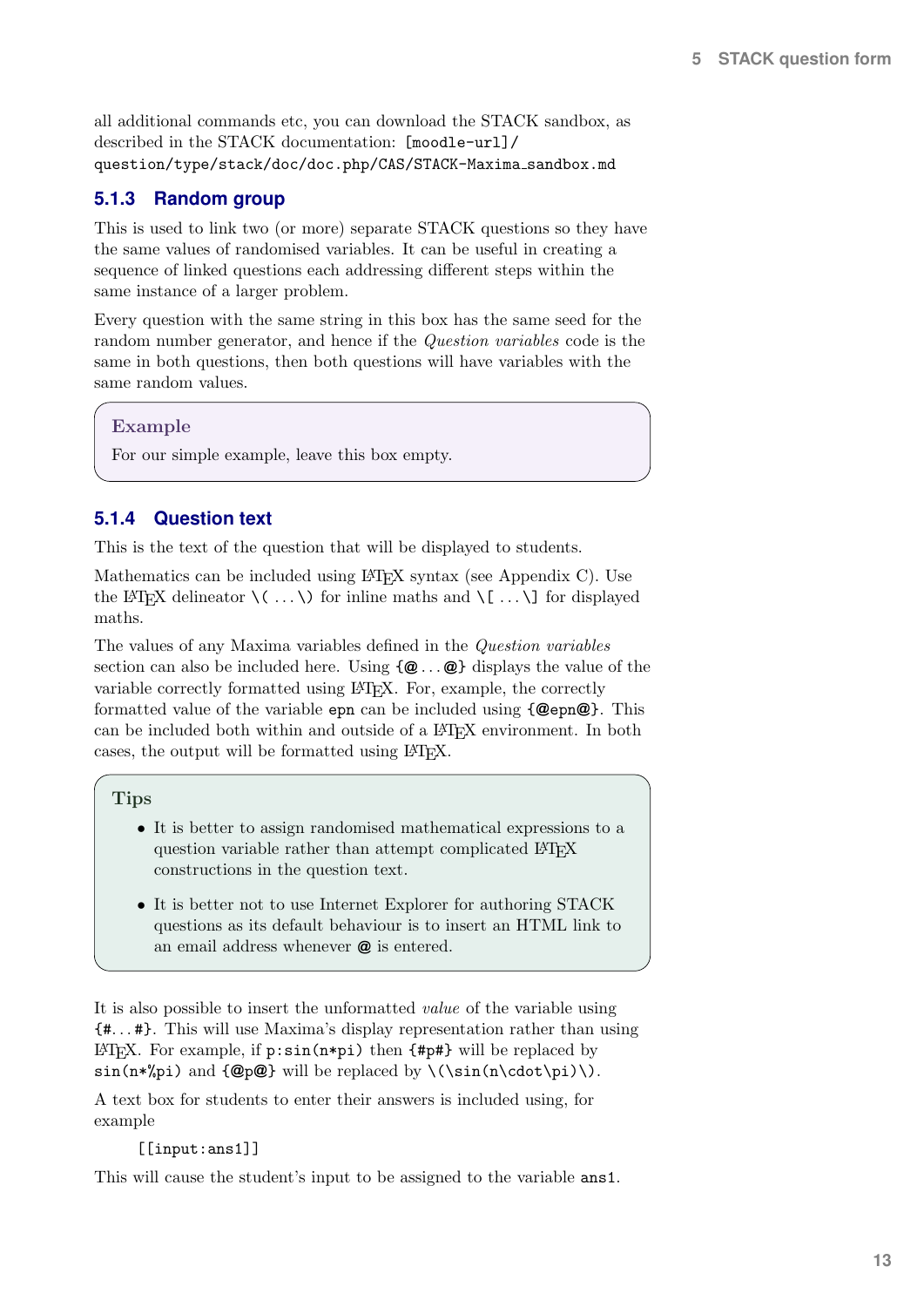<span id="page-13-1"></span>When using STACK, students' inputted answers are first subject to a validation check to ensure the answer is appropriate (as defined by the settings discussed in Subsection [5.4\)](#page-18-2). Invalid answers are usually highlighted to the student who can then address the problem and revise their answer before it is submitted for marking.

Separating validation from "correctness" is a key design feature of STACK, and helps students significantly. The validation feedback can be shown even when using the Deferred feedback question behaviour.

Each input box needs to have a corresponding [[validation:ans1]] tag indicating the position in which the input validation feedback will be displayed.

```
Tip
```
The question text box is pre-populated with

[[input:ans1]] [[validation:ans1]]

```
when the question is created.
```
#### Example

For our example, ensure the Question Text box contains the following.

```
Expand the brackets in the expression
\[ {@epn@}.\]
```

```
\setminus ( \{\textcircled{eepn@} \} = \setminus [[input:ans1]]
[[validation:ans1]]
```
Note that repeating the expression before the answer box provides a hint to the students they should not enter both the question and the solution, linked with equals signs as their answer.

STACK questions can have more than one input box for students to type their answers into. To include a second box, include additional input and validation tags, for example [[input:ans2]] [[validation:ans2]], in the question text. This example will cause the answer input in the second box to be stored in the variable ans2.

After completing these first few elements in the General section of the form, it is useful to test the question is working before continuing.

### <span id="page-13-0"></span>**5.2 Saving and testing**

STACK does not allow the question to be saved until certain parts of the form have been completed.

You might like to continually save and test your question as it is developed.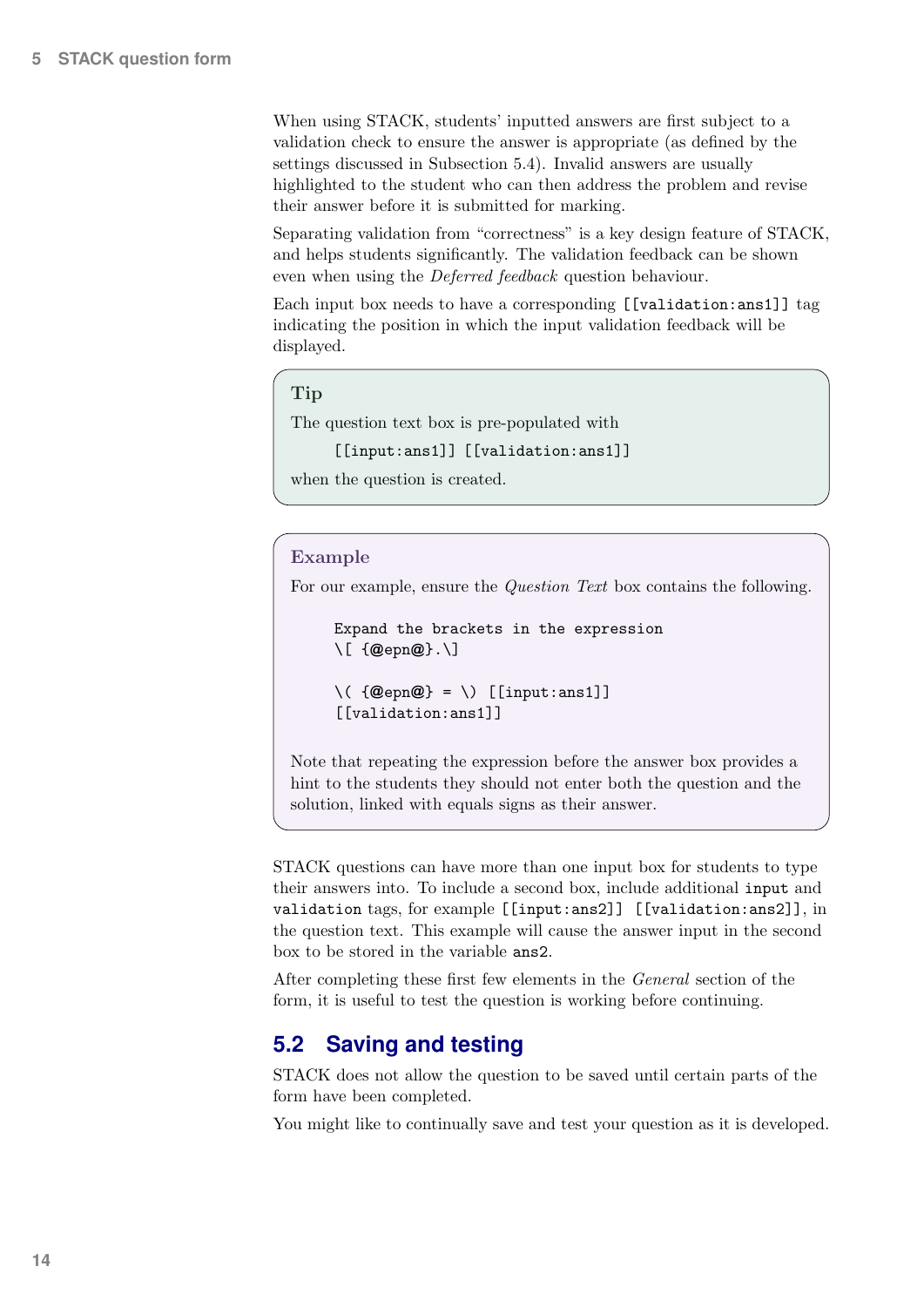### <span id="page-14-1"></span><span id="page-14-0"></span>**5.2.1 Saving**

To enable the question to be saved, temporarily complete the following elements of the form.

• In the *Question note* box (the last box within the *General* section of the form) enter some text that the system will use to distinguish between different random versions of the question.

#### Example

For our example, enter

 $\setminus$  (  $\{\textcircled{e}$ epn $\textcircled{e}$  ) = { $\textcircled{e}$  ans $\textcircled{e}$   $\setminus$   $\setminus$ 

This will be considered further in Subsection [5.3.6.](#page-18-1)

• Ensure the section of the form corresponding to the variable in which the student's answer is stored (titled Input:ans1 by default) is expanded by clicking the down arrow to the left of the section name, and in the box labelled Model answer enter the name of the variable which holds a correct answer to the question. This is considered in more detail in Subsection [5.4.2.](#page-19-1)

#### Example

In our example, this is ans

(If you have included more than one answer box, hence have more than one student answer variable, you will need to do this in each section relating to an input answer variable).

• Expand the section of the form labelled Potential response tree: prt1. In the part labelled *Node 1* (with the coloured background) enter 0 in the boxes for both Sans (the student's answer) and Tans (the teacher's answer). This is where the marking of the answer is done, and here, temporarily, we will be marking the answer as correct if 0  $(Sans)$  equals 0 (Tans), that is, any valid answer will temporarily always be marked as correct. This will be reconsidered and the answer marked properly in Subsection [5.5.](#page-23-2)

Now scroll to the bottom of the form and click the

Save changes and continue editing button. This should save your work, and keep the STACK form open for more editing. The alternative Save changes button at the bottom of the page saves your question and returns you to the question bank.

If there is an error in your question, the question will not be saved and red error text will be shown at the relevant point in the question form. Correct the error and re-save.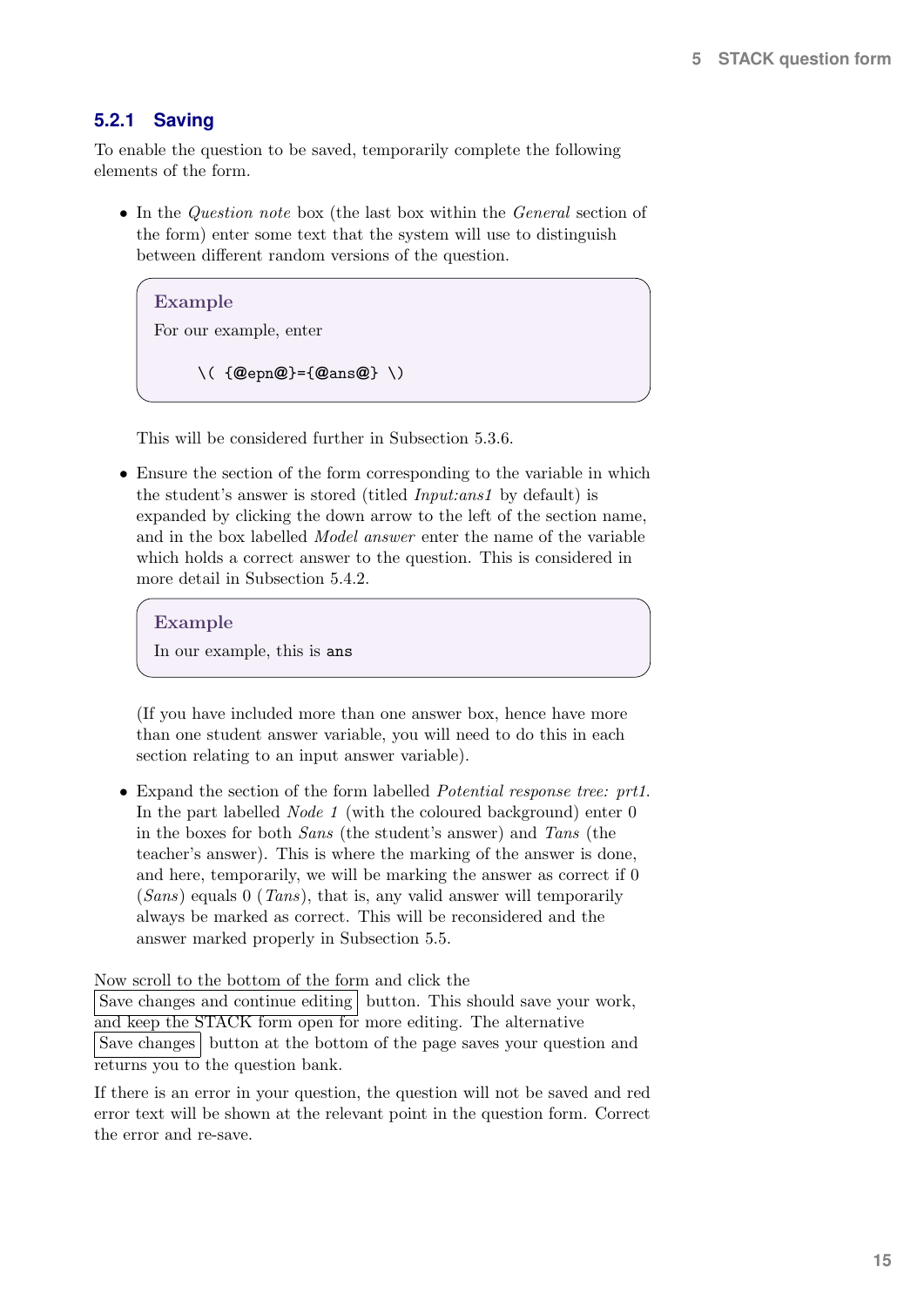### <span id="page-15-3"></span><span id="page-15-0"></span>**5.2.2 Preview and Testing**

You can preview and test the question by either

- in the question form, click Preview which should be shown next to the Save changes and continue editing button once the question has been successfully saved; or
- from the question bank, click the preview icon  $\bullet$  near the question name.

This opens a Preview question page which displays the question. Check that this is showing a correctly randomised version of your question.

If the Maxima code fails, for reasons other than syntax errors, the question preview may display the text

CAS Error: No expressions were returned.

The following subsection may help you resolve any issues.

### <span id="page-15-1"></span>**5.2.3 Debugging**

One way of identifying the location of errors in the Question variables code is to comment out sections (by surrounding them with  $/* \dots */$ ), and re-saving the question. You might also wish to temporarily edit the Question text to display the values of appropriate variables. The code can then be uncommented in stages until the error is found.

If the question text shows the name of a variable rather than its value, this means that the variable has not been assigned a value. This might be due to a typographical error in either the Question variables or the Question text.

Another useful aid is an additional STACK page that displays the values (for one particular question instance) of all variables defined in the question. To access this, click Question tests and deployed variants at the top right-hand corner of the Preview question page. Scroll down until you find the section called Question variable values which shows the variable values for one particular randomised instance.

If changes are made to the question code, both the Preview question and Question tests and deployed variants pages can be updated to reflect the changes using your browser refresh function (usually F5). The Question tests and deployed variants page will be considered in more detail in Section [7.](#page-31-2)

### <span id="page-15-2"></span>**5.3 General settings, continued**

The remaining elements of the General section of the STACK editing form are as follows.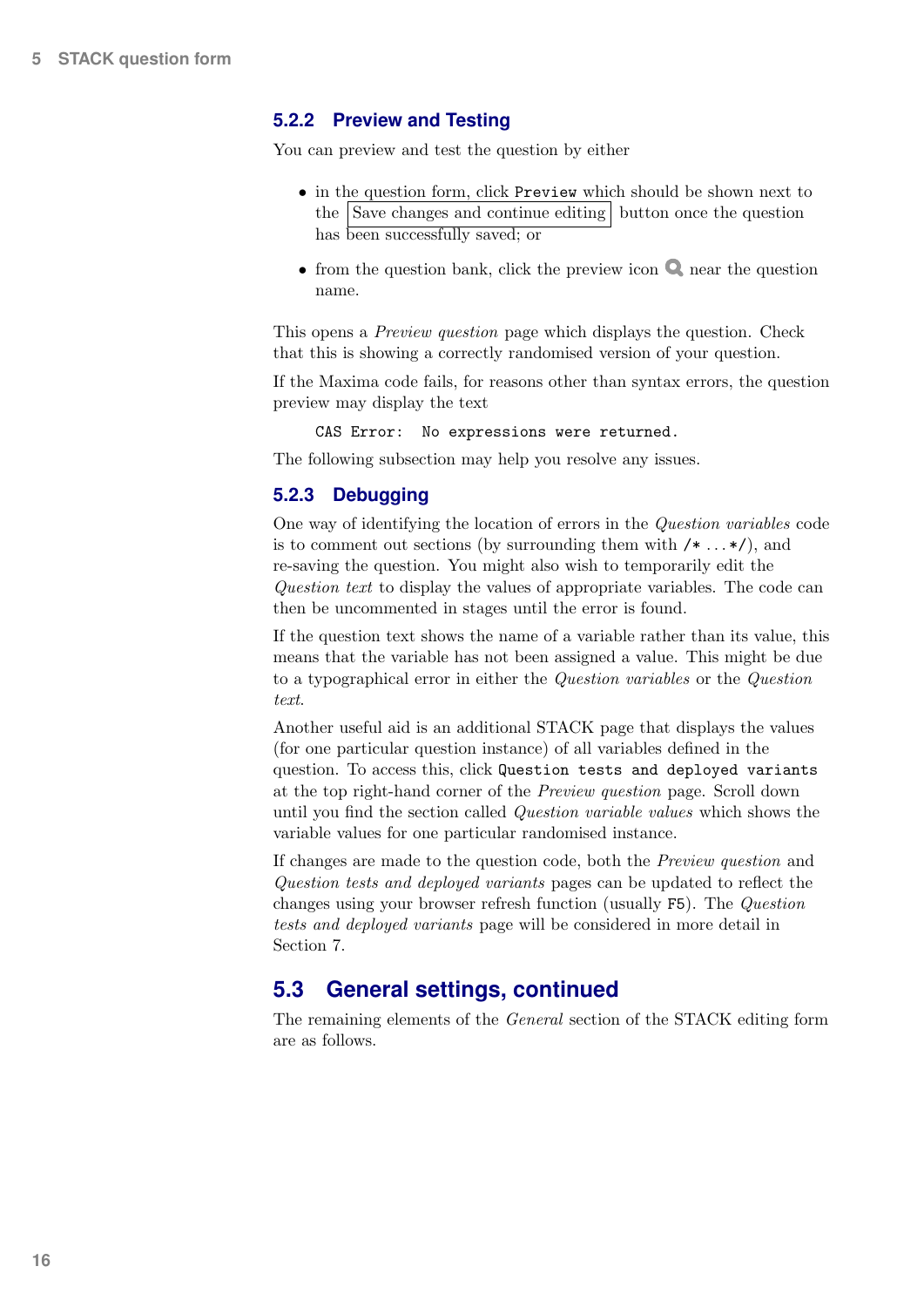### <span id="page-16-3"></span><span id="page-16-0"></span>**5.3.1 Default mark**

This is the mark to be given if the answer to the question is fully correct. Since the mark can be scaled when the question is incorporated into a quiz, it is usual to set this to be 1.

#### Example

For the example question, set this to 1.

### <span id="page-16-1"></span>**5.3.2 Specific feedback**

This is the feedback given to a student in response to their particular given answer. This field is common to all Moodle quiz questions, and whether this feedback is shown to the student or not is set at the Moodle quiz level.

In STACK, this feedback is normally generated via the Potential response tree marking algorithm, described in Subsection [5.5.](#page-23-2)

To display the output from the potential response tree (which has the name prt1 by default), include the tag

#### [[feedback:prt1]]

in the specific feedback. This is included by default when the STACK question is created, and usually no other text need be included here.

In multi-part questions, with many inputs and many potential response trees, it is often more sensible to put specific feedback directly next to the inputs. Hence these tags can be moved into the Question text. However, in moving the tags you lose some control in how the quiz can be configured. You cannot control both the timing and the position of the feedback (which is one unfortunate constraint of working within Moodle).

#### **Tips**

- If you want specific feedback to be shown right next to the input, then move the tag.
- If you want control over the timing of when specific feedback is given, using the quiz settings, leave the tag in this box.

#### Example

For this example, leave the [[feedback:prt1]] tag in the *Specific* feedback box. Nothing else need be added to this box.

#### <span id="page-16-2"></span>**5.3.3 Penalty**

When the question is used with the *Interactive with multiple attempts* question behaviour, this specifies the (absolute) number of marks to be lost for each incorrect attempt.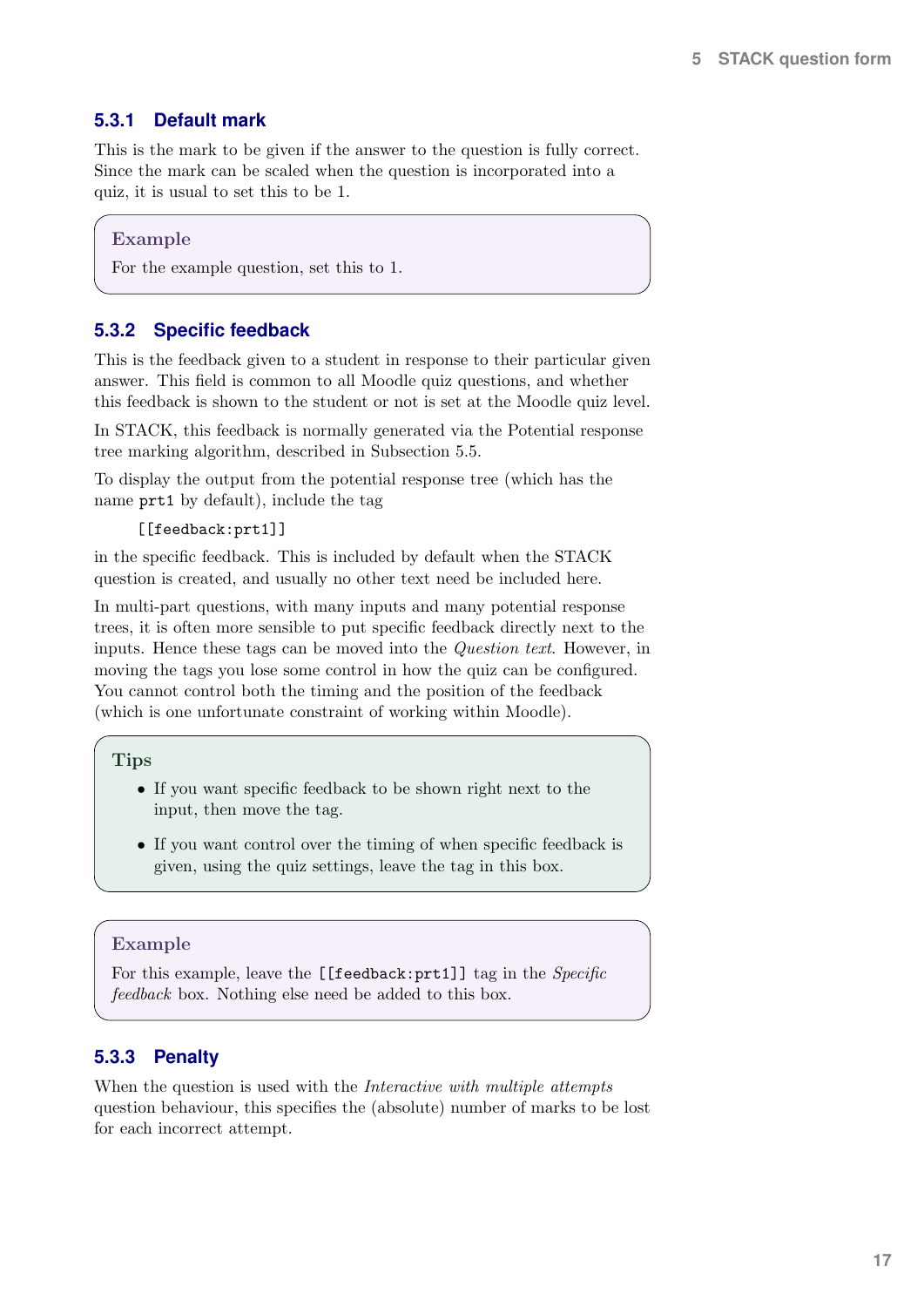#### <span id="page-17-1"></span>Tip

One common use is to give students three attempts at the question, in which case the penalty should be set to 0.333. STACK takes any penalty between 0.33 and 0.34 to be equal to  $\frac{1}{3}$ , so that  $3 \times 0.333 = 1$ , and three failed attempts loses all marks, assuming the Default mark is set to 1.

#### Note

The actual number of attempts the student is permitted is determined by the number of Hints specified, as described in Subsection [5.6.10.](#page-30-0)

### <span id="page-17-0"></span>**5.3.4 General feedback**

This is the text given to the student once they have used all their permitted attempts at the question, or once they have given a correct answer. It is typically used to give a worked solution to the particular randomised question instance asked.

This section behaves similarly to the *Question text* section: LAT<sub>E</sub>X formatting can be included as well as values of any question variables.

#### Tip

You may need to define more question variables than are needed to specify the question in order to give a sufficiently detailed worked solution.

#### Example

For the example question, enter the following worked solution

```
\setminus[
\begin{align*}
\{\mathcal{Q}epn\mathcal{Q}\ & = (\{\mathcal{Q}term\mathcal{Q}\}\) \times (\{\mathcal{Q}term\mathcal{Q}\}\) \\
                  \& = {\textcircled{a}} \text{work} \&\& = {\mathcal{Q}}ans@\end{align*}
\setminus]
```
### **Tip**

After completing the general feedback, you may wish to save the question and preview it to check the feedback is displaying as expected.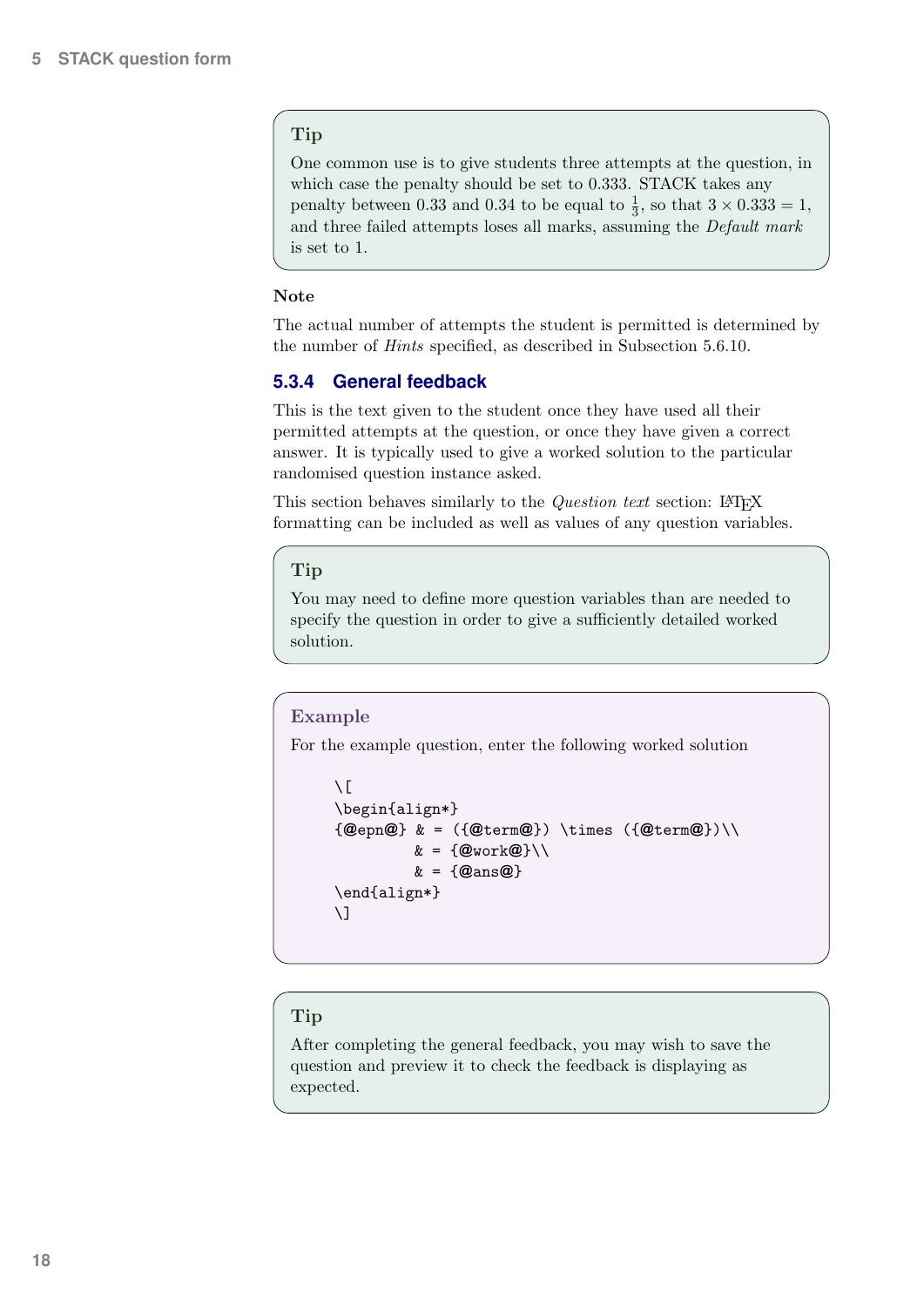#### <span id="page-18-3"></span><span id="page-18-0"></span>**5.3.5 ID number**

This is a unique identifier which can be given to a question. It is used to identify the question when using it outside of a quiz, for example when embedded within other areas of Moodle.

#### Example

This can be left blank.

#### <span id="page-18-1"></span>**5.3.6 Question note**

As mentioned in Subsection [5.2.1,](#page-14-0) the Question note is text unique to a particular randomisation of a question, and is used to distinguish between different randomised question instances. Two instances of a question are considered different if their Question notes are different. The Question notes are visible in the listing of deployed question variants, see Subsection [7.2.](#page-33-0)

#### Tip

It is often useful to include a summary of the randomised question and its answer in the question note.

#### Example

For the example question, if this box was not completed earlier, enter the following for the Question note.

```
\setminus ( {@epn@}={@ans@} \setminus)
```
### <span id="page-18-2"></span>**5.4 Input: ans1**

This section of the form specifies the properties of the student input, which by default is stored in the variable name ans1. (Throughout this section, it is assumed that ans1 has been used to store the student input.)

If you have changed the name of the answer variable or included more than one answer box, click the

Verify the question text and update the form

button at the end of the General section to update the rest of the form before continuing.

If you have more than one answer box, hence more than one answer variable, you will need to complete one of these sections for each answer variable. These additional sections will be added to the form when the

Verify the question text and update the form

button is clicked, or when you attempt to save the question.

Note that STACK separates the processes of ensuring a student's input is a valid answer to the question from that of deciding if the answer is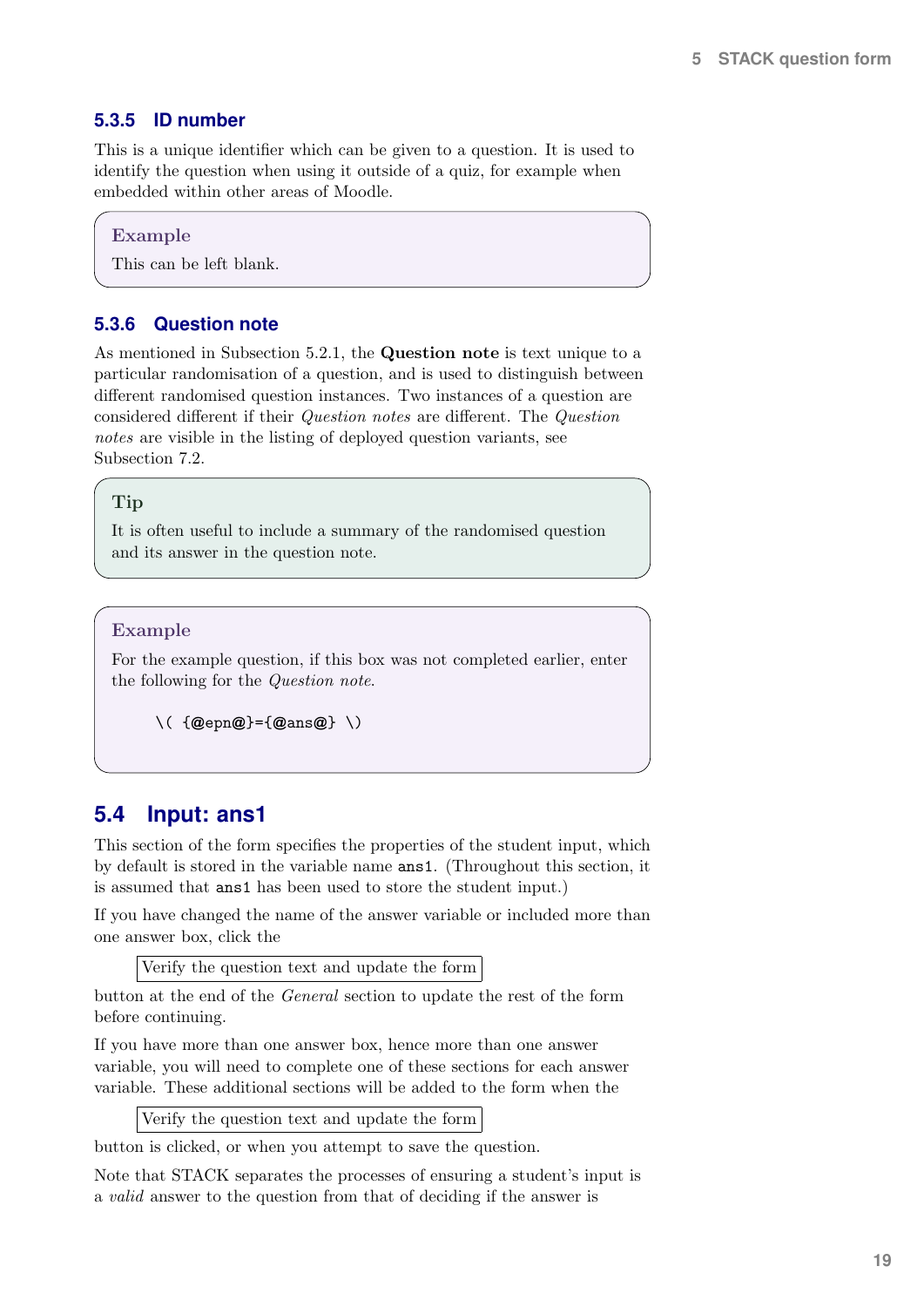<span id="page-19-5"></span>correct. Some of the settings in this section help specify what a valid answer may be, and whether students are informed of an invalid answer before it is marked for correctness. Such a warning (if enabled) is displayed in the area specified by the location of the [[validation:ans1]] tag in the Question text.

#### <span id="page-19-0"></span>**5.4.1 Input type**

This specifies the type of input associated with this variable. For example, whether it is a box allowing students to enter algebraic or numerical expressions, or a set of predefined options the student can select from. The available Input types are given in [Appendix D.](#page-40-0)

#### Example

For our example, we require students to enter an algebraic expression, so select Algebraic input.

#### <span id="page-19-1"></span>**5.4.2 Model answer**

This is the (or a) correct answer to the question. Generally, this will be stored within a variable defined in the Question variables section, so give the name of that variable here.

Example

If this field was not completed earlier, enter ans here.

#### <span id="page-19-2"></span>**5.4.3 Input box size**

This is the length (in characters) of the input box displayed.

#### Example

The default of 15 is probably appropriate for this example.

#### <span id="page-19-3"></span>**5.4.4 Strict syntax**

This specifies whether STACK should expect students to use strict Maxima input syntax when entering an answer or not. It affects the range of cases in which stars (for multiplication) might be automatically inserted, if enabled. See Subsection [5.4.5](#page-19-4) following.

#### <span id="page-19-4"></span>**5.4.5 Insert stars**

This setting works in conjunction with that above, and is used to determine how, if at all, the system automatically inserts multiplication stars into a student's answer where implicit multiplication might have been intended.

There are several options.

#### Don't insert stars

Insert stars for implied multiplication only This allows 2x to be interpreted as  $2 \times x$ . It also means that sin x and sinx are invalid.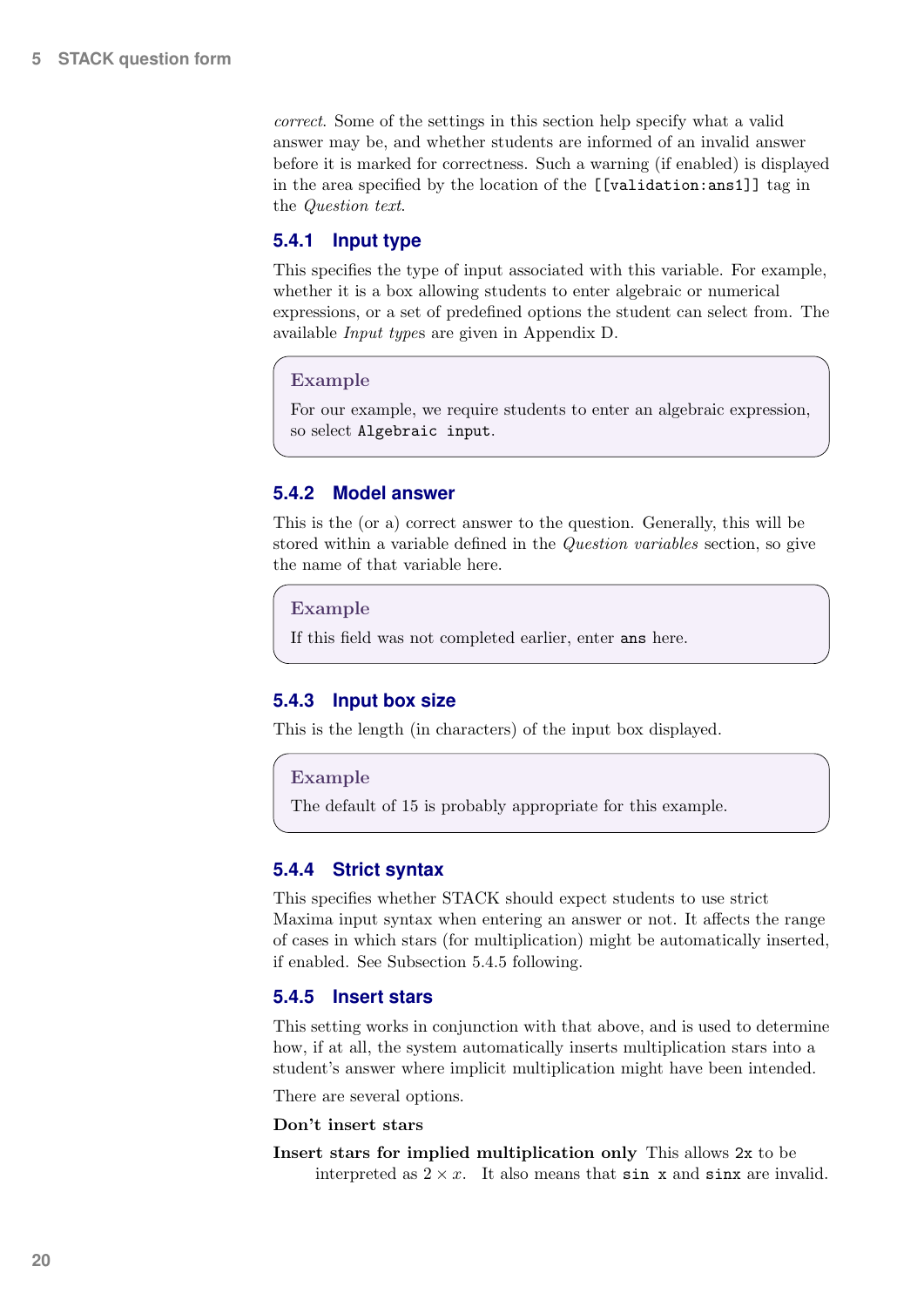- <span id="page-20-1"></span>Insert stars assuming single character variable names Extends the above to consider xy to mean  $x \times y$  and not a single variable with a two-letter name. A consequence is that sin x is invalid due to the space, but sinx is interpreted as  $s \times i \times n \times x$ .
- Insert stars for spaces only This considers xy as a two-letter variable name but x y as  $x \times y$ . Note that sinx and sin x are considered invalid.
- Insert stars for implied multiplication and spaces Here, sinx and sin x are invalid.
- Insert stars assuming single character variables, implied and space This considers both xy and x y as  $x \times y$ . sin x is invalid due to the space, but sinx is interpreted as  $s \times i \times n \times x$

To interaction between the Strict syntax and Insert stars settings is illustrated in the table below, for a range of possible inputs.

|                    |                               | Strict syntax                |
|--------------------|-------------------------------|------------------------------|
|                    | N <sub>0</sub>                | Yes                          |
| Don't insert stars | 2x invalid                    | 2x invalid                   |
|                    | $xy = xy$ , a single variable | $xy = xy$ , a singe variable |
|                    | $f(x)$ invalid                | $f(x) = f(x)$ , a function   |
|                    | 2e3 invalid                   | $2e3 = 2000.0$               |
| Insert stars       | $2x = 2 \times x$             | $2x = 2 \times x$            |
| assuming single    | $xy = x \times y$             | $xy = x \times y$            |
| character variable | $f(x) = f \times x$           | $f(x) = f(x)$ , a function   |
| names              | $2e3 = 6e \approx 16.310$     | $2e3 = 2000.$                |

#### Example

In this example, since no functions are present but terms such as  $xy$ will arise, set

- Strict syntax to No.
- Insert stars to Insert stars assuming single character variable names.

#### <span id="page-20-0"></span>**5.4.6 Syntax hint**

This is text which will be shown within a answer input box, before the student starts typing. It can be used to give a hint such as "Type your answer here", or a partly completed expression with ? as a placeholder to assist students in using the correct syntax.

#### Example

This can be left blank.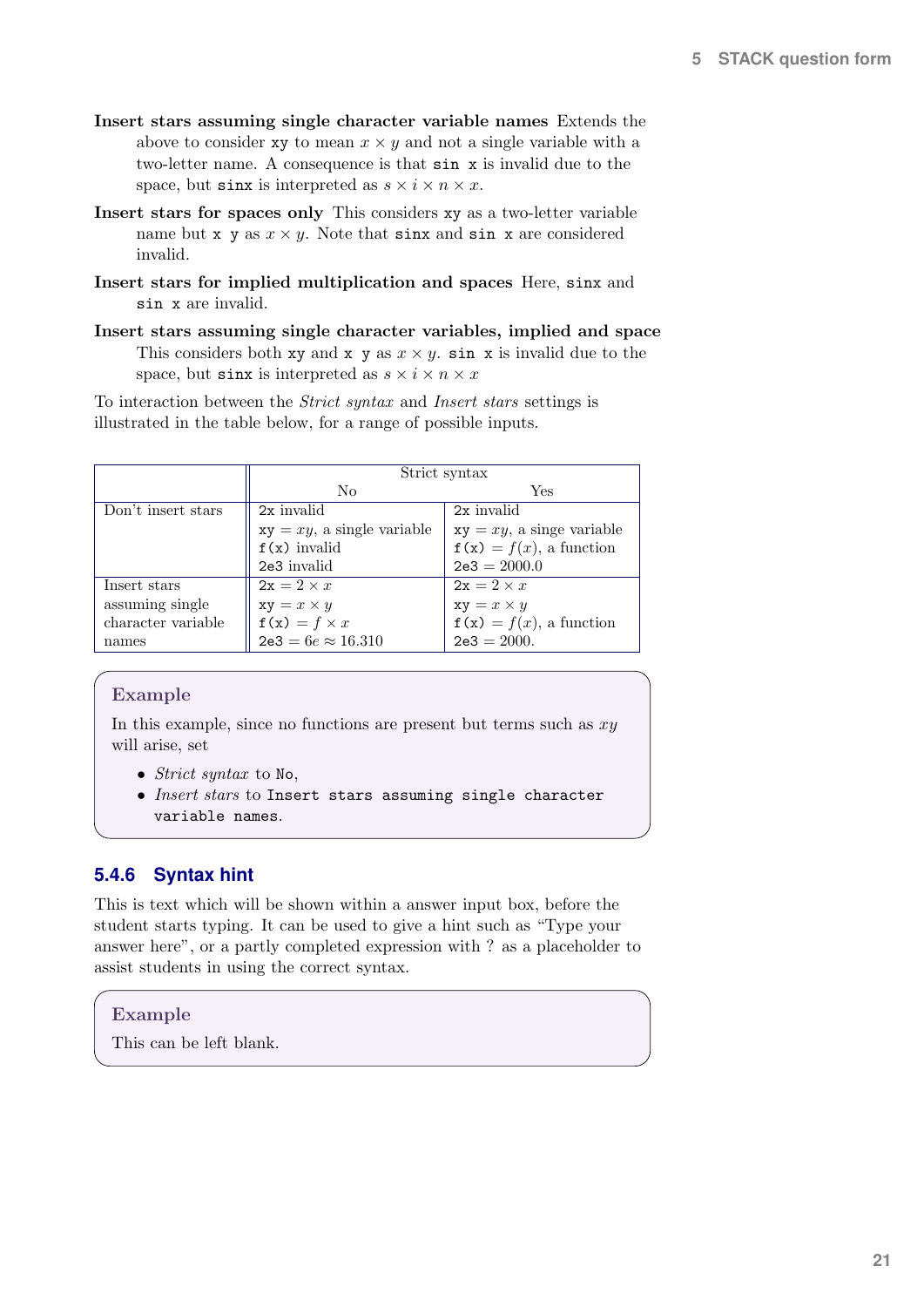#### <span id="page-21-2"></span><span id="page-21-0"></span>**5.4.7 Hint attribute**

This indicates the nature of the Syntax hint given above. The options are

- Value in which case students can edit the syntax hint when giving their answer;
- Placeholder when the syntax hint is deleted as soon as the student begins to type within the answer-box.

#### Example

Since the Hint Syntax has been left blank, this setting becomes irrelevant. Leave the default setting.

#### <span id="page-21-1"></span>**5.4.8 Forbidden words**

This is a comma-separated list of words (text strings) that are not permitted in a student's answer. Any answer containing these will be deemed invalid and the student will be asked to revise their answer. Remember, any multi-character variable names defined within Question variables are automatically forbidden, unless Insert stars assuming single character variable names is enabled, in which case such an expression is interpreted as a product of single-character variable names.

#### Tip

You can use forbidden words to prevent students from entering specified Maxima commands in their answer. For example, in a question on expanding brackets, you might like to prevent the use of the command expand !

The following keywords which forbid common sets of Maxima commands can be used in this field.

- [[BASIC-ALGEBRA]] which forbids Maxima algebraic commands such as simplify, factor, expand, solve, etc.
- [[BASIC-CALCULUS]] which forbids calculus related commands such as int (integration), diff (differentiation), taylor (Taylor series), etc.
- [[BASIC-MATRIX]] which forbids matrix related commands such as transpose, invert, charpoly (characteristic polynomial).

#### Example

In this example, it is helpful to prevent the use of the Maxima command to expand brackets, so enter expand here. Alternatively, you may wish to enter [[BASIC-ALGEBRA]].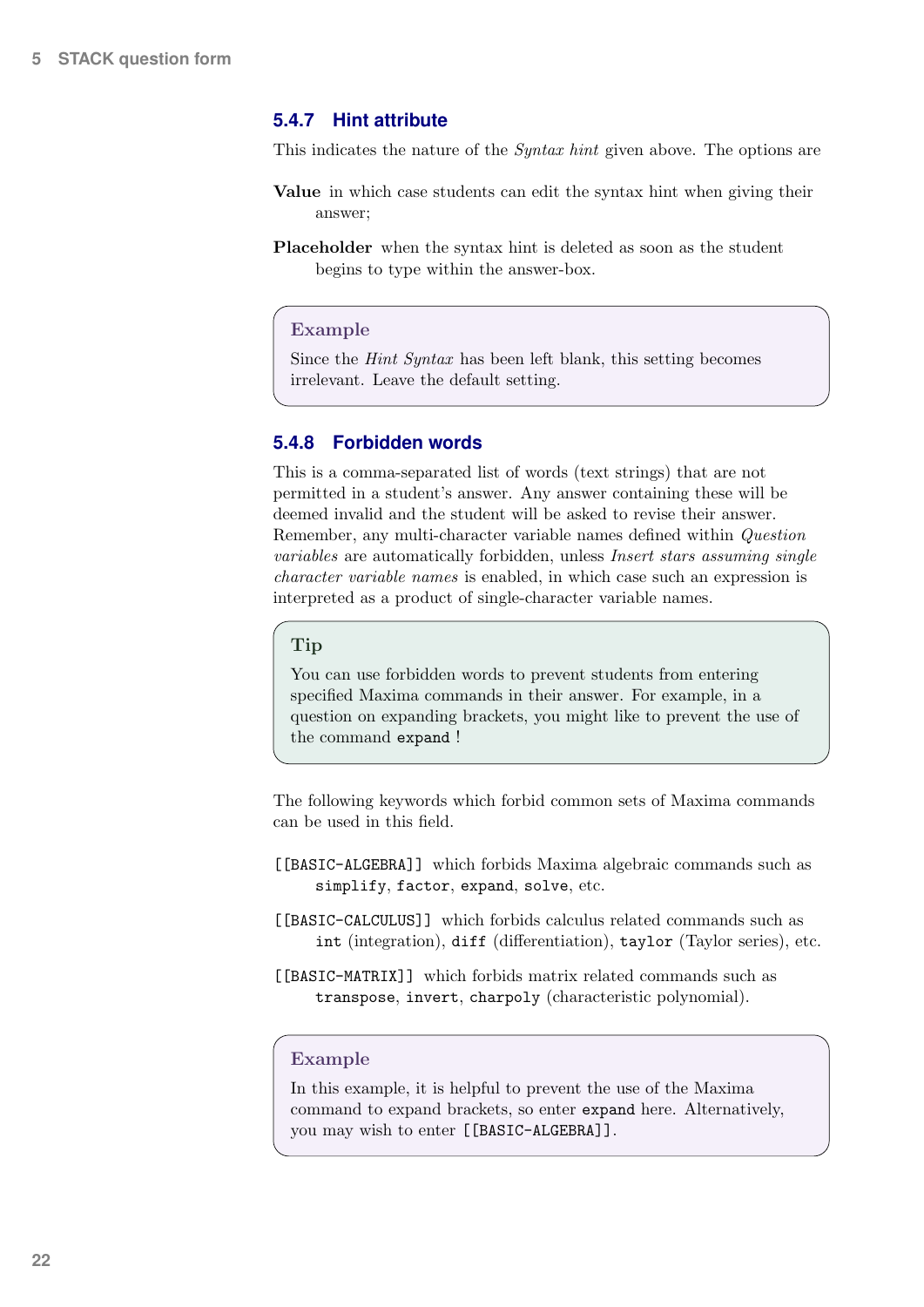### <span id="page-22-5"></span><span id="page-22-0"></span>**5.4.9 Allowed words**

A comma-separated list of words (text strings) that would normally be forbidden, but which you want to allow students to enter.

#### Example

This can be left blank for this example.

### <span id="page-22-1"></span>**5.4.10 Forbid float**

This determines whether to reject answers as invalid if they contain floating point numbers.

#### **Tip**

This is useful if you want to force an answer to be given as fractions, surds etc.

#### Example

In the example, it seems sensible to forbid floating point numbers, so set this to Yes.

#### <span id="page-22-2"></span>**5.4.11 Require lowest terms**

This determines whether to reject answers as invalid if they contain fractions which are not given in lowest terms.

#### Example

In the example, there seems no reason to use fractions, in lowest terms or otherwise, so set this to No.

#### <span id="page-22-3"></span>**5.4.12 Check the type of the response**

This specifies whether to reject answers as invalid if they are of a different type to the model answer (as given in Subsection [5.4.2\)](#page-19-1). For example, turning this on would reject an answer which is an equation if an expression was expected.

#### Example

This is a very useful validity check, so set this to be Yes.

#### <span id="page-22-4"></span>**5.4.13 Student must verify**

STACK has the ability to render the expression entered by the student in traditional mathematical notation so that the student can check their input is as intended before submitting their answer for marking. As a student enters an answer, it is rendered at the position in the question text indicated by the location of the [[validation:ans1]] tag. The display is updated as the student enters their answer.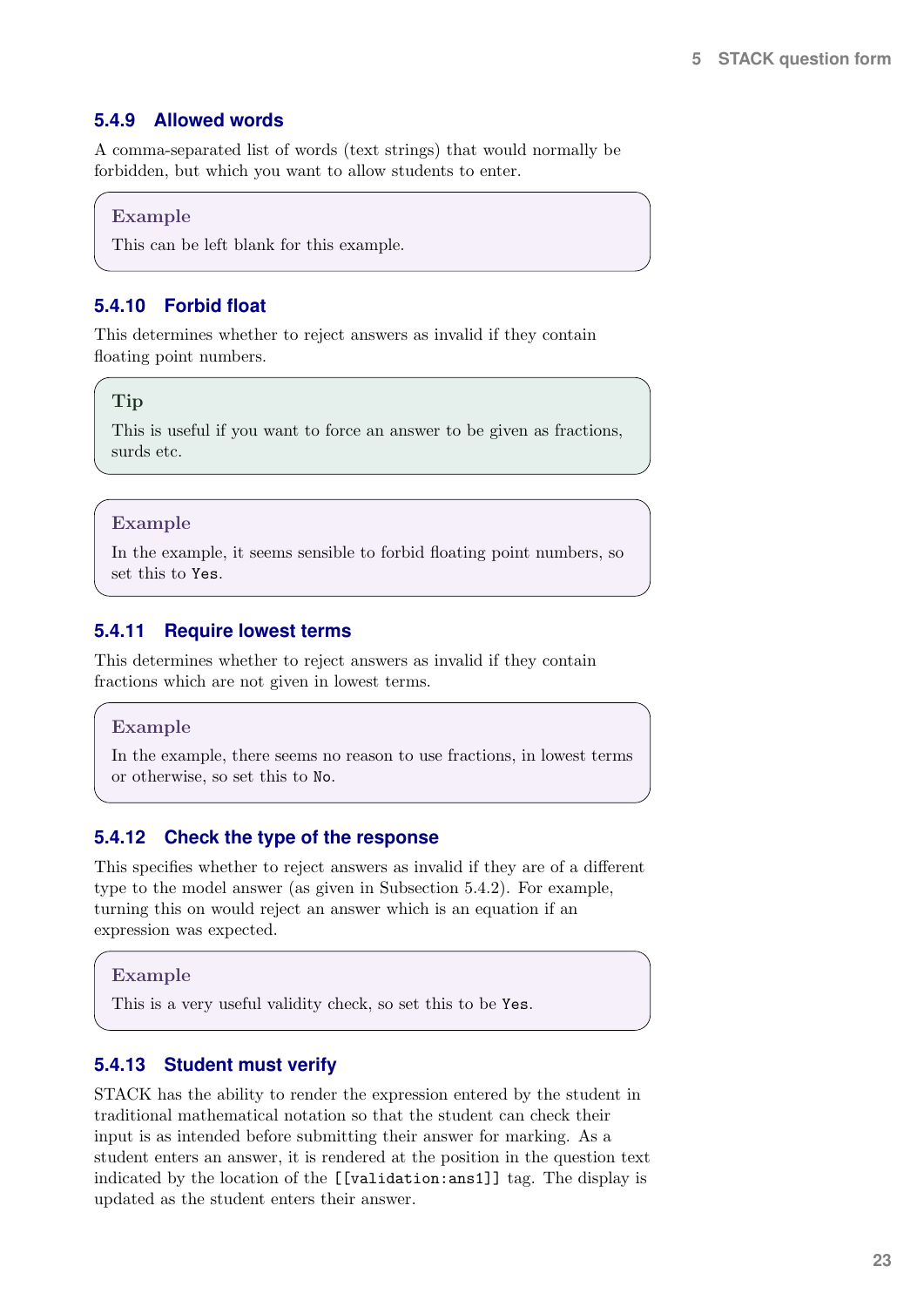<span id="page-23-3"></span>This can be very helpful in aiding a student identify, for example, that they have entered  $\frac{1}{x} + 1$  rather than  $\frac{1}{x+1}$ ; it might, however, be less useful for simple numerical answers or multiple choice types.

This setting determines whether students must wait for this validation to be displayed before submitting their answer or not.

#### Example

This is a very useful aid to students, so set this to Yes.

#### <span id="page-23-0"></span>**5.4.14 Show the validation**

This specifies whether to display any input validation errors to the student or not. If *Student must verify* above is set to Yes, then the validation must be shown, otherwise the student is in an impossible situation.

The options are:

No

Yes

Yes, with variable list In addition to any input validation, a list of the variables contained in the student answer is displayed. This can help students identify errors in an answer that may not be apparent from a first look at its rendered form.

#### Example

Since Student must verify was enabled above, then this must also be enabled, so select Yes, with variable list.

#### <span id="page-23-1"></span>**5.4.15 Extra options**

Some input types require additional options. If needed, they are given here as a comma-separated list. Whether an input type requires such options is indicated in [Appendix D.](#page-40-0)

#### Example

Algebraic input requires no additional options, so leave this empty.

### <span id="page-23-2"></span>**5.5 Potential response tree: prt1**

This section of the form tests the properties of a student's answer, assigns marks and provides answer-specific feedback. It does this through a series of true/false tests forming an acyclic directed graph known as the Potential response tree (PRT).

It is possible to have more than one potential response tree. For example, in a question with two answer boxes, you may wish to use one potential response tree for each answer. Alternatively, both answers could be judged in a single tree.

The disconnect between inputs (i.e. boxes into which a student types an answer) and potential response trees (i.e. algorithms which assess students'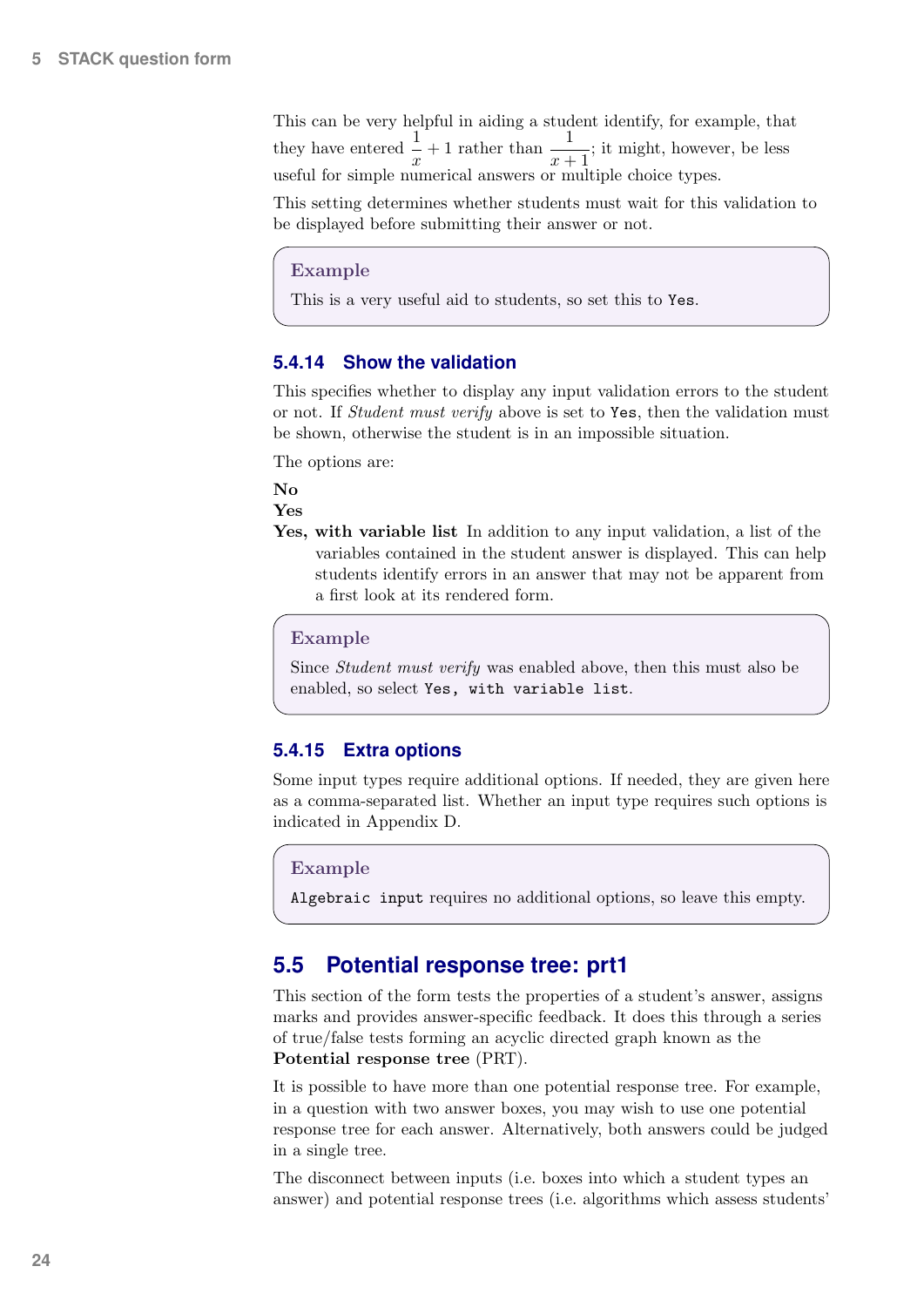<span id="page-24-2"></span>answers) is a key, and unique, design feature of STACK. The most common situations are

- Each input has a unique potential response tree.
- Every input is used by a single potential response tree.

A potential response tree will only execute when every input upon which it relies is non-empty and valid. Hence, if many inputs are used by a single potential response tree and one is invalid then no partial credit will be awarded. Each input can be used by any number of potential response trees. If an input is not used by any potential response tree then it is essentially a item for information only. STACK includes this possibility. Requiring non-empty and valid inputs drastically increases the reliability of the assessment process.

If required, a second potential response tree called, for example, prt2, can be created by including a second feedback tag [[feedback:prt2]] in the Specific feedback box (Subsection [5.3.2\)](#page-16-1). You will then need to click the

Verify the question text and update the form

button at the end of the General section to update the form and create a new section relating to the new potential response tree. There will be one Potential response tree section of the question authoring form for each tree. Each of these sections will need to be completed.

#### Tip

When creating a marking algorithm, it is usually better to test the mathematical properties of the student's answer rather than equivalence to the model answer.

### <span id="page-24-0"></span>**5.5.1 Question value**

This is the value (between 0 and 1) returned by the tree for a correct answer. The mark returned is multiplied by the Default mark set within the General section of the form to give the score for the question.

Example

Set this to be 1.

#### <span id="page-24-1"></span>**5.5.2 Auto-simplify**

This determines whether to permit STACK to apply Maxima's automatic simplification to the PRT evaluations or not.

#### Tip

For questions testing a student's ability to correctly gather terms, it is not helpful for Maxima to automatically simplify the student input. In such questions, it is useful to set this to No.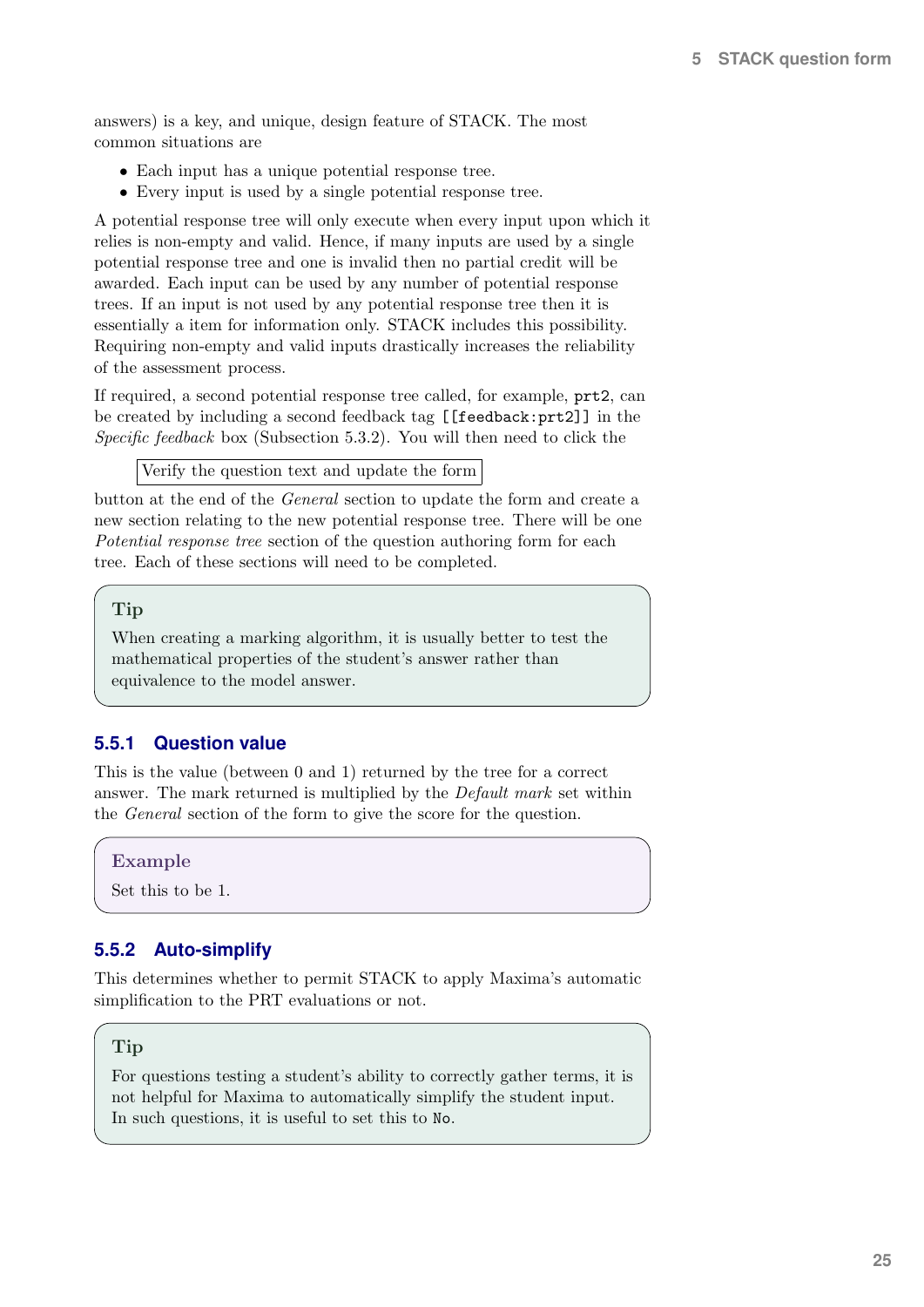#### <span id="page-25-2"></span>Example

For our question, set this to Yes.

#### <span id="page-25-0"></span>**5.5.3 Feedback variables**

This box can contain Maxima commands to perform calculations involving the student's answer. It is similar to the Question variables, but also has access to the student's answer. Maxima variables defined in the Question variables can also be accessed here.

#### Tip

For complicated tests on students' answers, it can be useful to conduct the test using Maxima code here and set a Boolean variable on which the PRT decisions can be made.

If Auto-simplify has been turned off above, then any simplification required in the code contained here needs to be performed explicitly using the Maxima ev command, for example ev(expression, simp). Alternately, the simplification setting can be overruled by manually turning simplification on and off using the Maxima commands simp:true and simp:false within the Feedback variables.

Example

For our example, leave this box empty

### <span id="page-25-1"></span>**5.5.4 Nodes**

The PRT is formed from a number of nodes, each of which conducts a true/false test on the student's answers, and modifies the mark and feedback given as a result. New nodes can be created by clicking the Add another node button at the end of this section.

#### Tips

- It is often helpful to plan the PRT on paper before attempting to implement it online.
- It is useful to create the correct number of nodes needed before starting to complete this section of the form.

A diagrammatic rendering of the current PRT is shown above the section of the form in which the nodes are specified. (This diagram will not be seen when Internet Explorer is used.)



**Figure 3** The diagrammatic representation of a simple PRT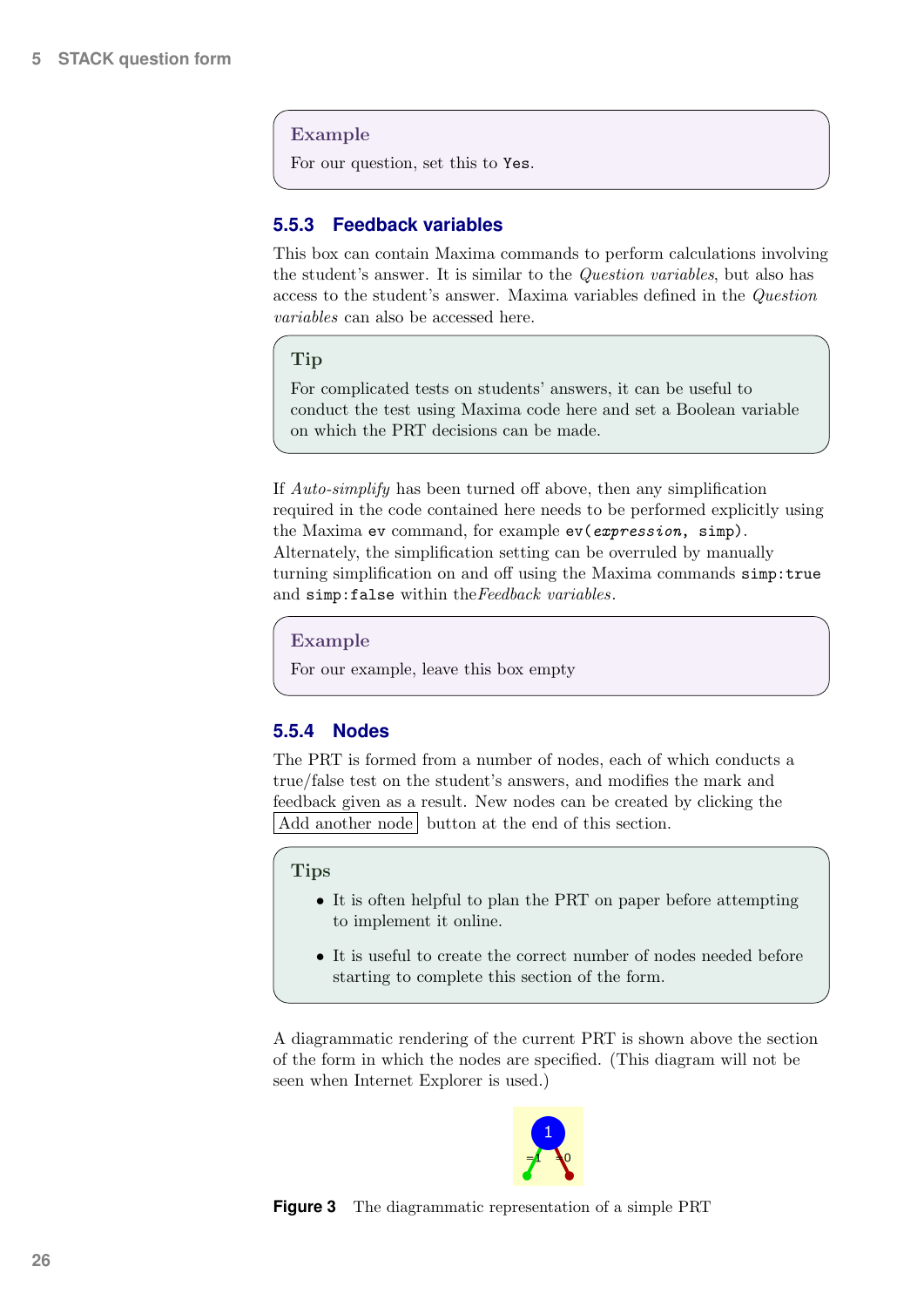<span id="page-26-1"></span>Each node consists of three sections, illustrated in Figure [4](#page-26-0) and described below.

<span id="page-26-0"></span>

**Figure 4** The section of the form corresponding to a single PRT node

Answer test This section specifies the test to be performed, by selecting from the drop-down menu. The various tests available are outlined in [Appendix E.](#page-42-0) Each test is typically a comparison of the values of two Maxima variables, whose names are entered in the boxes nominally labelled *Sans* (short for student's answer) and Tans (teacher's answer). Some tests require additional options (see [Appendix E\)](#page-42-0). These are given in the Test options box.

Some answer tests give standard feedback to the students, in which case there will be an asymmetry between the arguments Sans and Tans to a test. If this feedback is not required, then set *Quiet* to Yes.

when true This section determines the actions taken when the *Answer* test returns true, specifically modifying the question score, the feedback given to the student and what PRT node (if any) is traversed next.

Mod determines how the current score is modified, whether the current score is set to be equal to (=) the value given in Score, or whether the previous score is increased  $(+)$  or decreased  $(-)$  by that value. Penalty is any score reduction applied in this case.

Next specifies (via a drop-down list) the next node to traverse, or whether the traversal of the PRT ends here ([stop]).

The Answer note is a unique string identifying the outcome of this node. By default, it has the name of the PRT, the node number, and whether it is the true or false outcome. This can usually be left unchanged.

The feedback is the text given to students if the node test is true. Like the Question text and General feedback, it can contain the values of Maxima variables, including those defined in the Question variables, the Feedback variables or the student answer itself.

when false This section of the node is identical to the above, for the case when the node test is false.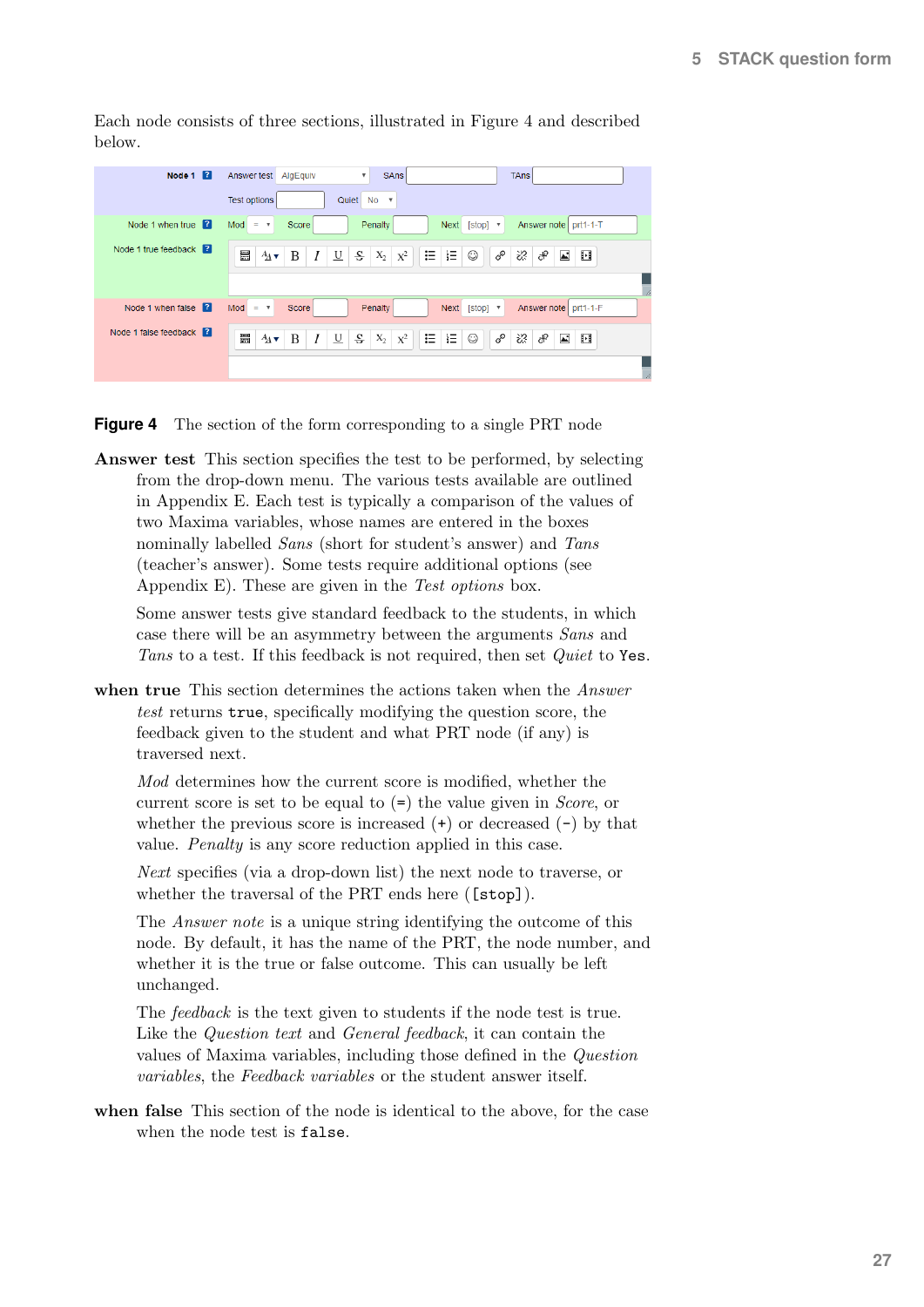### Tip

Care should be taken when using calculations containing the student's answer within the feedback areas. For example, if a student inputs a "placeholder" answer of 999999999.99, exponentiating it will cause Maxima to return a float-point overflow error. Such feedback may need to be "protected" by including another PRT node so that feedback involving student's answer calculation is only given if the answer is within reasonable limits, and more generic feedback given otherwise.

### Example

In our example, the required properties of a correct answer are that it is both equivalent to the expression given in the question, and in expanded form.

So we require two nodes: node 1 to test equality and node 2 to test for the form of the answer. Once the PRT form has been completed, the tree of nodes should be as shown below.



First, create the second node, then configure the nodes as follows. Leave the other settings as their defaults.

#### Node 1

- *Answer test*: Set this to be **AlgEquiv** (algebraic equivalence).
- *SAns*: Enter ans1, the students answer.
- TAns: Enter epn, the variable which stores the expression given in the question.
- When true: Set the score equal to 0 ( $Mod:=, Score: 0$ ), and the next node to be Node 2.
- When false: Set the score equal to  $0$  (*Mod*:=, *Score*:0), and the next node to be [stop] to end the traversing of the PRT. Set the feedback to be "Your answer is not equivalent to the expression given in the question.".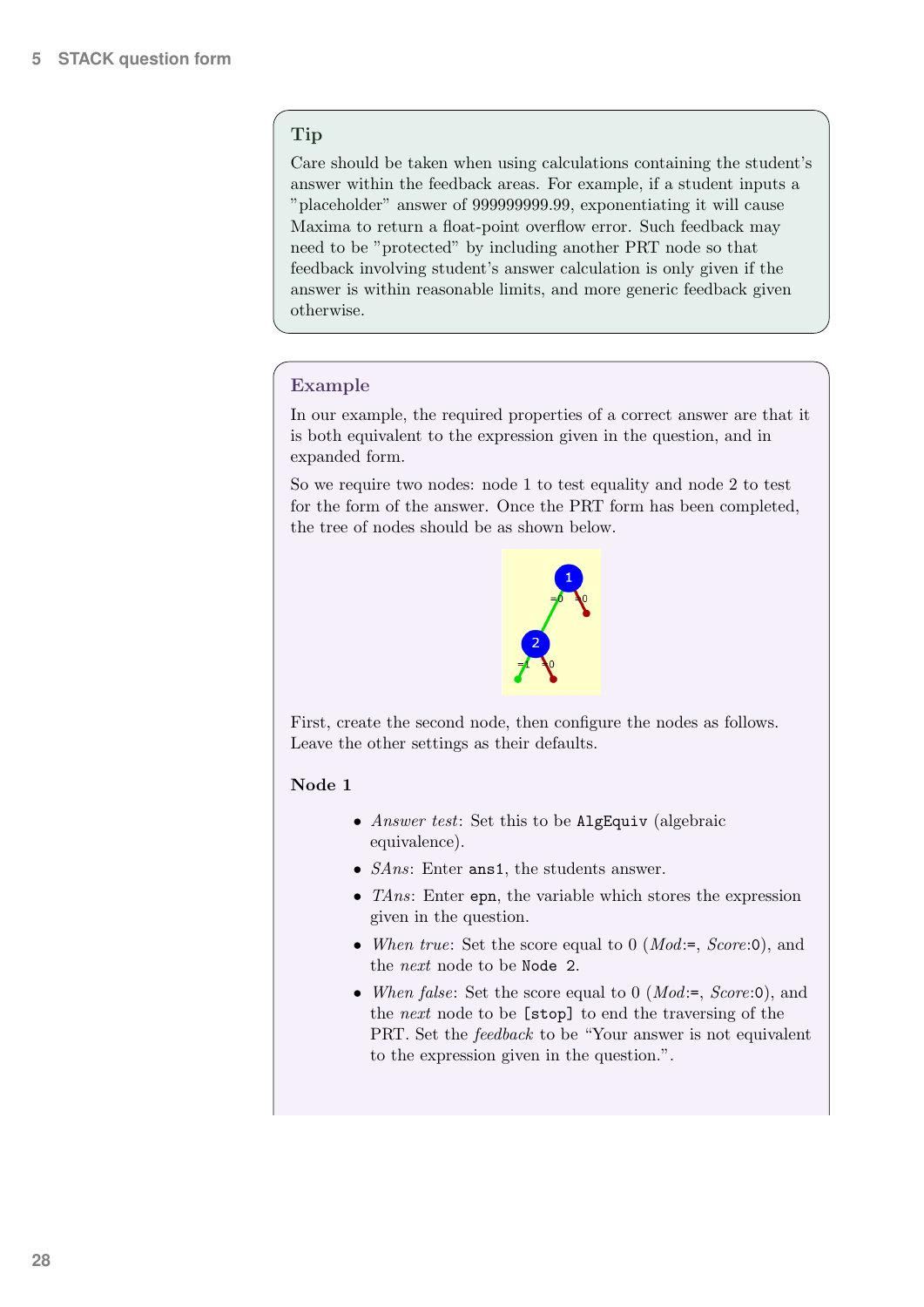#### <span id="page-28-2"></span>Node 2

- Answer test: Set this to be Expanded (expanded form).
- *SAns*: Enter ans1. We wish to test that the input stored in ans1 is expanded.
- TAns: Enter ans1 again. The Expanded test does not actually use this value, but the form requires an (any non-empty!) entry here.
- When true: Set the score equal to 1 (*Mod*:=, *Score*:1), and the next node to be [stop] to end the traversing of the PRT.
- When false: Set the score equal to 0 ( $Mod:=, Score: 0$ ), and the next node to be [stop] to end the traversing of the PRT. Set the feedback to be "Your answer is equivalent to the expression given in the question, but you have not expanded the brackets fully.".

You may wish to use other nodes to give feedback on common errors.

## <span id="page-28-0"></span>**5.6 Options**

This section of the form specifies some global properties of the question and also sets the hints given to students after incorrect question attempts when using the *Interactive with multiple tries* question behaviour.

#### <span id="page-28-1"></span>**5.6.1 Question-level simplify**

This determines whether Maxima's automatic simplification is applied throughout the question, other than in the PRT. This is similar to the corresponding setting for the PRT (Subsection [5.5.2\)](#page-24-1).

### Tip

The decision on whether to turn off question-level simplification can be a delicate one. For some discussion of the issues involved, see the STACK documentation at

```
[moodle-url]/question/type/stack/doc/
doc.php/Authoring/Authoring quick start 3.md
```
Question-level simplification can be overruled by turning manually turning simplification on and off using the Maxima commands simp: true and simp:false within the Question variables (Subsection [5.1.2\)](#page-9-3) and Feedback variables (Subsection [5.5.3\)](#page-25-0) sections.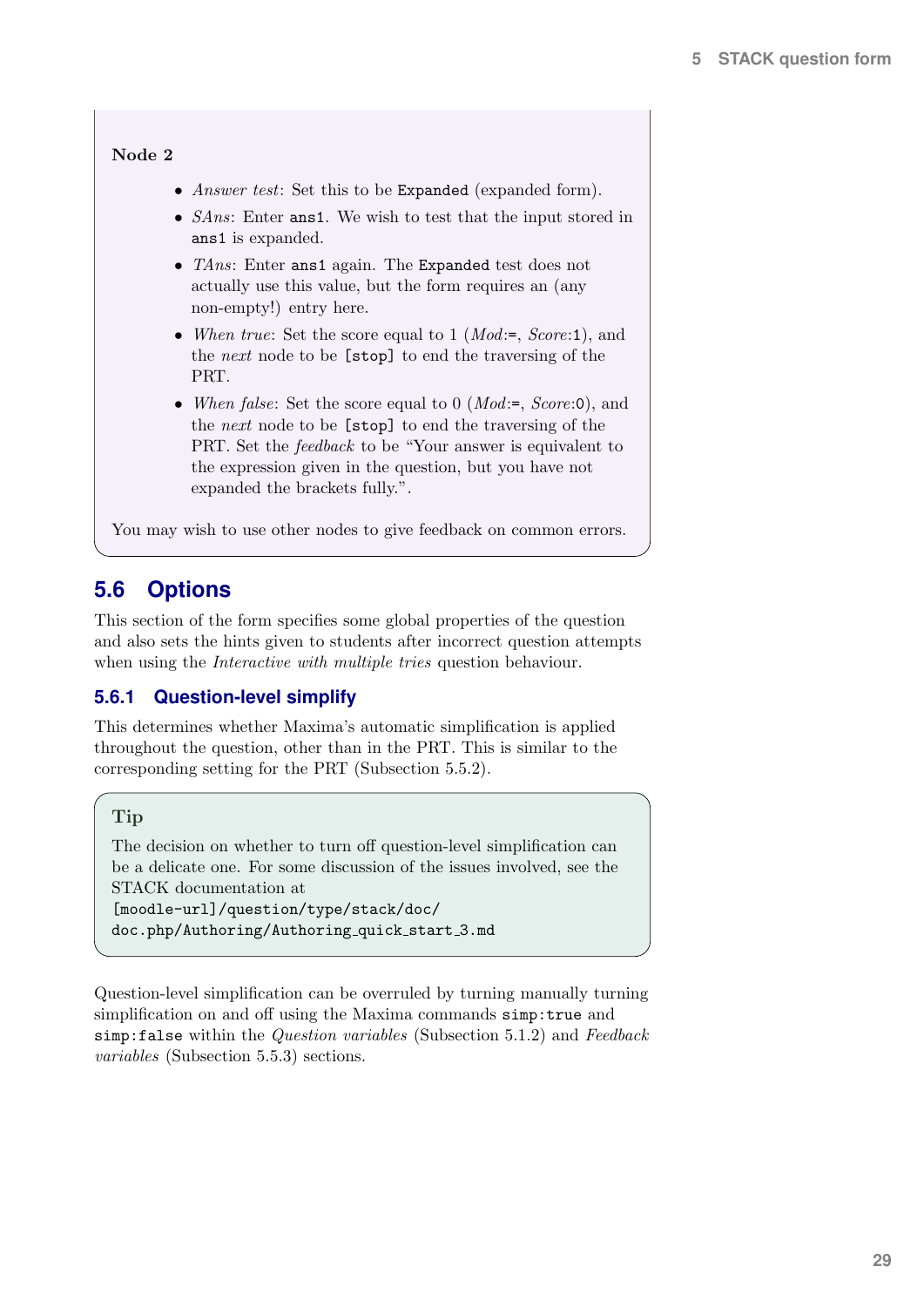#### <span id="page-29-8"></span><span id="page-29-0"></span>**5.6.2 Assume positive**

This specifies whether Maxima should assume all unknowns are positive. In some circumstances, Maxima cannot simplify expressions without knowing their sign.

For example, in the absence of other information Maxima simplifies  $\sqrt{x^2}$  to |x|. If it knew all the unknowns were positive, the simplification gives x.

#### <span id="page-29-1"></span>**5.6.3 Assume real**

This is similar to the above and determines whether Maxima should assume all variables are real.

#### <span id="page-29-2"></span>**5.6.4 Standard feedback**

This is the feedback text to be given when an answer is correct (that is, full marks are awarded), partially correct (greater than 0 but less than full marks) or incorrect (0 marks).

The default text contained in these boxes can be specified in the STACK configuration for a particular installation.

#### <span id="page-29-3"></span>**5.6.5 Multiplication sign**

This specifies how multiplication signs are displayed throughout the question: dot  $(\cdot)$ , cross  $(\times)$  or nothing.

#### Tip

A compromise is often needed here. We don't usually write mathematics with every multiplication shown explicitly, yet that is often useful when students are validating their input.

#### <span id="page-29-4"></span>**5.6.6 Surd for square root**

This specifies how square roots are displayed: as a surd  $(\sqrt{\ })$  or a fractional power.

#### <span id="page-29-5"></span>**5.6.7 Meaning and display of sqrt(-1)**

This specifies what symbol to use for  $\sqrt{-1}$ .

#### <span id="page-29-6"></span>**5.6.8 Inverse trigonometric functions**

This specifies the notation to use for inverse trigonometric functions, for example,  $\cos^{-1}(x)$ ,  $\arccos(x)$  or  $\arccos(x)$ .

#### <span id="page-29-7"></span>**5.6.9 Default shape of matrix parenthesis**

This allows the question author to specify the shape of brackets used to delineate matrices.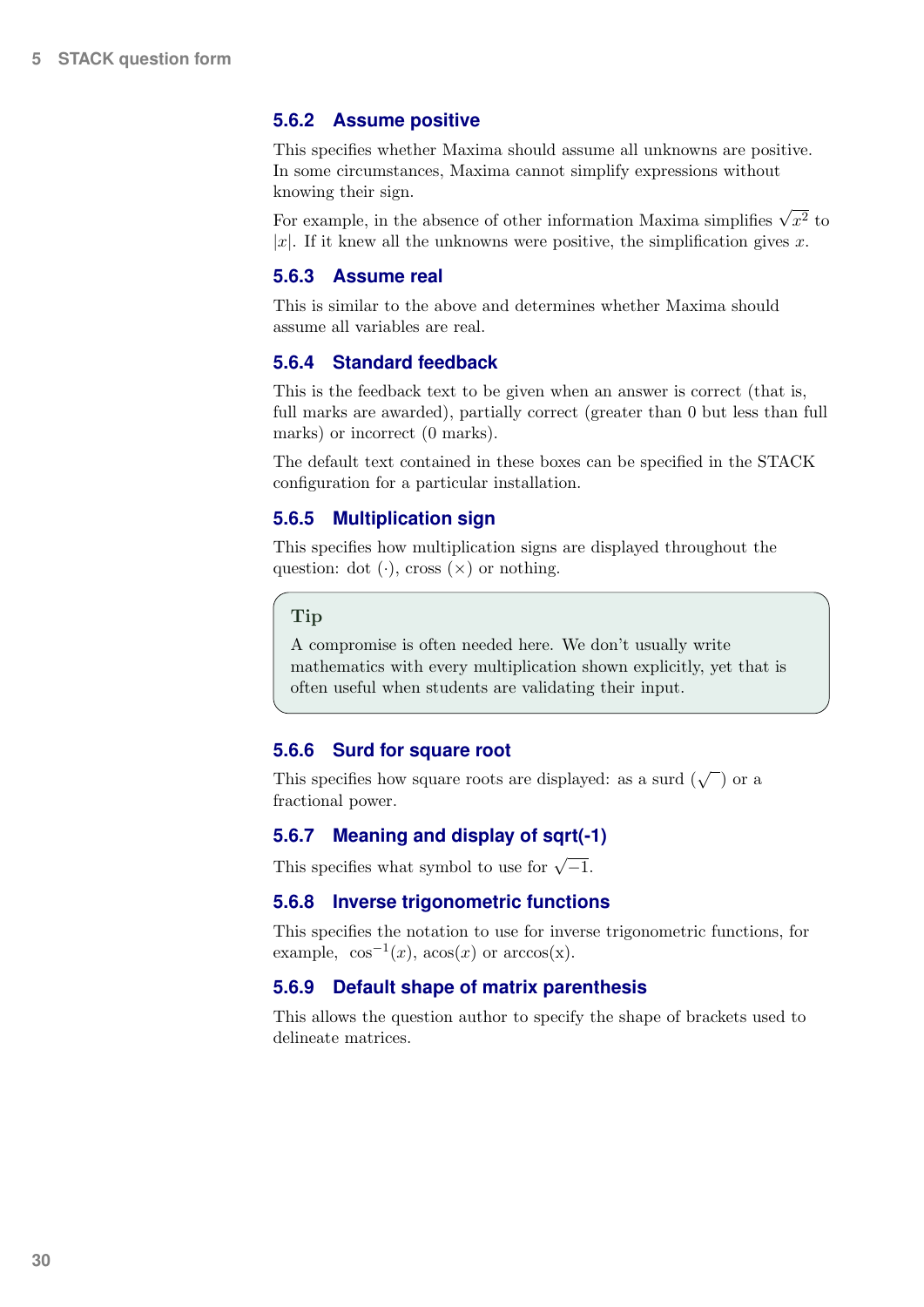### <span id="page-30-3"></span><span id="page-30-0"></span>**5.6.10 Hints**

Hints are text given to students after each incorrect attempt at the question when the Interactive with multiple tries question behaviour is used. *Hint 1* is given after the first incorrect attempt, *Hint 2* is given after the second incorrect attempt etc. More hint boxes can be added using the Add another hint button below the last hint.

The maximum number of incorrect attempts permitted is one more than the number of non-empty hint boxes.

### Tip

The number of hints used (and hence attempts allowed) should be consistent with the score penalty specified in Subsection [5.3.3](#page-16-2) to be applied after each incorrect attempt.

#### Example

Most of the Options settings can be ignored for our example question, but you should enter text in Hint 1 and Hint 2 to enable students to have three attempts at the question when it is used in Interactive with multiple tries mode.

## <span id="page-30-1"></span>**5.7 Tags**

This section of the form allows user-specified tags (identifier texts) to be added to a question. Within the Question bank, questions can be searched for by tags. Tags can also be used within a quiz, to allow an included question to be randomly selected from all questions with particular tags.

To add a new tag to a question, type its name in the tag box and press Enter. Alternatively, an existing tag can be added by selecting from the drop-down menu.

Tags can also be added to a question via the Question bank, by clicking the icon next to the question name.

#### Example

For this example, you can ignore this section of the form.

### <span id="page-30-2"></span>**5.8 Created/last saved**

This section contains automatically generated meta-data about the question.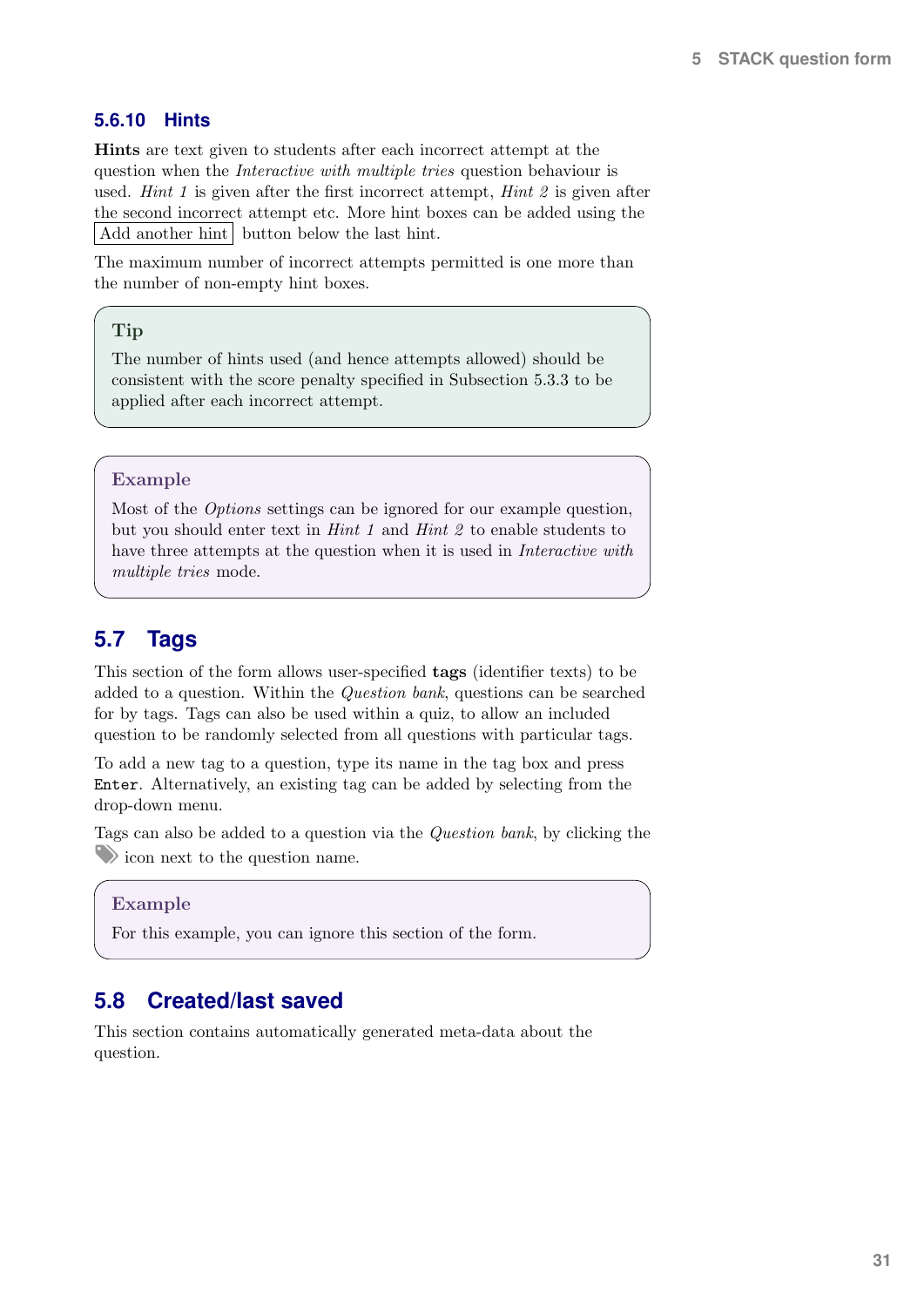## <span id="page-31-3"></span><span id="page-31-0"></span>**5.9 Fix dollars**

At the end of the form is an option to enable STACK to automatically convert any LAT<sub>EX</sub> environments delineated with  $\ldots$  or  $\frac{1}{3}$ ...\$ to ones delineated with  $\langle \ldots \rangle$  and  $\langle \ldots \rangle$  as the question is saved.

## <span id="page-31-1"></span>**6 Previewing the question**

The question can be previewed by either

- in the question form, clicking Preview which should be shown next to the Save changes and continue editing button once the question has been successfully saved; or
- from the question bank, clicking the preview icon  $\bullet$  near the question name.

This opens a *Preview question* page which displays an instance of the question.

Below the question is a set of buttons allowing you to start the question again, automatically fill in a correct answer and submit the question as if in a quiz.

Further down the page are various options to change how the question behaves, which replicate many of the options available when forming a quiz from a set of questions.

In particular, within the *Attempt options* section is the option to change the question behaviour used.

## <span id="page-31-2"></span>**7 Question tests and deploying variants**

Questions tests and deployed question variants improve the quality assurance of STACK questions, both when they are written and in the future. Question tests (which are unit tests in software engineering terms) ensure that the question is behaving correctly: that is, correct and incorrect answers are being marked as such, with appropriate PRT paths being traversed, and appropriate marks and feedback being given. If your STACK installation is updated with a new version, you can run all the question tests of all of your questions to reassure yourself all is working correctly. (Or, alternatively, to find and resolve any problems!)

Deploying variants of questions allows the set of randomly generated variants to be reviewed by the teacher before being offered to students. This ensures that unforeseen special-cases etc. are not accidentally given to students.

### Tip

All questions should have question tests and deployed variants.

The settings for both the question tests and the deployment of variants are contained within the Question tests & deployed versions page which can be accessed by the link of that name either below the Question name on the question editing form or at the top right-hand corner of the Preview question page.

#### **Note**

The Preview link in the question form will show the last saved version of the question.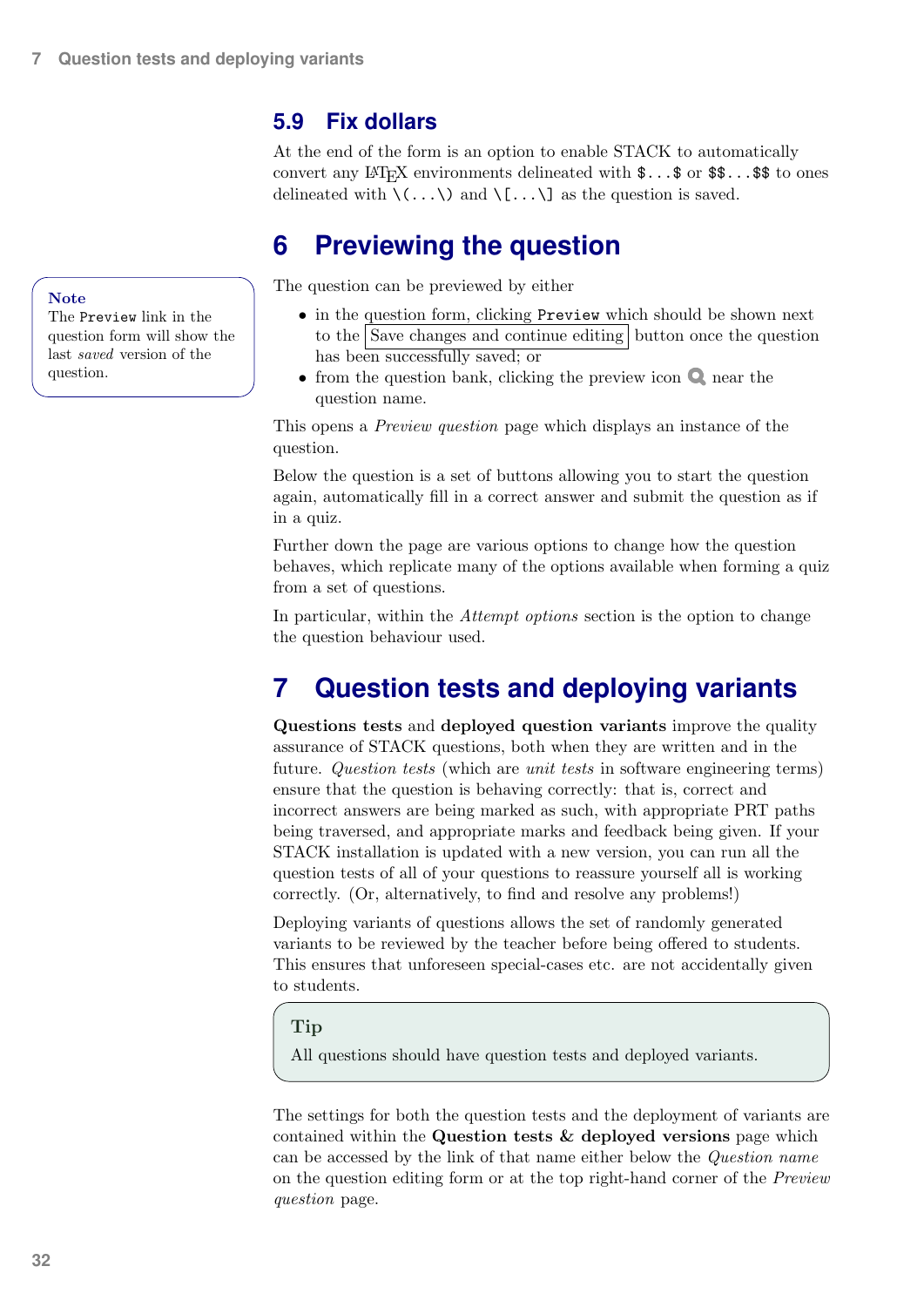## <span id="page-32-1"></span><span id="page-32-0"></span>**7.1 Question tests**

To add a *Question test*, click the  $\vert$  Add a test case ...  $\vert$  (or the

 $\lceil$ Add another test case ... $\rceil$ ) button within the *Question tests* section of the Question tests  $\mathcal{C}$  deployed versions page.

A new page is shown summarising one particular variant of your question, together with your Question variables code and the particular values taken by the variables for this specific instance.

Towards the bottom of the page is the Test inputs section where the question test is specified.

The sample student answer(s) to be tested should be entered in the box(es) labelled to correspond to the variable(s) in which student input is stored, for example ans1. Since the (correct) answer to a question probably varies between different question instances, the sample student answer will probably be the name of a Maxima variable defined within Question variables. The expression given in the box will not be automatically simplified by Maxima, so if you wish to calculate an expression based on the values of question variables here, you will need to explicitly evaluate it using  $ev(expression, simp)$ .

The expected outcomes for this answer (the score and penalty given and the answer note of the final PRT node traversed) can be entered at the bottom of the page. Alternatively, you can click the

Fill in the rest of the form to make a passing test-case button to complete the form for you, on the assumption the test case passes. Using this button, however, can lead to PRT bugs being undetected and hence it should be used with caution. Check the data entered into the boxes looks sensible and then click  $Create test case$ . You should repeat this for each test case you wish to add.

### Tip

As a minimum, a test case should be added for a correct answer and an incorrect answer. You may also want to add others, to check common wrong answers are marked correctly, and to test specific paths through the PRT. Good practice would be to ensure that each node in the PRT follows the true branch for at least one question test, and similarly for the false branch.

#### Example

For the example question, it would be sensible to add question tests for the following possible values of ans1.

ans to check the correct answer is marked as such.

- epn to check the expression given in the question is not marked correct, and that appropriate feedback is given.
- ev(epn+1,simp) to check that an answer not algebraically equivalent to the question is marked as incorrect, and appropriate feedback is given.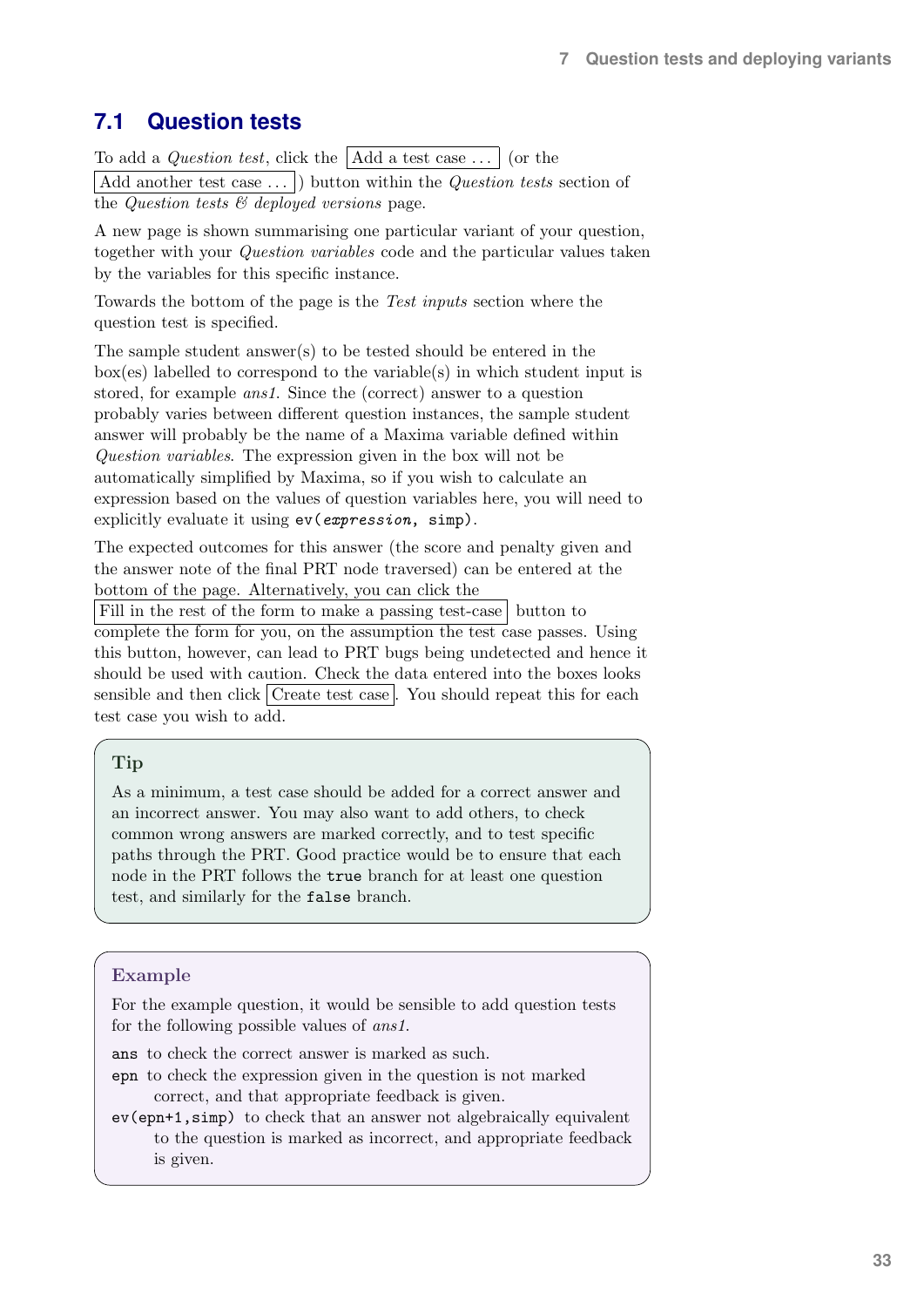## <span id="page-33-1"></span><span id="page-33-0"></span>**7.2 Deploying variants**

Once Question tests have been created, the final step in creating a STACK question is to deploy a suitable set of question variants. This ensures that the "random" questions offered to students are chosen from a known set, which can be explicitly checked by the author prior to student use.

To deploy, say, 10 variants, enter 10 in the Attempt to automatically deploy the following number of variants box in the Deployed variants section at the top of the *Question tests*  $\mathcal{B}$  *deployed versions* page, and click  $|G_0|$ . The deployment may stop before the requested number of variants has been created if

- there have been 3 attempts to create a new variant that fail to create one different from those already created,
- any question tests fail.

Once variants have been deployed, they are listed (by variant number and Question note) at the top of the Question tests  $\mathcal{C}'$  deployed versions page. If necessary, variants can be removed (and hence not offered to students) by clicking the cross icon next to the variant number.

### **Import, export and duplication of questions**

When a STACK question is exported from a Moodle course (see Subsection [4.2\)](#page-8-2), the deployed variants and question tests are also exported, and hence remain part of the question when imported to a new Moodle course.

When a question is duplicated, however, deployed versions are *not* copied to the duplicated version although the question tests are.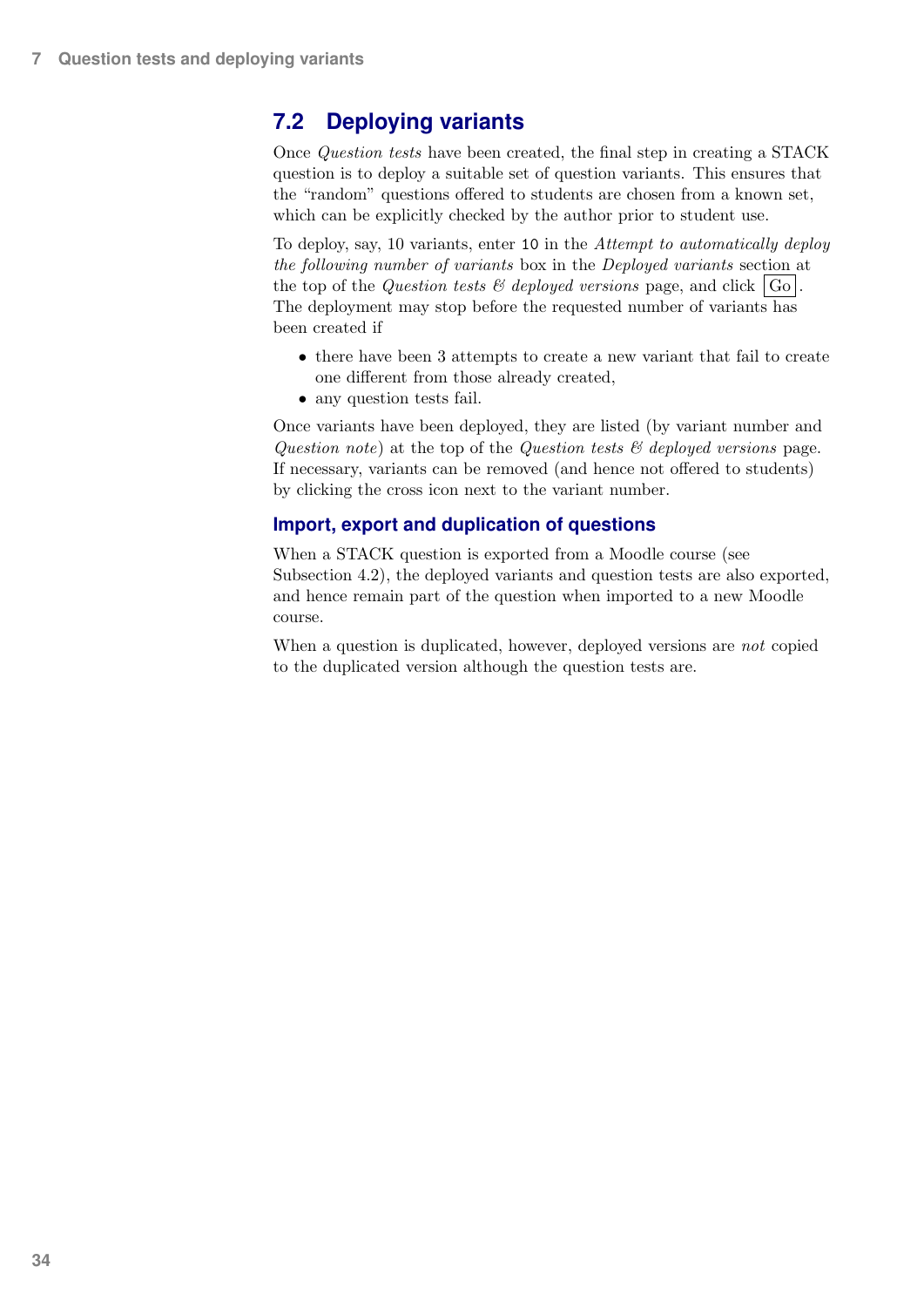## <span id="page-34-1"></span><span id="page-34-0"></span>**Appendix A Useful Maxima commands**

Maxima is a mature computer algebra system. If you intend to develop a wide range of STACK questions then it is worthwhile investing a little time to get to know Maxima. The following document is a good place to start.

#### <http://maxima.sourceforge.net/docs/tutorial/en/minimal-maxima.pdf>

Help on Maxima commands can be obtained by typing

? command-name

within a local installation of Maxima, or by using online manuals such as

<http://maxima.sourceforge.net/docs/manual/maxima.html>

Complete Maxima commands should end with a semi-colon (;).

## **Mathematical constants**

Constant Syntax  $e$  %e  $\pi$  %pi  $i$  % i

## **Mathematical operations and functions**

|                                                          | Example                                                         |
|----------------------------------------------------------|-----------------------------------------------------------------|
| Addition                                                 | $2 + 3$                                                         |
| Subtraction                                              | $2 - 3$                                                         |
| Multiplication                                           | $2*3$                                                           |
| Division                                                 | 2/3                                                             |
| <b>Brackets</b>                                          | $2*(3+4)$                                                       |
| Powers                                                   | $2^3$ or $2**3$                                                 |
| Square root, $\sqrt{x}$                                  | sqrt(2)                                                         |
| Exponential, $e^x$                                       | $%e^2$ , exp(2)                                                 |
| Natural logarithm, ln                                    | $log(2)$ or, in STACK only, $ln(2)$                             |
| Magnitude/modulus, $ x $                                 | $abs(-2)$ , $abs(1+\%i)$                                        |
| Equality (in an equation)                                | $2*x+1=3$                                                       |
| sin, cos, tan                                            | $sin(\%pi), cos(\%pi), tan(\%pi)$                               |
| cosec, sec, cot                                          | $csc(\frac{\%pi}{2}), sec(\frac{\%pi}{2}), cot(\frac{\%pi}{4})$ |
| $\sin^{-1}$ , $\cos^{-1}$ , $\tan^{-1}$                  | asin(0), acos(0), atan(0)                                       |
| The arguments of trigonometric functions are in radians. |                                                                 |
| sinh, cosh, tanh                                         | sinh(0), cosh(0), tanh(0)                                       |
| cosech, sech, coth                                       | $csch(1)$ , $sech(0)$ , $coth(1)$                               |
| $\sinh^{-1}$ , $\cosh^{-1}$ , $\tanh^{-1}$               | $a\sinh(0)$ , $a\cosh(1)$ , $atanh(0)$                          |
| Factorial, $n!$                                          | 3! $or$ factorial $(3)$                                         |
| Binomial coefficient, ${}^nC_r$                          | binomial(3,2)                                                   |
| Greatest common divisor                                  | gcd(6,3)                                                        |
| (highest common factor)                                  |                                                                 |
| Convert to a decimal number                              | float(sqrt(2))                                                  |
| Round to nearest integer                                 | round(1.2)                                                      |
| Round to integer below                                   | floor(1.2)                                                      |
| Round to integer above                                   | ceiling(1.2)                                                    |
|                                                          |                                                                 |

#### **Note**

Maxima by default uses banker's rounding; for example round(2.5) gives 2. This is often not what you meant!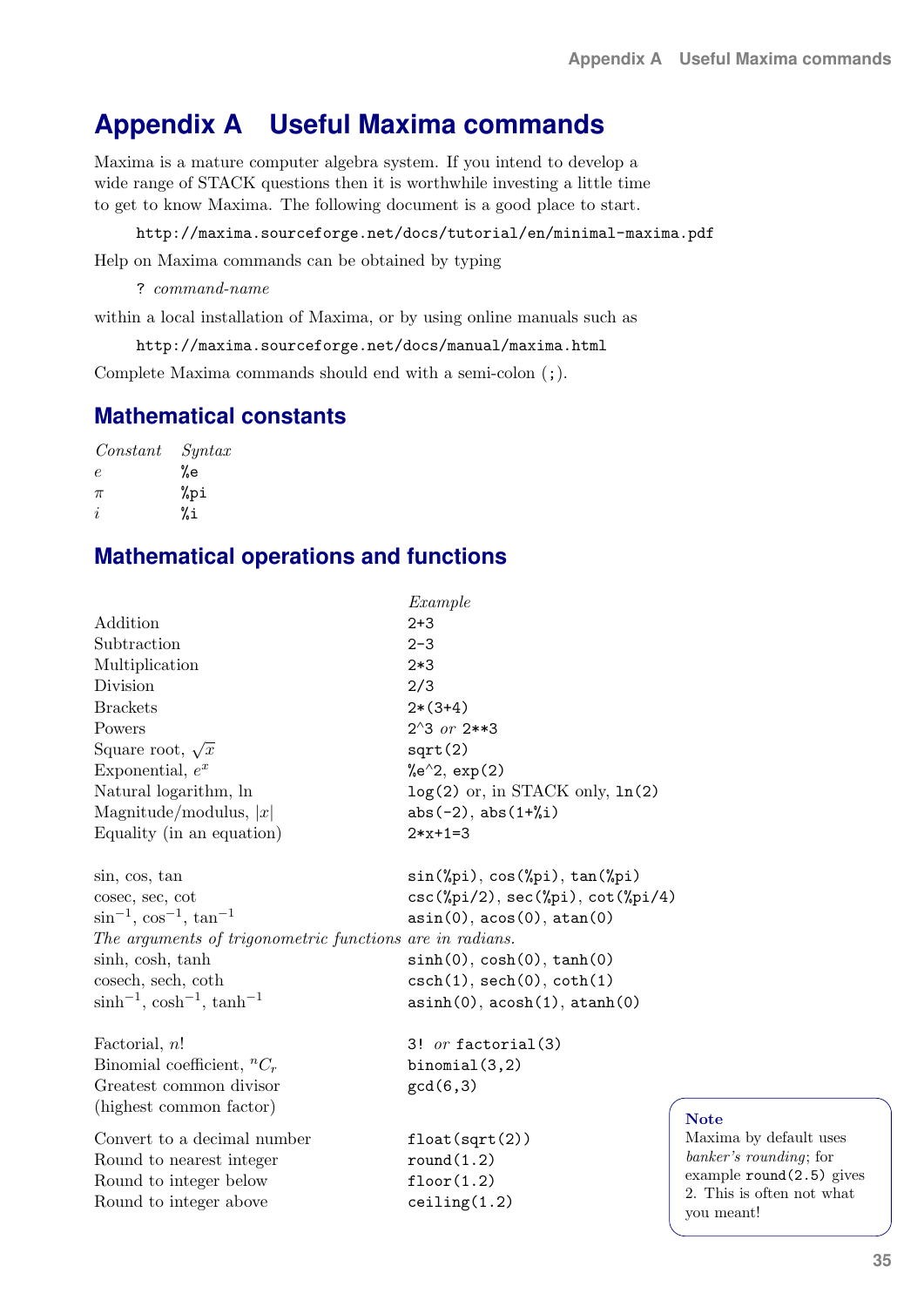## **Variables and functions**

Variables and function names can be a combination of letters followed by a combination of numbers. (This is a STACK restriction on the usual Maxima convention.)

|                                | Example                                     |
|--------------------------------|---------------------------------------------|
| Assign a value to a variable   | a:2                                         |
| Define a function              | $f(x):=2*x+3$                               |
| Define a multi-line function   | $f(x,y)$ :=block([list of local variables], |
| (subroutine)                   | $command, command$ , $command,$             |
|                                | $return(value to be returned)$ )            |
| Evaluate a function at a value | f(1)                                        |

### **Lists**

List are given within square brackets  $([,])$ , with elements separated by commas. Lists are ordered, and can have repeated elements.

|                                    | Example                    |
|------------------------------------|----------------------------|
| Assign a list to a variable        | L: [1,1,2,3,5]             |
| Length of a list                   | length(L)                  |
| Element of a list (e.g. 3rd)       | L [3]                      |
| Create a list using a general term | $makelist(2*n, n, 1, 100)$ |

### **Sets**

Sets are given within curly brackets  $({},S)$ , with elements separated by commas. Sets are unordered (so  $\{1,2\} \equiv \{2,1\}$ ). When a set is simplified, the elements are sorted and repeated elements removed.

|                                        | Example        |
|----------------------------------------|----------------|
| Assign a set to a variable             | $S: \{1,3,5\}$ |
| Number of (distinct) elements in a set | length(S)      |
| Convert a list to a set                | setify(L)      |
| Convert a set to a list                | listify(S)     |

## **Matrices**

|                                                                                                              | Example                             |
|--------------------------------------------------------------------------------------------------------------|-------------------------------------|
| Assign a matrix $(e.g. \begin{pmatrix} 1 & 2 \\ 3 & 4 \end{pmatrix})$ to a variable $A:matrix([1,2], [3,4])$ |                                     |
| Size of a matrix                                                                                             | $matrix_size(A)$                    |
| Row of a matrix (e.g. 2nd)                                                                                   | A [2]                               |
| Element of a matrix                                                                                          | $A[3,4]$ or $A[3][4]$               |
| Matrix addition                                                                                              | $A + B$                             |
| Matrix subtraction                                                                                           | $A - B$                             |
| Multiplication by a scalar                                                                                   | $2*A$                               |
| Matrix multiplication                                                                                        | A.B                                 |
| Matrix power                                                                                                 | $A^{\wedge\wedge}3$                 |
| Transpose of a matrix                                                                                        | transpose(A)                        |
| Determinant of a square matrix                                                                               | determinant(A)                      |
| Inverse of a square matrix                                                                                   | invert(A) or $A^{\wedge\wedge}(-1)$ |
|                                                                                                              |                                     |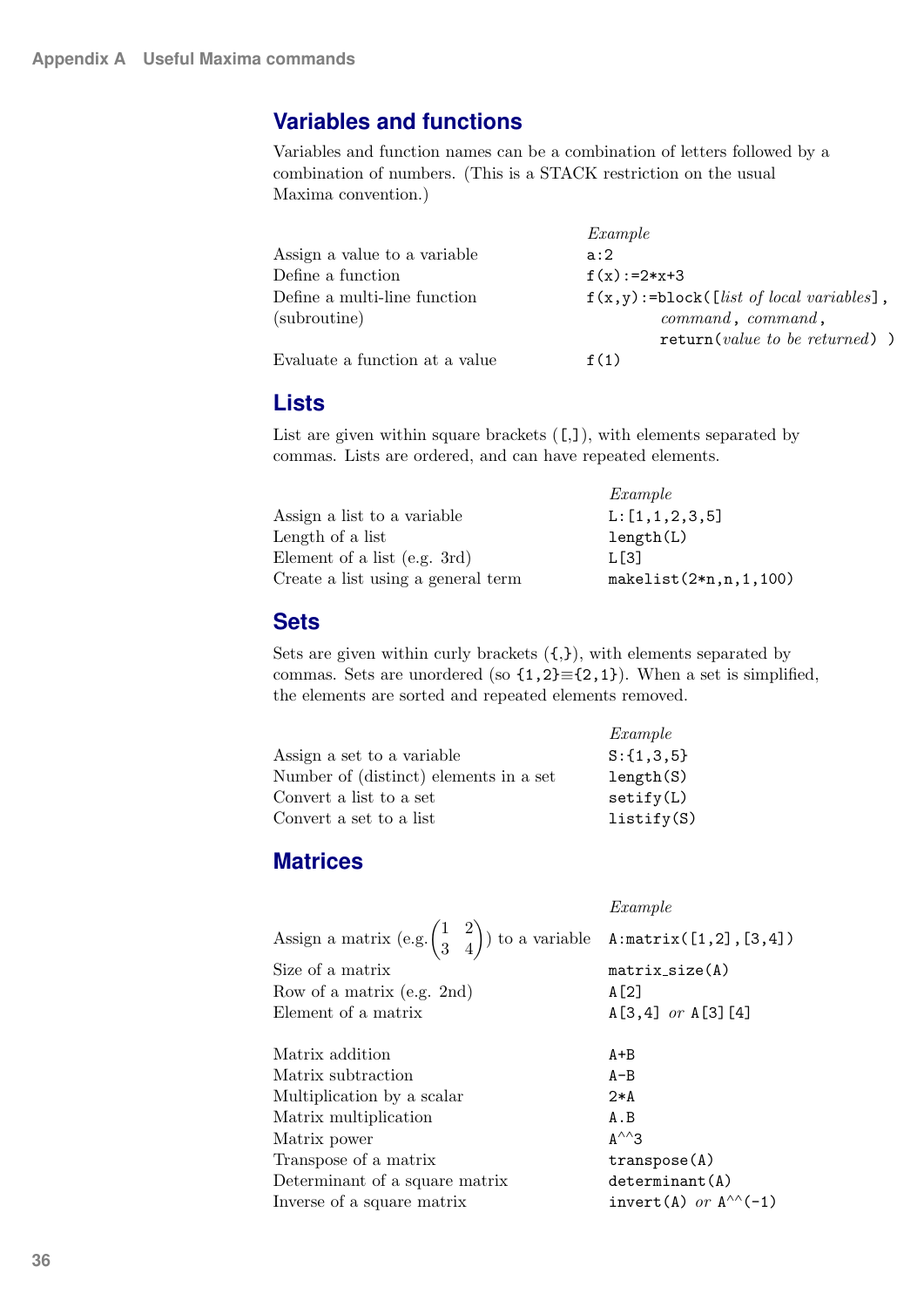## **Algebraic manipulation**

| Expand brackets<br>Factorise<br>Simplify a rational expression<br>Numerator<br>Denominator | Example<br>$expand((x+y)^2)$<br>$factor(x+2*x^2)$<br>fullratsimp $((x+2*x^2)/x)$<br>$num(x/(x+2));$<br>$denom(x/(x+2));$ |
|--------------------------------------------------------------------------------------------|--------------------------------------------------------------------------------------------------------------------------|
| Simplify an expression involving<br>exponentials or logarithms                             | $radcan(log(2x^3))$                                                                                                      |
| Combine logarithms                                                                         | $logcontract(log(a)+log(b))$                                                                                             |
| Expand trigonometric functions of<br>sums and multiples of angles                          | $trigger$ and $(sin(A+B))$                                                                                               |
| Reduce powers of trig functions to<br>functions of multiples of angles                     | trigreduce( $sin(x)$ <sup><math>\land</math></sup> 2)                                                                    |
| Simplify using trig identities                                                             | trigsimp $(sin(x)^2+cos(x)^2)$                                                                                           |
| Simplify a rational trig expression                                                        | $triprat(sin(2*x)/sin(x))$                                                                                               |
| Left-hand side of an equation                                                              | $lhs(2*x+3=x-4)$                                                                                                         |
| Right-hand side of an equation                                                             | $rhs(2*x+3=x-4)$                                                                                                         |
| Substitute (e.g. 4 for x in $x^2$ )                                                        | ${\rm subst}(4, x, x^2);$ or $x^2$ , [x=4]                                                                               |
| Solve an equation for a variable                                                           | $solve(2*ax-3=0,x)$                                                                                                      |
| Solve simultaneous equations                                                               | $solve([x+y=3, 2*x-y=0], [x, y])$                                                                                        |
|                                                                                            |                                                                                                                          |

## **Calculus**

| Differentiate                | $diff(cos(x^2), x)$        |
|------------------------------|----------------------------|
| Differentiate twice          | diff(sin(x), x, 2)         |
| Integrate                    | $integrate(x^3, x)$        |
| Evaluate a definite integral | integrate $(x^2, x, 0, 1)$ |
|                              |                            |

## **Ordering of expressions**

| Order in terms of increasing power |
|------------------------------------|
| eg., $1 + x + x^2$                 |
| Give priority ordering to $x$      |
| eg., $x + y$                       |

| Example                   |
|---------------------------|
| $diff(cos(x^2), x)$       |
| diff(sin(x), x, 2)        |
| $integrate(x^3, x)$       |
| $integrate(x^2, x, 0, 1)$ |
|                           |

| Example<br>powerdisp:true |
|---------------------------|
| order great(x)            |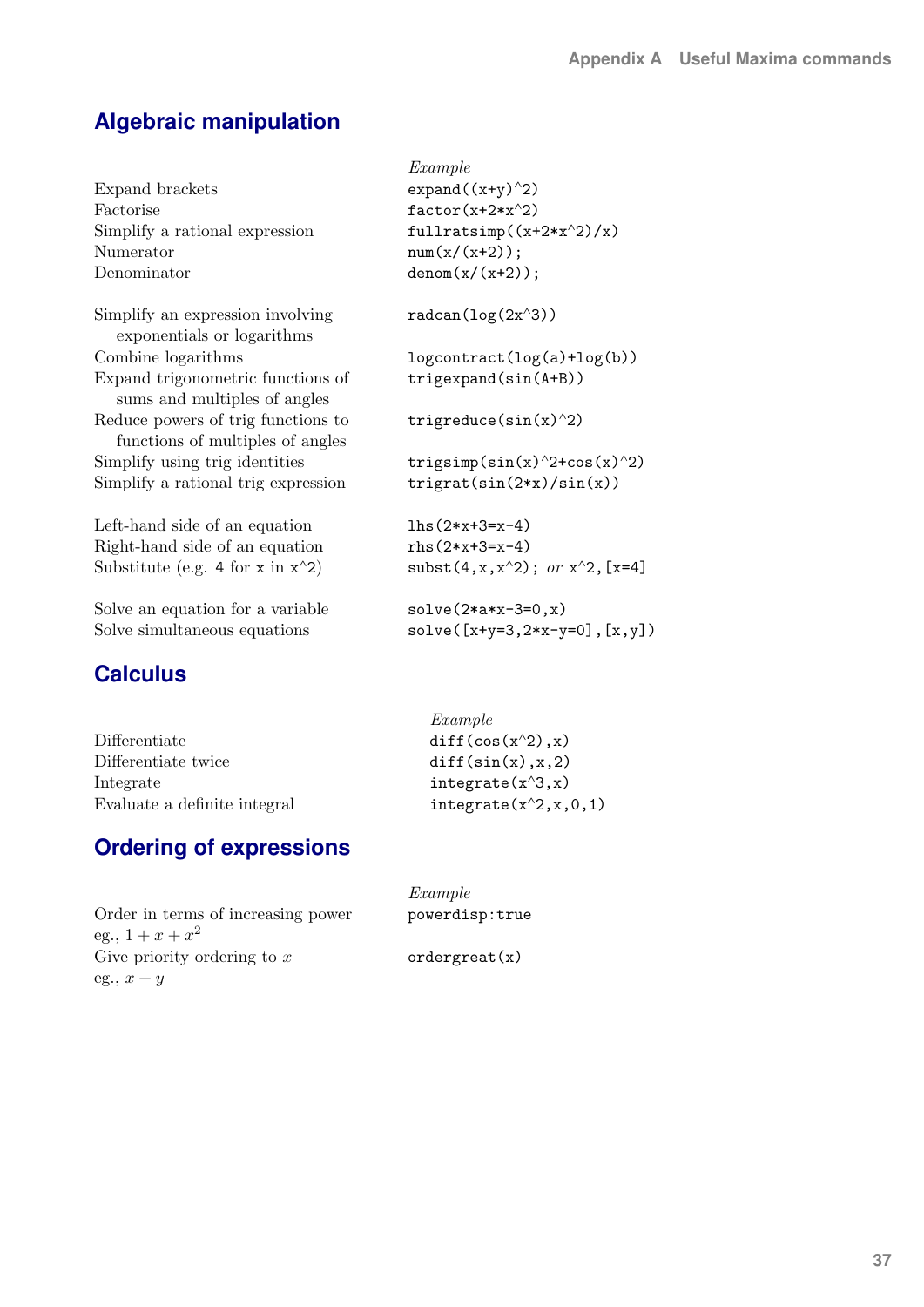## **Simplification**

|                                        | $\sim$ $\sim$ $\sim$ $\sim$ $\sim$ $\sim$ |
|----------------------------------------|-------------------------------------------|
| Turn automatic simplification off      | simp:false                                |
| Turn automatic simplification on       | simp:true                                 |
| Force simplification (when turned off) | $ev($ expand $((x+1)^2)$ , simp)          |

Example

## **Display of variables, functions etc**

It is possible to change the way a Maxima variable, function or operator is displayed when formatted using LAT<sub>EX</sub>. For example, STACK is configured to display  $log(x)$ , the natural logarithm, as  $ln(x)$  by default. This can be changed to  $log_e(x)$  by including the command

```
texput(log,"\\mathrm{log}_e", prefix);
```
within the *Question variables*.

Note the backslash in the name of the LAT<sub>EX</sub> command \mathrm (which typesets text in a mathematics roman font) needs to be escaped using  $\setminus\mathcal{L}$ . The prefix argument indicates the function name prefixes its argument. If the display of a variable name is being set, no third argument is needed. The possible values of this argument are as follows.

prefix For a function/operator name that precedes the argument.

infix For an operator that appears between two variables.

postfix For a function/operator name that follows the argument.

- nary For an operator that appears between each of two or more variables.
- nofix For where there is no argument. This is equivalent to omitting the third argument.
- matchfix For where the function/operator surrounds the argument with matching symbols, such as brackets. In this case the second argument of the texput command needs to be a list containing the symbol to be used on the left followed by that to be used on the right. Optionally, a third element of the list gives the symbol with which to separate any multiple arguments of the function/operator.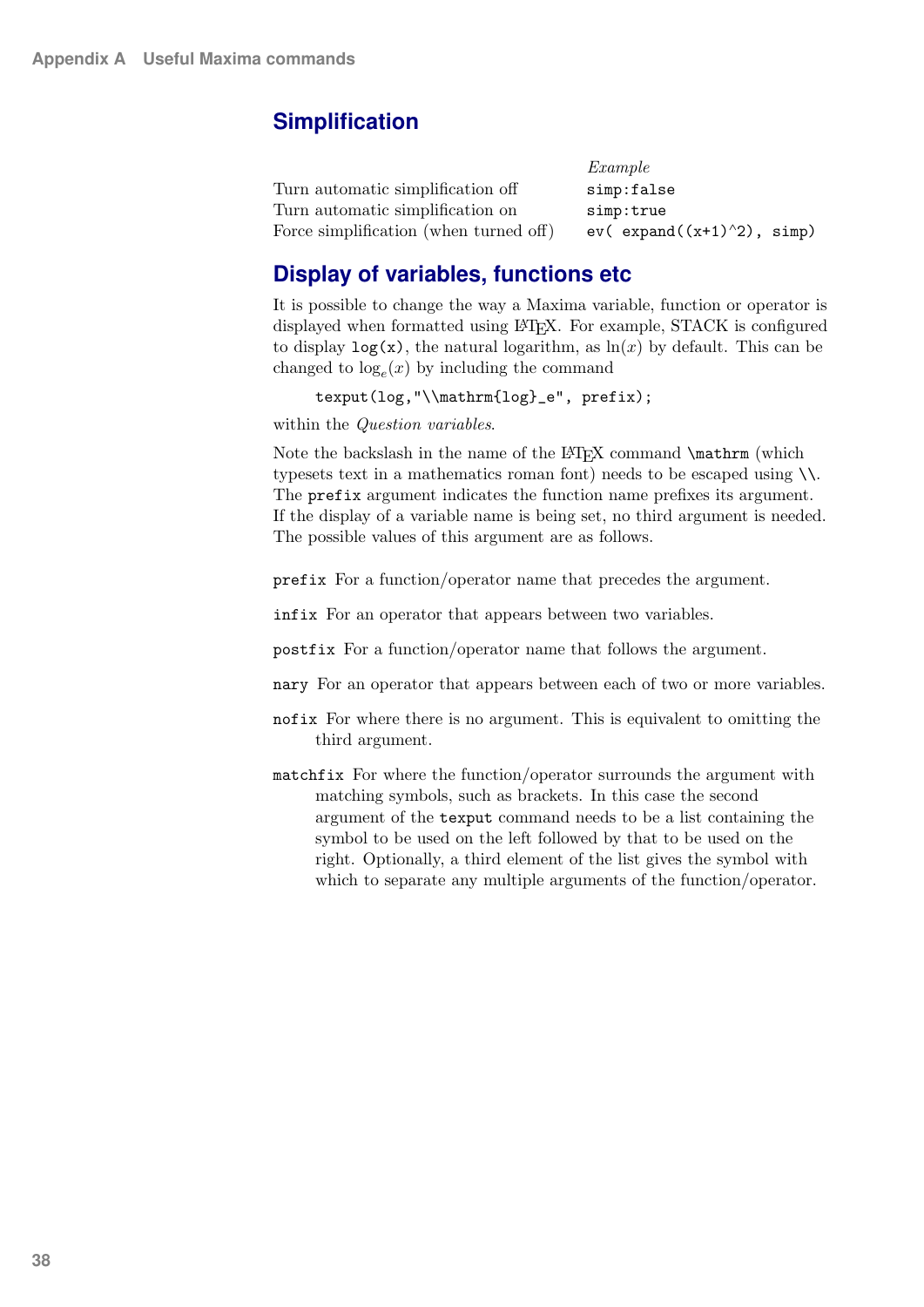## <span id="page-38-1"></span><span id="page-38-0"></span>**Appendix B STACK-specific Maxima commands**

STACK provides some additional Maxima commands which are fully detailed at

[moodle-url]/question/type/stack/doc/doc.php/CAS/Maxima.md

Some of the more commonly used commands are indicated below.

## **Randomisation**

Select a random element a list  $\qquad \qquad \text{rand}([1,2,3])$ Generate a random integer between, for example, -5 and 5 but excluding any of the elements of the list [-1,0,1]

Example rand\_with\_prohib $(-5,5,[-1,0,1])$ 

## **Algebraic**

Complete the square in the variable, for example x

## **Housekeeping**

Make all variables in an expression lower case exdowncase  $(X+Y+z)$ 

Example

comp\_square $(x^2+2*x,x)$ 

Example

## **Numerical**

The following commands are useful when manipulating and displaying floating point numbers to a specified precision. More details can be found at

[moodle-url]/question/type/stack/doc/doc.php/CAS/Numbers.md

| Round, for example, 1.234 to 2 decimal places,<br>or to 2 significant figures | Example<br>decimal places(1.234, 2)<br>significance(1.234,2) |
|-------------------------------------------------------------------------------|--------------------------------------------------------------|
| Display a number to the specified number of                                   | display(1.2,2)                                               |
| decimal places, with trailing zeroes if                                       | $\mathbf{N}$ o                                               |
| required,                                                                     | <b>Be</b>                                                    |
| or to a specified number of significant figures                               | bar<br>dispsf(1.2,3)<br>ma                                   |
| Display $x$ in scientific notation, with $n$                                  | 1.2                                                          |
| decimal places in the mantissa                                                | $scientific\_notation(x, n)$                                 |

#### <sub>ote</sub>

ware Maxima's use of hker's rounding, which y, for example, round 45 to 1.24 to 2 d.p.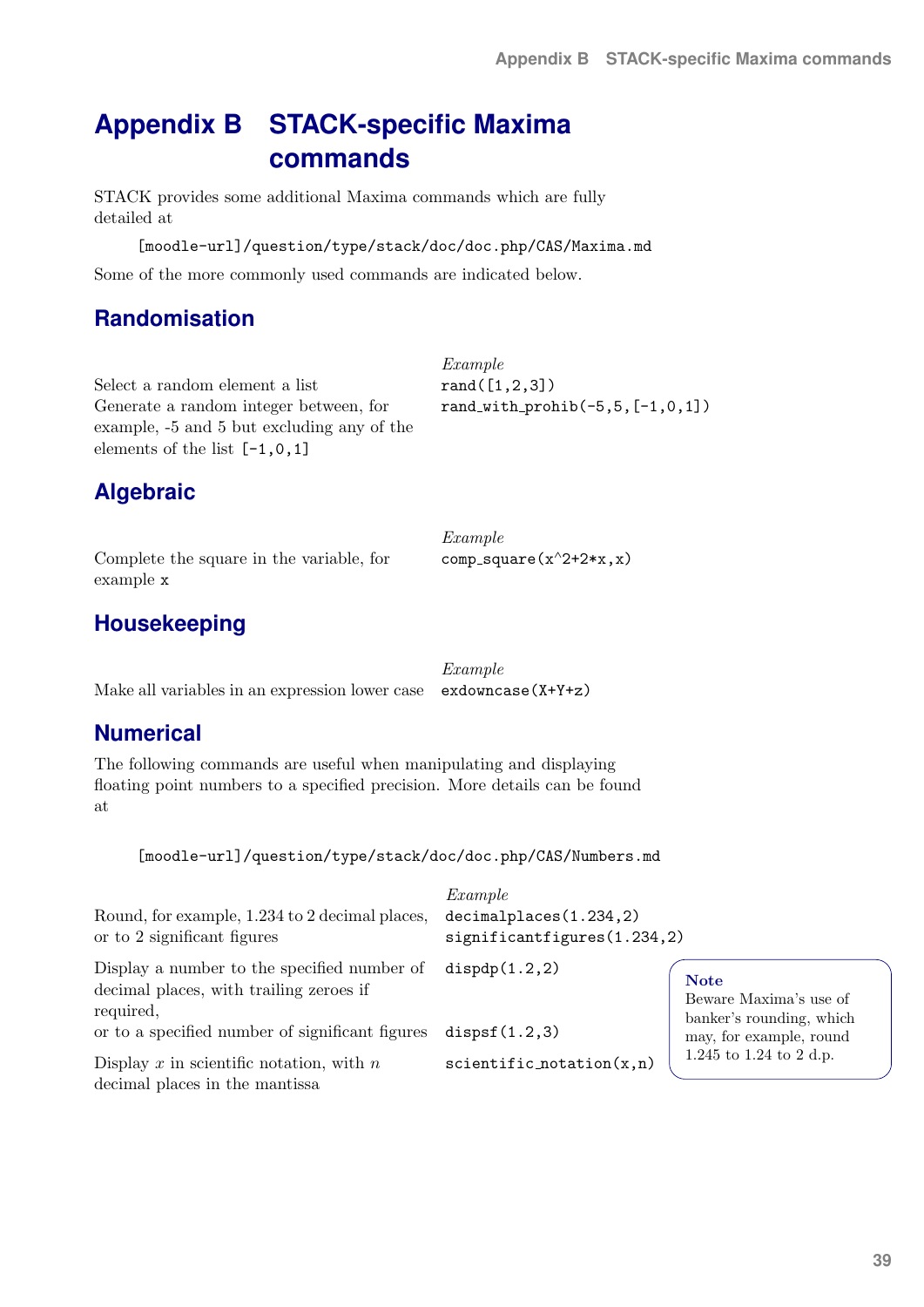## <span id="page-39-1"></span><span id="page-39-0"></span>**Appendix C Basic LATEX commands**

LATEX commands start with \. Items are grouped with  $\{\ldots\}$ . Optional arguments are given within square brackets  $[\dots]$ . LAT<sub>E</sub>X syntax should be contained within

 $\setminus (\ldots \setminus)$  for in-line mathematics

 $\setminus$  [  $\ldots$   $\setminus$  ] for displayed mathematics

|                                 | Syntax                                                           | Output                                       |
|---------------------------------|------------------------------------------------------------------|----------------------------------------------|
| Powers                          | $x^2$                                                            | $x^2$                                        |
|                                 | $x^{\wedge}$ {2y}                                                | $x^{2y}$                                     |
| Subscripts                      | $x_n$                                                            | $x_n$                                        |
| Roots                           | \sqrt{2}                                                         | $\sqrt{2}$                                   |
|                                 | $\sqrt{\sqrt{3}}$                                                | $\sqrt[3]{2}$                                |
| Fractions                       | $\frac{x}{2}$                                                    | $\frac{x}{2}$                                |
| <b>Brackets</b>                 | $(\ldots)$                                                       | $(\ldots)$                                   |
|                                 | $[\ldots]$                                                       | $[\ldots]$                                   |
|                                 | $\langle \{ \ldots \} \rangle$                                   | $\{\}$                                       |
| $\ldots$ variable size brackets | $\left( \frac{x}{2} \right)$                                     | $\left(\frac{x}{2}\right)$                   |
| Relations                       | $\,<\,$                                                          | $<\,$                                        |
|                                 | $\, >$                                                           | $\geq$                                       |
|                                 | $\mathcal{L}$                                                    |                                              |
|                                 | \ge                                                              | $\leq$                                       |
|                                 | $\neq$                                                           | $\neq$                                       |
|                                 | \approx                                                          | $\approx$                                    |
| Operators                       | \times                                                           | $\times$                                     |
|                                 | \div                                                             | $\div$                                       |
|                                 | $\pm$                                                            | $\pm$                                        |
|                                 | $\sum_{i=1}^n$                                                   | $\sum_{i=1}^n$                               |
|                                 | \prod_{i=1}^n                                                    | $i=1$                                        |
|                                 | \int_0^1                                                         | JO                                           |
| Functions                       | \sin                                                             | sin                                          |
|                                 | etc.                                                             |                                              |
| Greek letters                   | \gamma, \Gamma                                                   | $\gamma, \Gamma$                             |
|                                 | etc.                                                             |                                              |
| Aligned equations               | \begin{align*}<br>x &= $(1+y)^2$<br>$&= 1+2y+y^2$<br>\end{align} | $x = (1 + y)^2$<br>= 1 + 2y + y <sup>2</sup> |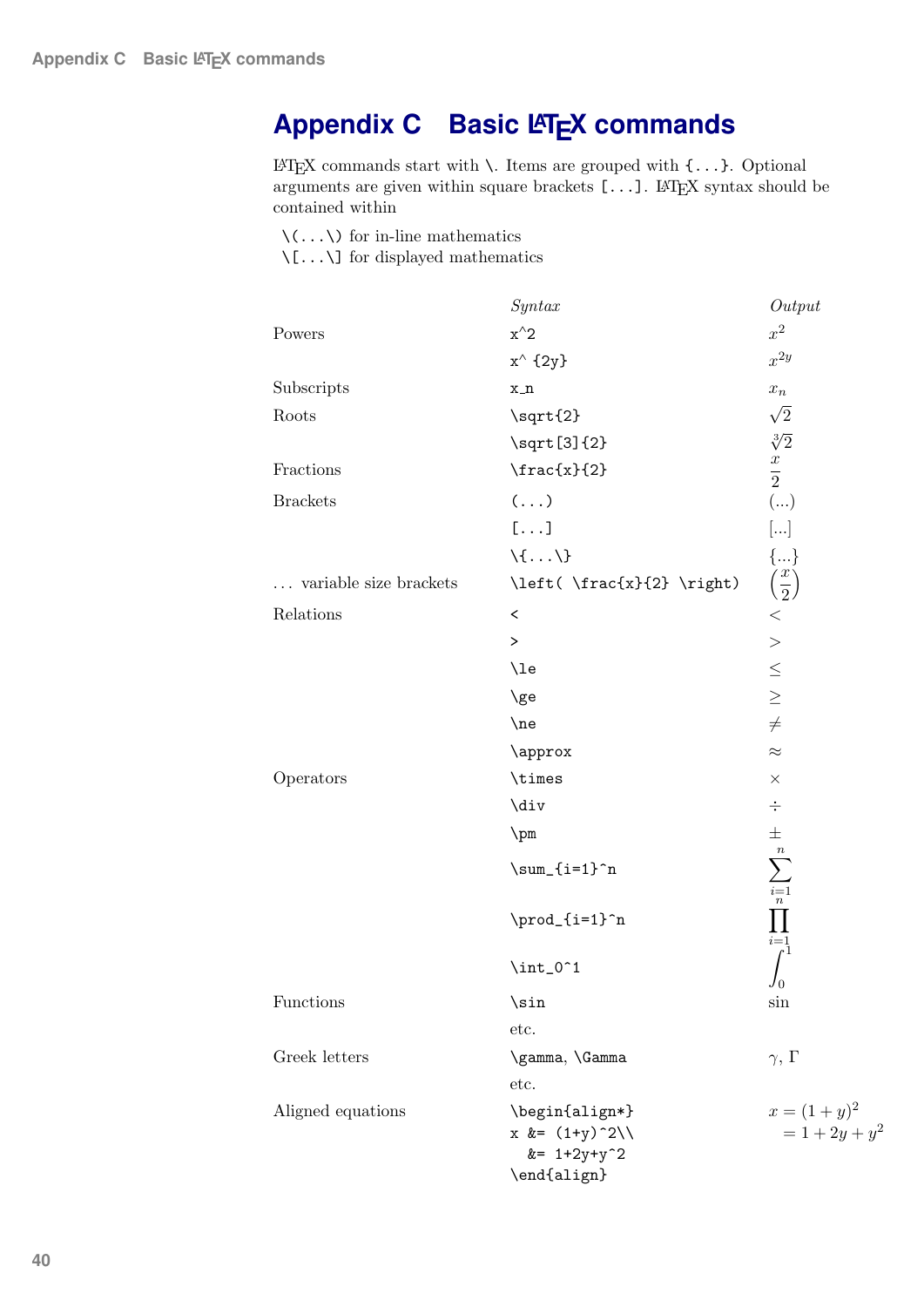## <span id="page-40-1"></span><span id="page-40-0"></span>**Appendix D STACK answer input types**

The available input types are as follows. Full details are available at [moodle-url]/question/type/stack/doc/doc.php/Authoring/Inputs.md When needed, *Extra options* is a comma-separated list of the possible options listed.

| Input type      | <i>Expected input</i>                                                                   | <b>Notes</b>                                                                                                                                                                                                                                                                                                                                                                                                                                                                                                         |
|-----------------|-----------------------------------------------------------------------------------------|----------------------------------------------------------------------------------------------------------------------------------------------------------------------------------------------------------------------------------------------------------------------------------------------------------------------------------------------------------------------------------------------------------------------------------------------------------------------------------------------------------------------|
| Algebraic input | An algebraic expression                                                                 |                                                                                                                                                                                                                                                                                                                                                                                                                                                                                                                      |
| Numerical       | A number (possibly given in<br>terms of standard functions,<br>for example, $sin(pi/4)$ | Trailing zeros in student's answer are preserved.<br><i>Extra options</i> include:<br>floatnum, answer must be floating-point<br>rationalnum, answer must be a rational<br>rationalized, denominators must be surd-free<br>$mindp:n$ , must have n or more decimal places<br>$maxdp:n$ , must have at most n decimal places<br>$minsf:n$ , must have n or more significant figures<br>$maxsf:n$ , must have at most n significant figures<br>Decimal place and significant figure option cannot<br>be used together. |
| Units           | A number with units<br>eg, $12.1 m/s^2$                                                 | Units are treated as multipliers of the number, so<br>students must either enter $*$ between the number<br>and unit, or the question needs to automatically<br>insert it (see Subsection $5.4.5$ ).<br>To allow standard prefixes (k,M etc.) include<br>stack_unit_si_declare(true) in $Question$<br><i>variables</i> code, and ensure stars are inserted<br>assuming single character variable names.                                                                                                               |
|                 |                                                                                         | <i>Extra options</i> include:<br>negpow, display, eg., $m/s$ as $ms^{-1}$<br>$mindp:n$ , must have n or more decimal places<br>$maxdp:n$ , must have at most n decimal places<br>$minsf:n$ , must have n or more significant figures<br>maxsf:n, must have at most n significant figures<br>Decimal place and significant figure option cannot<br>be used together.                                                                                                                                                  |
| Matrix          | A matrix                                                                                | Provides a grid of boxes (with the dimensions)<br>taken from the model answer) for students to<br>complete. Input is stored as a Maxima matrix.                                                                                                                                                                                                                                                                                                                                                                      |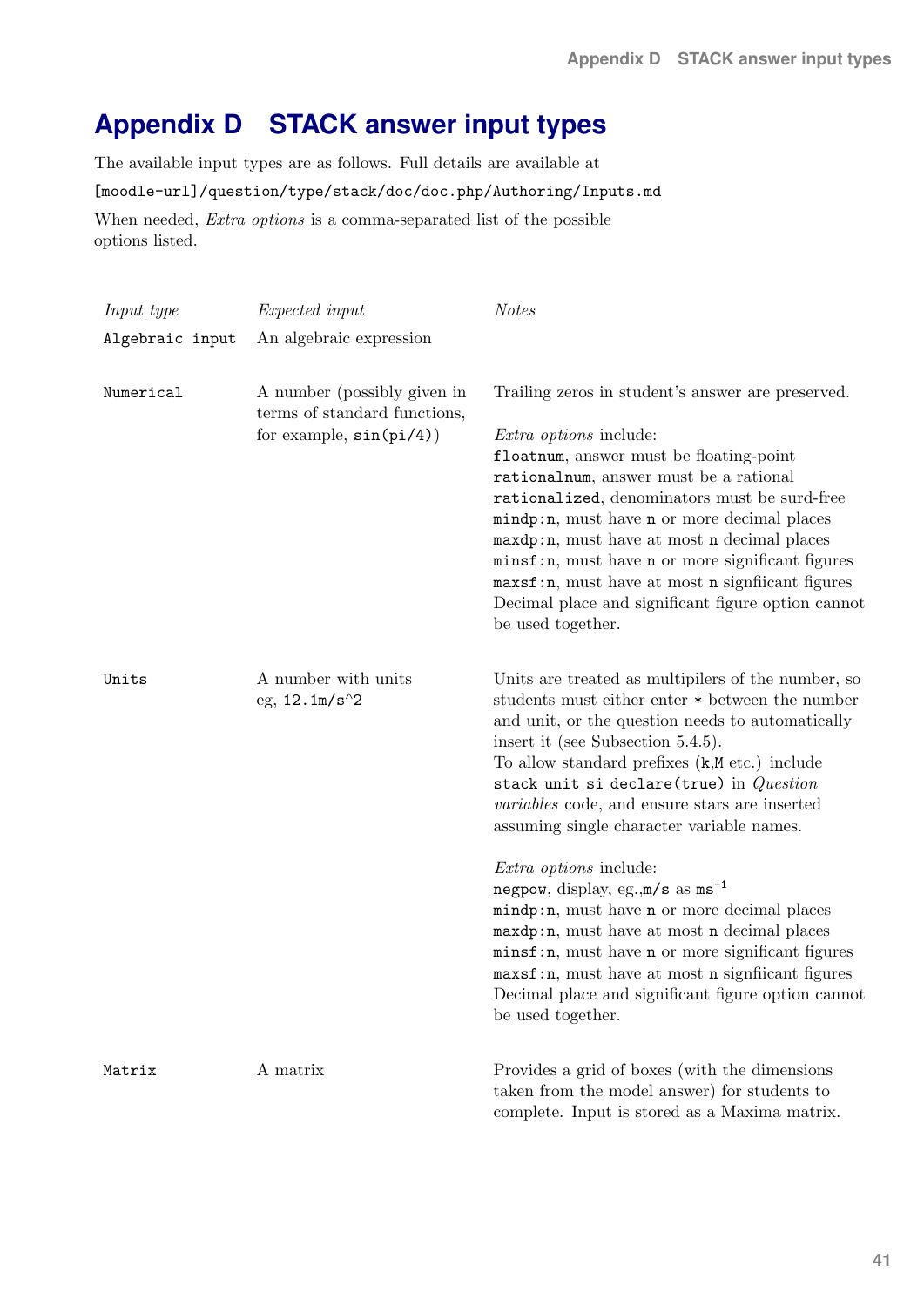## **Appendix D STACK answer input types**

| Input type<br>True/False                | <i>Expected input</i><br>Provides a true/false<br>drop-down menu | <b>Notes</b><br>Returns the Maxima boolean value true or false                                                                                                                                                                                                                                                                                                                                                          |
|-----------------------------------------|------------------------------------------------------------------|-------------------------------------------------------------------------------------------------------------------------------------------------------------------------------------------------------------------------------------------------------------------------------------------------------------------------------------------------------------------------------------------------------------------------|
| Drop down $(list)$<br>Checkbox<br>Radio | A multiple-choice question of<br>the corresponding style         | The model answer must be a list of lists. Each<br>element of the outer list has the form<br>[value, correct, display] where<br>value is the value stored in the answer variable<br>when this option is selected,<br>correct is true or false depending on whether<br>the option is a correct answer or not,<br>display is an optional item giving what to display<br>for each item. In its absence, value is displayed. |
| Single<br>character                     | A single character                                               |                                                                                                                                                                                                                                                                                                                                                                                                                         |
| String                                  | A Maxima string                                                  |                                                                                                                                                                                                                                                                                                                                                                                                                         |
| Text area                               | A set of algebraic<br>expressions, one on each line              | Input is stored as a list, each element being one<br>line of input. The model answer should also be a<br>list.                                                                                                                                                                                                                                                                                                          |
| Equivalence<br>reasoning                | A set of algebraic<br>expressions, one on each line              | The equivalence of each line and the previous line<br>is checked. Currently under development.<br>See [moodle-url]/question/type/stack/doc/<br>doc.php/CAS/Equivalence_reasoning.md                                                                                                                                                                                                                                     |
| Notes                                   | Free text input                                                  | The input is not stored, so cannot be marked. The<br>answer variable should not be used in the PRT.                                                                                                                                                                                                                                                                                                                     |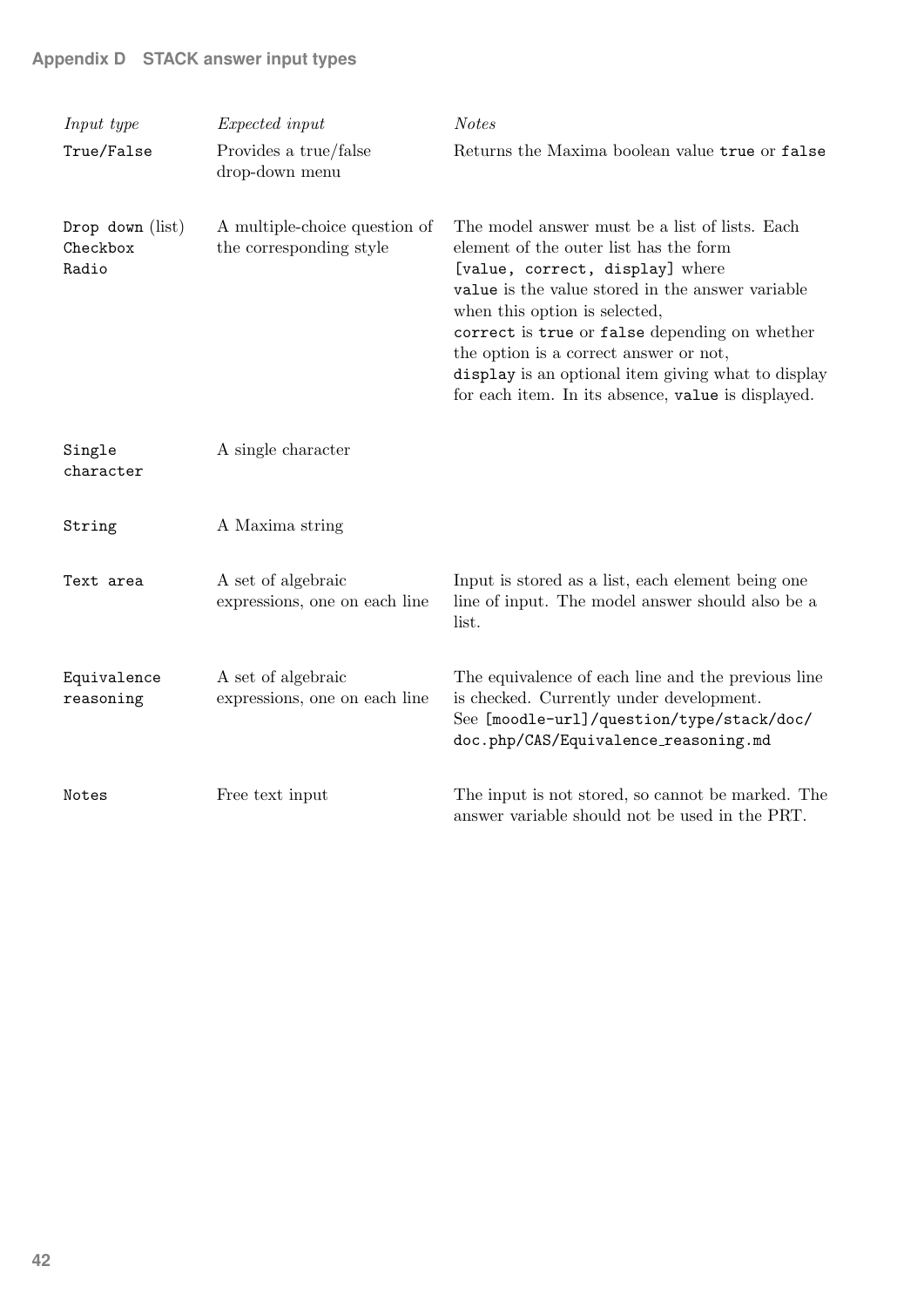## <span id="page-42-1"></span><span id="page-42-0"></span>**Appendix E STACK answer tests**

Answer tests are used in each potential response tree (PRT) node to judge and mark a student's answer. They generally compare the expression or variable given in the PRT node box labeled Sans ("student's answer") with that given in the Tans ("teacher's answer") box. Here, we denote the contents of these boxes with sans and tans respectively. Some tests only make use of sans, but both boxes still need to be completed. (When only sans is needed, 0 could be entered for tans.)

Some tests require additional information to be given in the Test options box.

Full documentation on the answer tests is available at

```
[moodle-url]/question/type/stack/doc/doc.php/Authoring/
Answer_tests.md
```
The available answer tests include the following.

## **Equality**

| Answer test | Tests for                                                                                          | <b>Notes</b>                                                                                                                                                                                                                               |
|-------------|----------------------------------------------------------------------------------------------------|--------------------------------------------------------------------------------------------------------------------------------------------------------------------------------------------------------------------------------------------|
| AlgEquiv    | Algebraic equivalence                                                                              | Always simplifies the given input.<br>(Can fail in some cases, for example nested)<br>surds.)                                                                                                                                              |
| SubstEquiv  | Algebraic equivalence,<br>up to substitution                                                       | Considers $x^2$ and $a^2$ , for example,<br>equivalent.<br>Note: if you only wish to consider case<br>equivalence $(x \equiv X)$ , use AlgEquiv with<br>exdowncase(sans) and exdowncase(tans)<br>in the <i>Sans</i> and <i>Tans</i> boxes. |
| EqualComAss | Equivalence up to commutativity<br>of addition and associativity of<br>multiplication              | Considers $a + b \equiv b + a$ , but $x + x \not\equiv 2x$ .                                                                                                                                                                               |
| SameType    | Whether sans and tans have the<br>same type                                                        | For example, whether both are algebraic<br>expressions or both are lists etc.                                                                                                                                                              |
| SysEquiv    | Whether two systems (lists) of<br>multivariable polynomial equations<br>have the same solution set |                                                                                                                                                                                                                                            |
| CasEqual    | Whether sans and tans have the<br>same internal representation in the<br>computer algebra system   |                                                                                                                                                                                                                                            |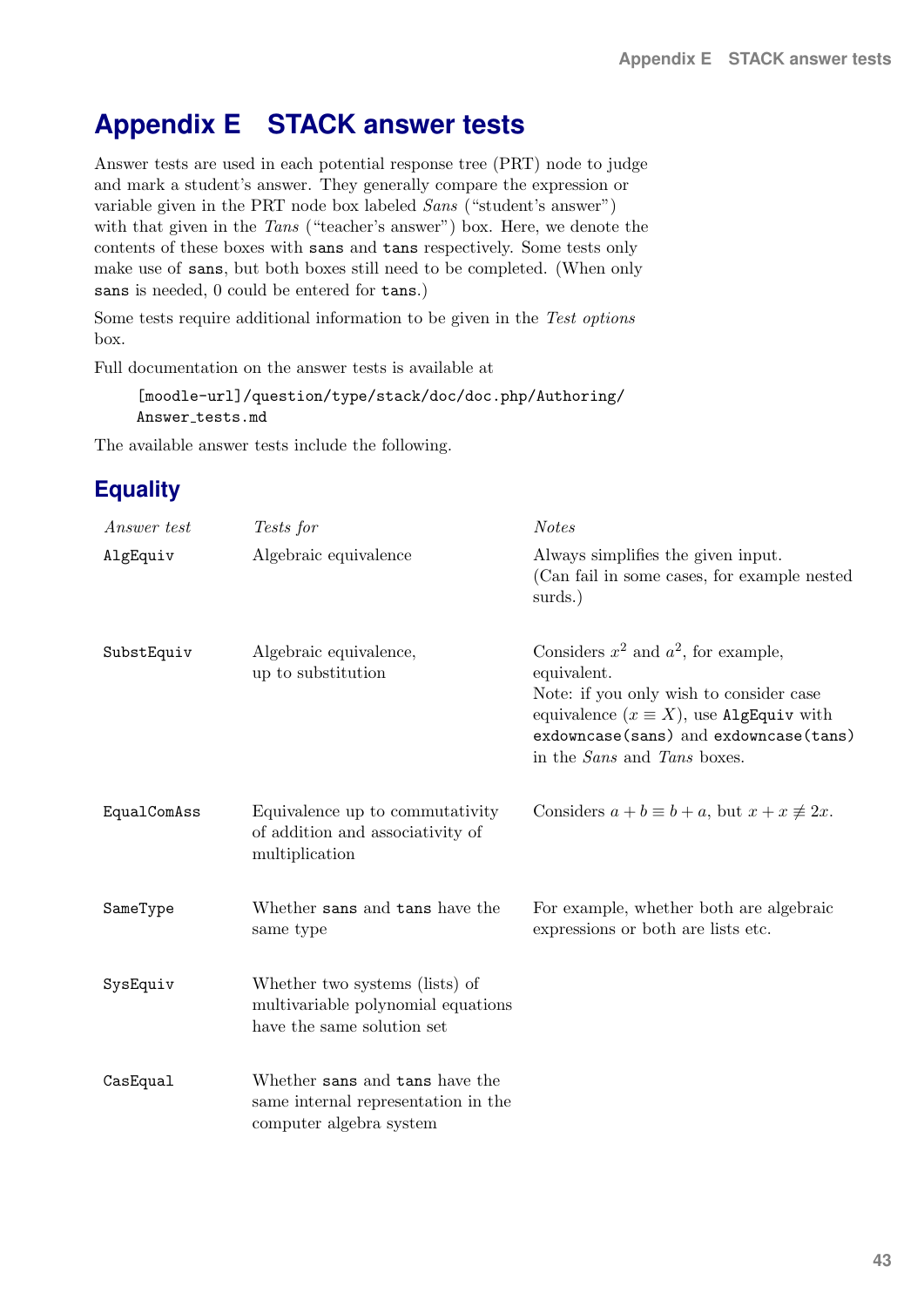## **Algebraic form**

Note: for tests that consider both form and equivalence, you can test for form alone by testing sans against sans.

| Answer test        | Tests for                                                                                                            | <b>Notes</b>                                                                                                                                                                                                                                     |
|--------------------|----------------------------------------------------------------------------------------------------------------------|--------------------------------------------------------------------------------------------------------------------------------------------------------------------------------------------------------------------------------------------------|
| Expanded           | Whether sans is fully expanded                                                                                       | tans is not used.                                                                                                                                                                                                                                |
| FacForm            | Whether sans is fully factorised<br>(over the rationals) and algebraically<br>equivalent to tans                     | Give the variable the factorization is done<br>with respect to in Test options.                                                                                                                                                                  |
| LowestTerms        | Whether all numerical fractions are<br>in lowest terms, with the<br>denominator free of surds and<br>complex numbers | tans is not used.                                                                                                                                                                                                                                |
| SingleFrac         | Whether sans is a single fraction<br>and algebraically equivalent to tans                                            | The test fails for student input of the form<br>$-(a/b)$ which is considered to be the<br>negation of a single fraction, not a single<br>fraction.                                                                                               |
| CompletedSquare    | Whether sans is in completed<br>square form and algebraically<br>equivalent to tans                                  | Give the variable the completing square is<br>done with respect to in Test options.                                                                                                                                                              |
| PartFrac           | Whether sans is in partial fraction<br>form and algebraically equivalent to<br>tans                                  | Give the variable the partial fraction is<br>done with respect to in Test options.                                                                                                                                                               |
|                    | <b>Calculus</b>                                                                                                      |                                                                                                                                                                                                                                                  |
|                    | feedback appropriate to these common operations.                                                                     | These test the equivalence of algebraic expressions, but give automatic                                                                                                                                                                          |
| <i>Answer test</i> | <i>Tests for</i>                                                                                                     | <i>Notes</i>                                                                                                                                                                                                                                     |
| Diff               | Whether sans and tans are<br>equivalent                                                                              | Give the variable to differentiate with<br>respect to in Test options.<br>Feedback is given if it appears the student<br>has integrated.                                                                                                         |
| Int                | Whether sans and tans are<br>indefinite integrals of the same<br>expression.                                         | Give the variable integrated with respect<br>to in Test options.<br>Alternatively, a list of options can be<br>given, starting with the integration<br>variable and possibly including<br>NOCONT which condones any lack of<br>arbitary constant |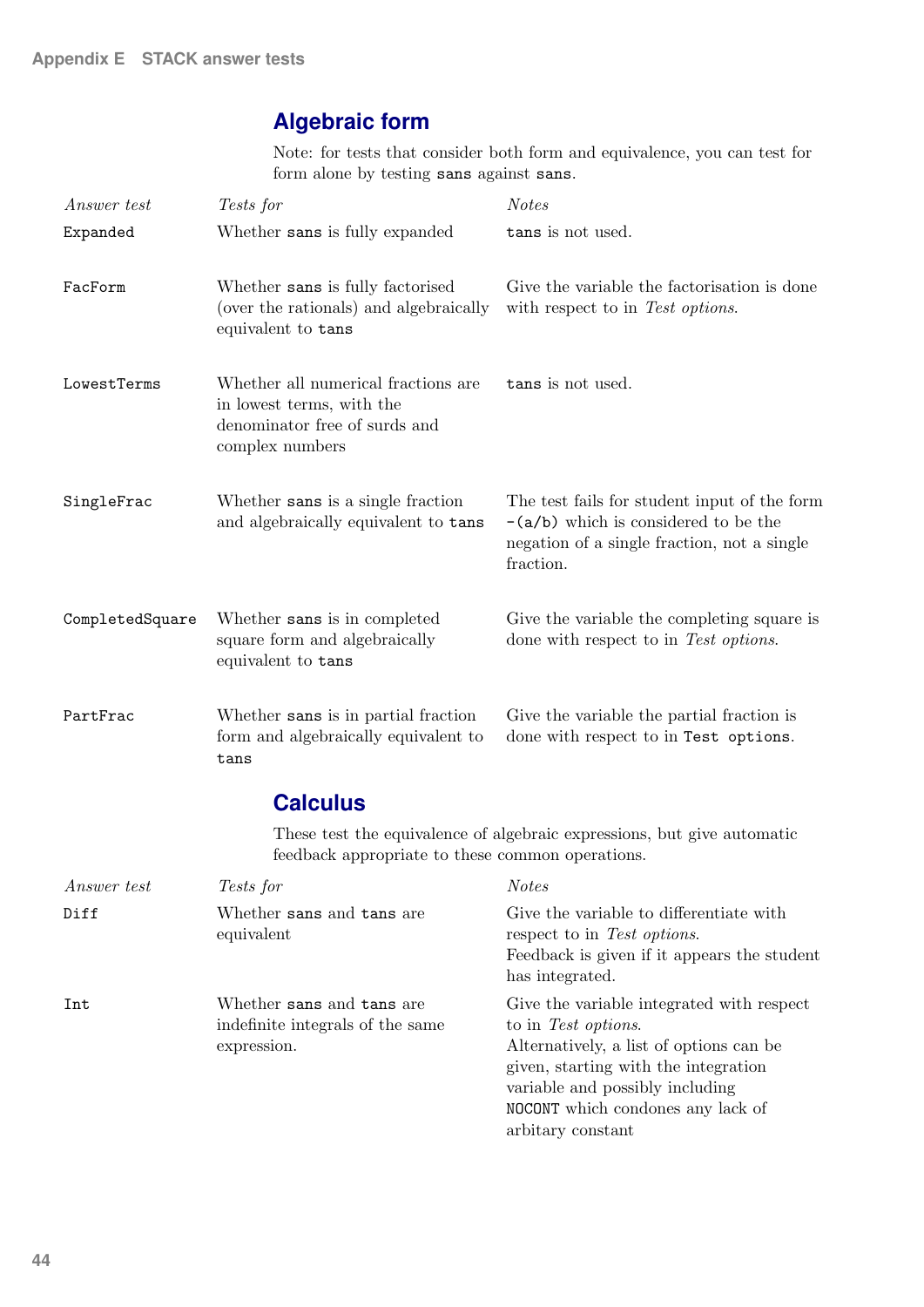## **Numerical**

When using these tests it is important that no pre-processing of the student input is undertaken, so sans should be the raw variable to which student input is assigned. This is to prevent the removal of trailing zeros from floating-point numbers. Corresponding care should to taken throughout the student feedback areas to ensure the correct number of significant figures are displayed.

As always, small numerical errors may be introduced when processing floating-point numbers.

| Answer test   | Tests for                                                                                                                                                          | <b>Notes</b>                                                                                                                                                                                                                                                                                                                                                                                                                                                                              |
|---------------|--------------------------------------------------------------------------------------------------------------------------------------------------------------------|-------------------------------------------------------------------------------------------------------------------------------------------------------------------------------------------------------------------------------------------------------------------------------------------------------------------------------------------------------------------------------------------------------------------------------------------------------------------------------------------|
| NumAbsolute   | $ \texttt{sans} - \texttt{tans}  < \varepsilon$                                                                                                                    | Give the value of the tolerance, $\varepsilon$ , in Test<br>options. sans and tans can be numbers,<br>sets of numbers or lists of numbers.                                                                                                                                                                                                                                                                                                                                                |
| NumRelative   | $\begin{array}{c c}\n\texttt{sans} - \texttt{tans} & \leq \varepsilon \text{ for } \texttt{tans} \neq 0\n\end{array}$<br>or, $ \texttt{sans}  = 0$ if $\tan s = 0$ | Give the value of the tolerance, $\varepsilon$ , in Test<br>options. sans and tans can be numbers,<br>sets of numbers or lists of numbers.                                                                                                                                                                                                                                                                                                                                                |
| $Num-GT$      | sans > tans                                                                                                                                                        |                                                                                                                                                                                                                                                                                                                                                                                                                                                                                           |
| $Num-GTE$     | $sans \geq tans$                                                                                                                                                   |                                                                                                                                                                                                                                                                                                                                                                                                                                                                                           |
| NumDecPlaces  | sans is given to $d$ decimal places<br>and $\texttt{sans} = \texttt{tans}$ to d decimal places                                                                     | Give the number of decimal places $d$ (a<br>positive integer), in Test options. Trailing<br>zeros are counted, so $1.2 \neq 1.20$ . sans and<br>tans are rounded to $d$ decimal places<br>before the test is applied.                                                                                                                                                                                                                                                                     |
| NumSigFigs    | sans is given to s significant figures<br>and sans = tans to $t$ significant<br>figures.                                                                           | Give the numbers of significant figures<br>(positive integers) as a list $[s, t]$ in Test<br><i>options</i> . If $s = t$ , then simply give <b>s</b> .<br>Common options to use are<br>$[s, s-1]$ which permits an error in the<br>final digit<br>[s,0] when only the number of significant<br>figures is checked<br>$[s, -1]$ which checks the answer has at<br><i>least</i> s significant figures and is correct to<br>the accuracy given.<br>The test only supports sans $< 10^{22}$ . |
| StrictSigFigs | The number of significant figures<br>given (strict interpretation)                                                                                                 | tans is not used.<br>Give the number of significant figures (a<br>positive integer), in Test options.                                                                                                                                                                                                                                                                                                                                                                                     |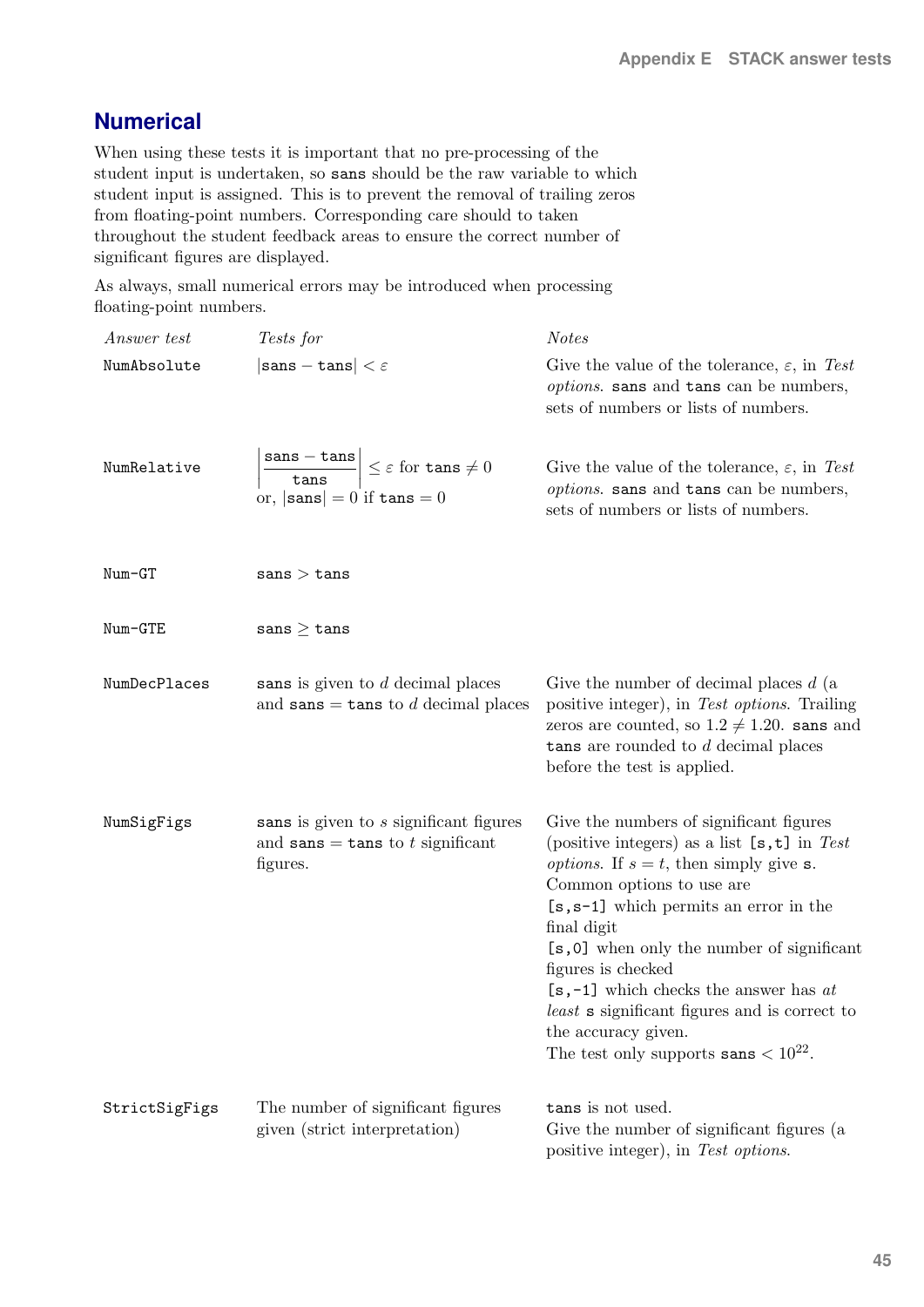## **Units**

|                     | These answer tests are for numerical answers with scientific units and need<br>to be used with the Units input type. The teacher's answer needs to be<br>specified with units too, for example 12.1*m/s^2. Both student's and<br>teacher's answers are converted to base SI units before comparisons are<br>made. The Unit tests are based on the Numerical tests above. |                                                                                                                                                                                                                                                                                                                                                                                                                             |
|---------------------|--------------------------------------------------------------------------------------------------------------------------------------------------------------------------------------------------------------------------------------------------------------------------------------------------------------------------------------------------------------------------|-----------------------------------------------------------------------------------------------------------------------------------------------------------------------------------------------------------------------------------------------------------------------------------------------------------------------------------------------------------------------------------------------------------------------------|
|                     | Tests names beginning Units permit conversion of units when<br>units.                                                                                                                                                                                                                                                                                                    | comparing to the teacher's answer. Those beginning UnitsStrict<br>require the student's and teacher's answers to be given in exactly the same                                                                                                                                                                                                                                                                               |
| Answer test         | Tests for                                                                                                                                                                                                                                                                                                                                                                | <b>Notes</b>                                                                                                                                                                                                                                                                                                                                                                                                                |
| UnitsAbsolute       | $ \text{sans} - \text{tans}  < \varepsilon$ after conversion<br>to base units                                                                                                                                                                                                                                                                                            | Give the value of the tolerance, $\varepsilon$ , in<br>Test options.                                                                                                                                                                                                                                                                                                                                                        |
| UnitsRelative       | $\left \frac{\text{sans} - \text{tans}}{\text{tans}}\right  \leq \varepsilon \text{ for } \text{tans} \neq 0$<br>or, $ \texttt{sans}  = 0$ if $\tan s = 0$<br>after conversion to base units                                                                                                                                                                             | Give the value of the tolerance, $\varepsilon$ , in<br>Test options.                                                                                                                                                                                                                                                                                                                                                        |
| UnitSigFigs         | sans is given to s significant figures<br>and sans = tans to t significant<br>figures, after conversion to base<br>units                                                                                                                                                                                                                                                 | Give the numbers of significant figures<br>(positive integers) as a list $[s, t]$ in<br>Test options. If $s = t$ , then simply give<br>s. Common option to use are<br>$[s, s-1]$ which permits an error in the<br>final digit<br>[s,0] when only the number of<br>significant figures is checked<br>$[s, -1]$ which checks the answer has at<br><i>least</i> s significant figures and is correct<br>to the accuracy given. |
| UnitsStrictAbsolute | $ \texttt{sans} - \texttt{tans}  < \varepsilon$ with sans and<br>tans in the same units                                                                                                                                                                                                                                                                                  | Give the value of the tolerance, $\varepsilon,$ in<br>Test options.                                                                                                                                                                                                                                                                                                                                                         |
| UnitsStrictRelative | $\label{eq:10} \begin{array}{ c c c }\hline \texttt{sans} - \texttt{tans} &\\\hline \hline \texttt{.} &\texttt{.} &\end{array}\Big  \leq \varepsilon \text{ for } \texttt{tans} \neq 0$<br>tans<br>or, $ \text{sans}  = 0$ if $\tan s = 0$<br>with sans and tans in the same                                                                                             | Give the value of the tolerance, $\varepsilon$ , in<br>Test options.                                                                                                                                                                                                                                                                                                                                                        |

units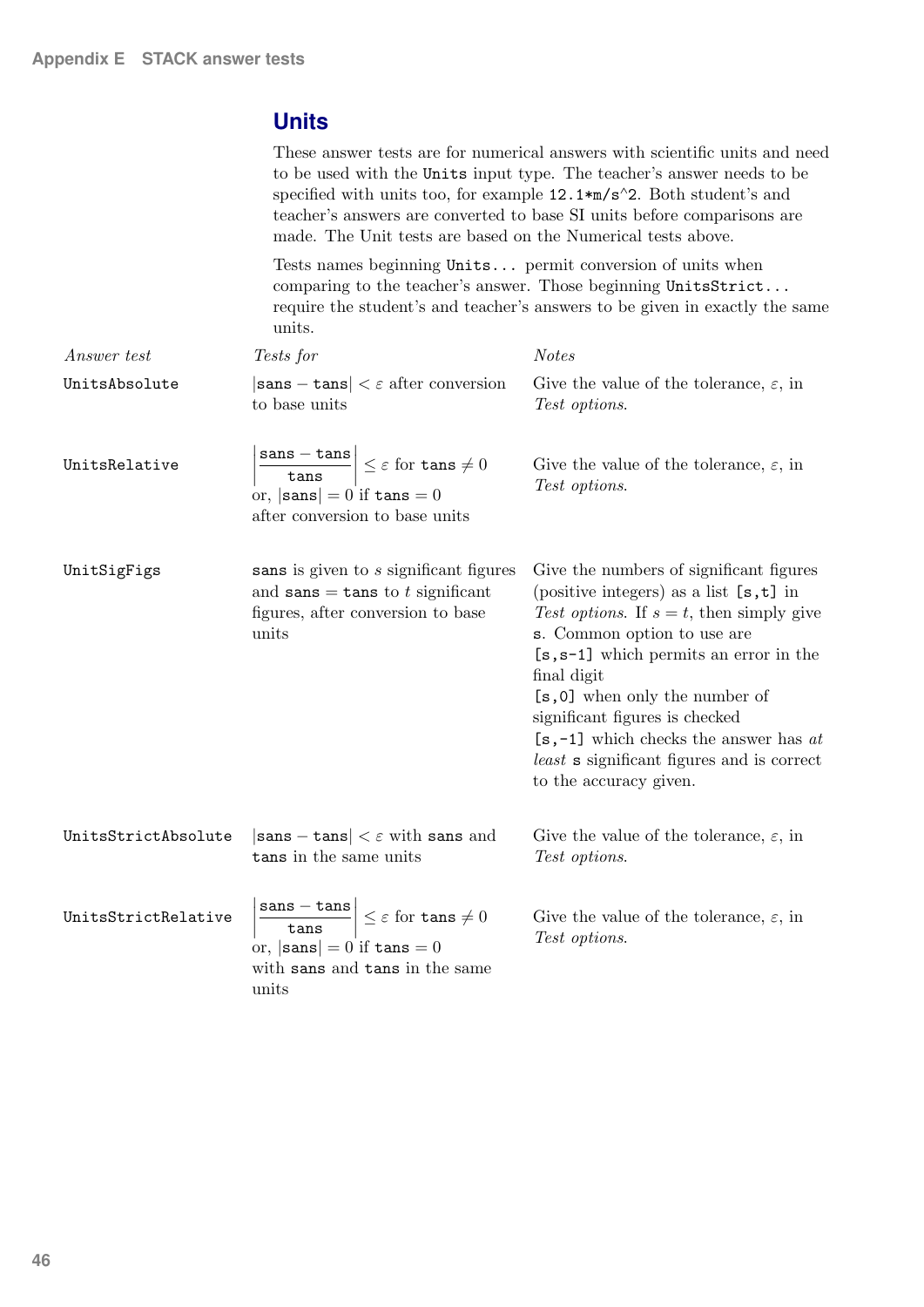| <i>Answer test</i> | Tests for                                                                                                                                          | <b>Notes</b>                                                                                                                                                                                                                                                                                                                                                                                                                |
|--------------------|----------------------------------------------------------------------------------------------------------------------------------------------------|-----------------------------------------------------------------------------------------------------------------------------------------------------------------------------------------------------------------------------------------------------------------------------------------------------------------------------------------------------------------------------------------------------------------------------|
| UnitsStrictSigFigs | sans is given to s significant figures<br>and $\texttt{sans} = \texttt{tans}$ to t significant<br>figures, with sans and tans in the<br>same units | Give the numbers of significant figures<br>(positive integers) as a list $[s, t]$ in<br>Test options. If $s = t$ , then simply give<br>s. Common option to use are<br>$[s, s-1]$ which permits an error in the<br>final digit<br>[s,0] when only the number of<br>significant figures is checked<br>$[s, -1]$ which checks the answer has at<br><i>least</i> s significant figures and is correct<br>to the accuracy given. |
| Strings            |                                                                                                                                                    |                                                                                                                                                                                                                                                                                                                                                                                                                             |
| <i>Answer test</i> | Tests for                                                                                                                                          | <b>Notes</b>                                                                                                                                                                                                                                                                                                                                                                                                                |
| String             | sans and tans are identical<br>strings, ignoring any leading or<br>trailing whitespace                                                             |                                                                                                                                                                                                                                                                                                                                                                                                                             |

SloppyString sans and tans are identical strings, ignoring case and any leading or trailing whitespace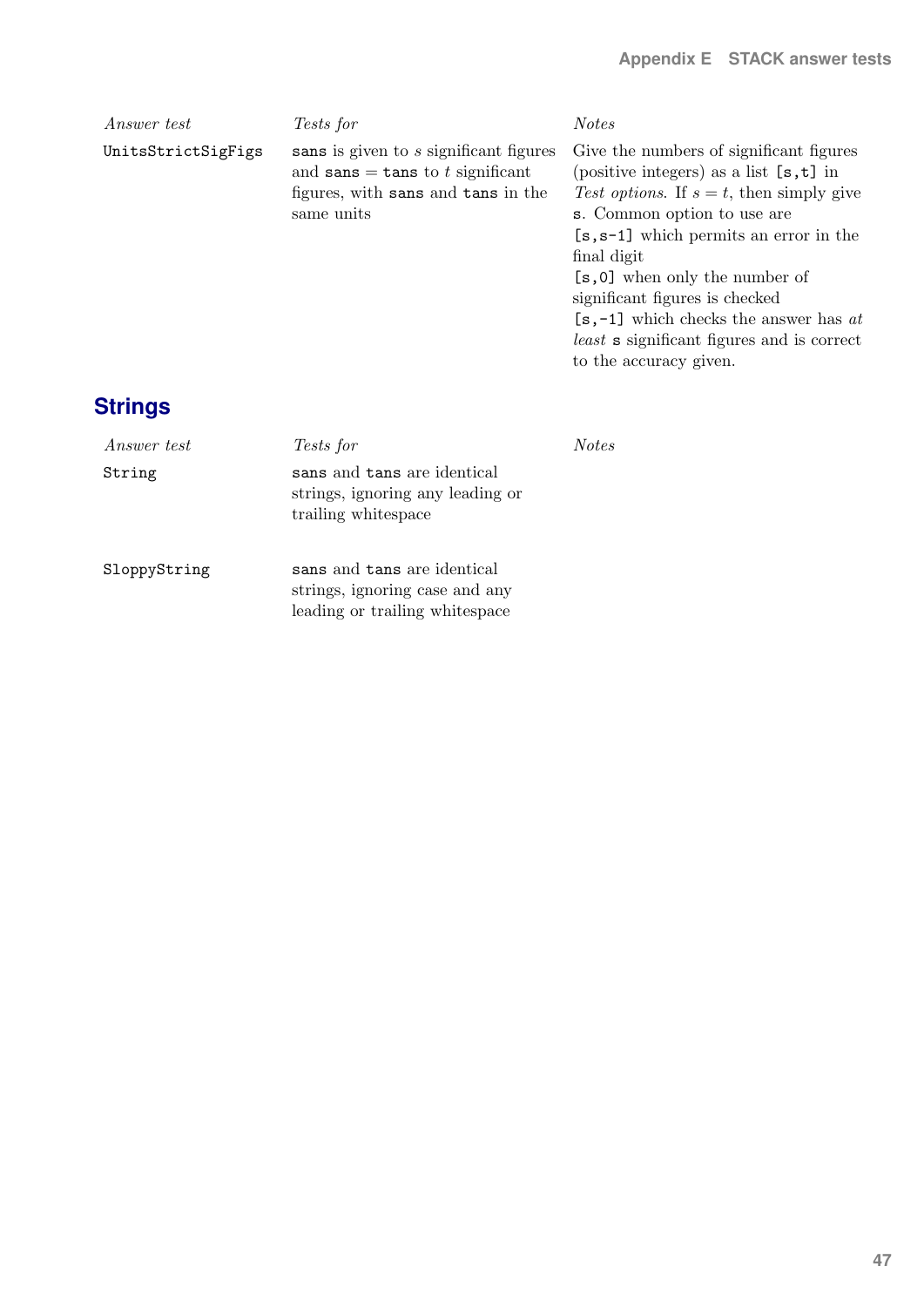## <span id="page-47-0"></span>**Reasoning by equivalence**

These tests are for answers consisting of a set of expressions or equations, one per line, which ought to be equivalent. The lines could represent steps within the rearrangement of an expression or solution of an equation. These tests need to be used with the Equivalence reasoning input type.

This is an area currently under development and the type of expressions supported is currently limited. See

```
[moodle-url]/question/type/stack/doc/
```
doc.php/CAS/Equivalence\_reasoning.md for more details.

Lines of working in both the student's and teacher's answers are stored as lists.

The Test option for these tests is a list containing all or some of the following

hideequiv Do not show line equivalence at validation.

comments Allows students to include comments.

- firstline Forces the first line of the student's answer to be the first line of the teacher's answer.
- assume pos Assumes variables are positive, so  $x^2 = 4$  is equivalent to  $x = 2$ . If used, this also needs setting in the question *Options* (subsection [5.6.2\)](#page-29-0).
- assume real Assume working over real numbers. If used, this also needs setting in the question *Options* (subsection [5.6.3\)](#page-29-1).

firstline can also be used as a  $Syn tax hint$  (subsection [5.4.6\)](#page-20-0) in which case the particular value of the first line of the teacher's answer is provided as a hint.

| <i>Answer test</i> | Tests for                                                                                                                                                               | <i>Notes</i>      |
|--------------------|-------------------------------------------------------------------------------------------------------------------------------------------------------------------------|-------------------|
| EquivReasoning     | Whether all lines with sans are<br>equivalent                                                                                                                           | tans is not used. |
| EquivFirst         | Whether all lines with sans are<br>equivalent and the first line of the<br>student's and teacher's answers are<br>equivalent, up to commutativity<br>and associativity. |                   |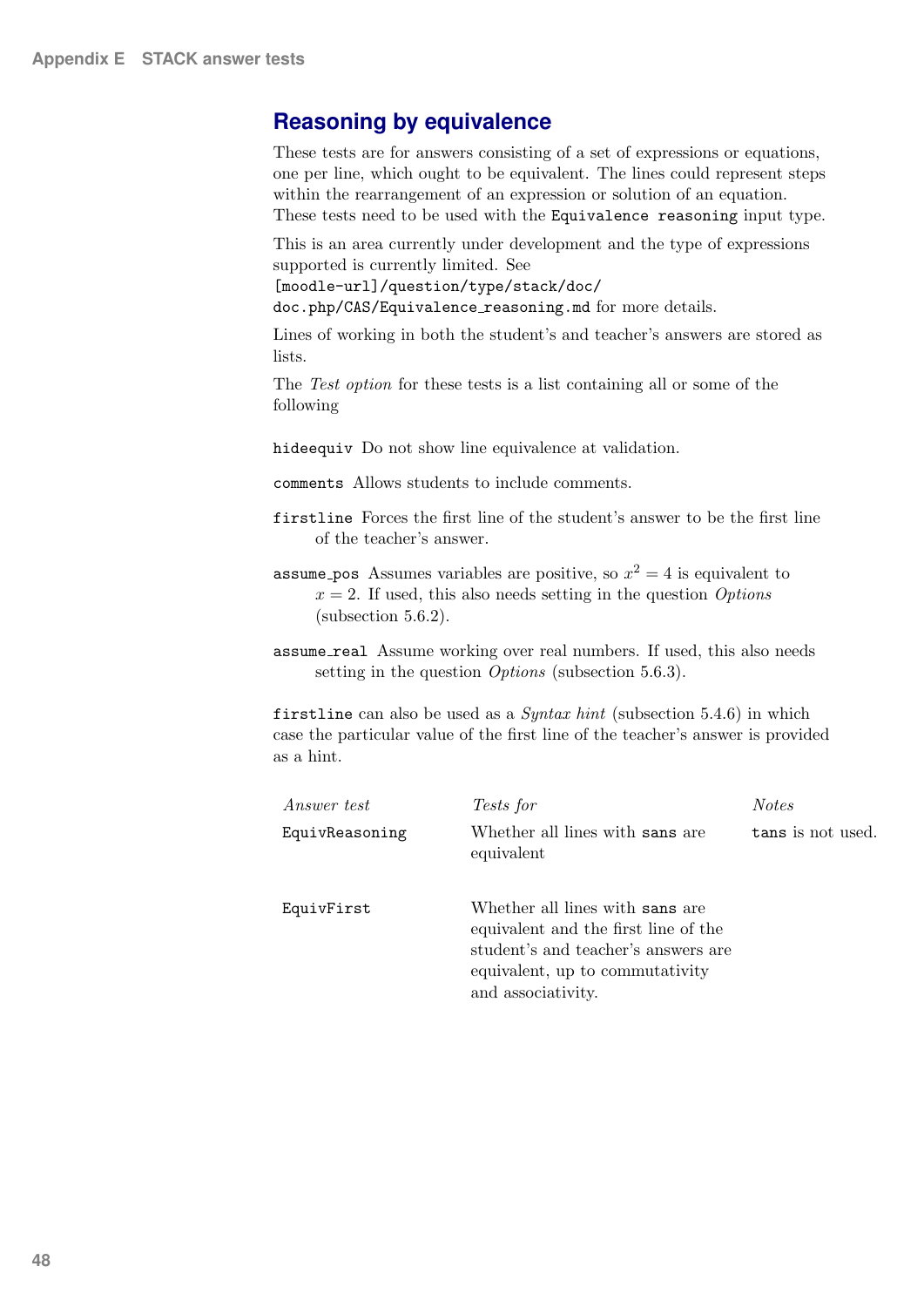## **Index**

:, assign to a variable, [11](#page-10-0) :=, assign to a function, [11](#page-10-0) =, equality (in an equation), [11](#page-10-0) [[BASIC-ALGEBRA]], [22](#page-21-2) [[BASIC-CALCULUS]], [22](#page-21-2) [[BASIC-MATRIX]], [22](#page-21-2) [[feedback:prt1]], [17](#page-16-3)  $[\text{input:ans1}]]$ , [13](#page-12-2) [[validation:ans1]], [14](#page-13-1)  $\{$  # . . . # }, [13](#page-12-2)  $\{Q_{\ldots}, Q\}, 13$  $\{Q_{\ldots}, Q\}, 13$ adaptive question behaviour, [6](#page-5-1) Administration, Moodle block, [7](#page-6-1) allowed words, [23](#page-22-5) answer box, [13](#page-12-2) multiple, [14](#page-13-1) size, [20](#page-19-5) check type of, [23](#page-22-5) input type, [20](#page-19-5) list of, [41](#page-40-1) student, [13](#page-12-2) test, [27](#page-26-1) list of, [43](#page-42-1) quiet, [27](#page-26-1) validation, [14](#page-13-1) showing, [24](#page-23-3) student must verify, [23](#page-22-5) assign to a function, [11](#page-10-0) to a variable, [11](#page-10-0) assume positive, [30](#page-29-8) real, [30](#page-29-8) authoring a question, [9](#page-8-3) auto-simplify, [25](#page-24-2) behaviour, question, [6](#page-5-1) adaptive, [6](#page-5-1) deferred feedback, [6](#page-5-1) deferred feedback with CBM, [6](#page-5-1) immediate feedback, [6](#page-5-1) immediate feedback with CBM, [6](#page-5-1) interactive with multiple tries, [6](#page-5-1) categories, question bank, [7](#page-6-1) CBM (confidence based marking), [6](#page-5-1) check answer type, [23](#page-22-5) response type, [23](#page-22-5)

comment, in Maxima code, [11](#page-10-0) confidence based marking, [6](#page-5-1) debugging, [16](#page-15-3) default mark, [17](#page-16-3) deferred feedback question behaviour, [6](#page-5-1) deferred feedback with CBM question behaviour, [6](#page-5-1) deployed question variants, [32](#page-31-3) export, [34](#page-33-1) import, [34](#page-33-1) deploying variants, [34](#page-33-1) display formatted value of variable, [13](#page-12-2) i, [30](#page-29-8) inverse trigonometric functions, [30](#page-29-8) matrix parenthesis, [30](#page-29-8) multiplication sign, [30](#page-29-8) surd, [30](#page-29-8) unformatted value of variable, [13](#page-12-2) documentation, STACK, [5](#page-4-1) duplicate question, [9](#page-8-3) equality, in an equation, [11](#page-10-0) equivalence, reasoning by, [48](#page-47-0) export deployed variants, [34](#page-33-1) questions, [9](#page-8-3) feedback general, [18](#page-17-1) specific, [17](#page-16-3) stanadrd, [30](#page-29-8) variables, [26](#page-25-2) float, forbid, [23](#page-22-5) forbid float, [23](#page-22-5) forbidden words, [22](#page-21-2) functions assign to, [11](#page-10-0) name of, [11](#page-10-0) general feedback, [18](#page-17-1) hint syntax, [21](#page-20-1) syntax, attribute of, [22](#page-21-2) hints, [31](#page-30-3) i, display of, [30](#page-29-8) ID number, [19](#page-18-3) ILIAS, [5](#page-4-1) immediate feedback question behaviour, [6](#page-5-1)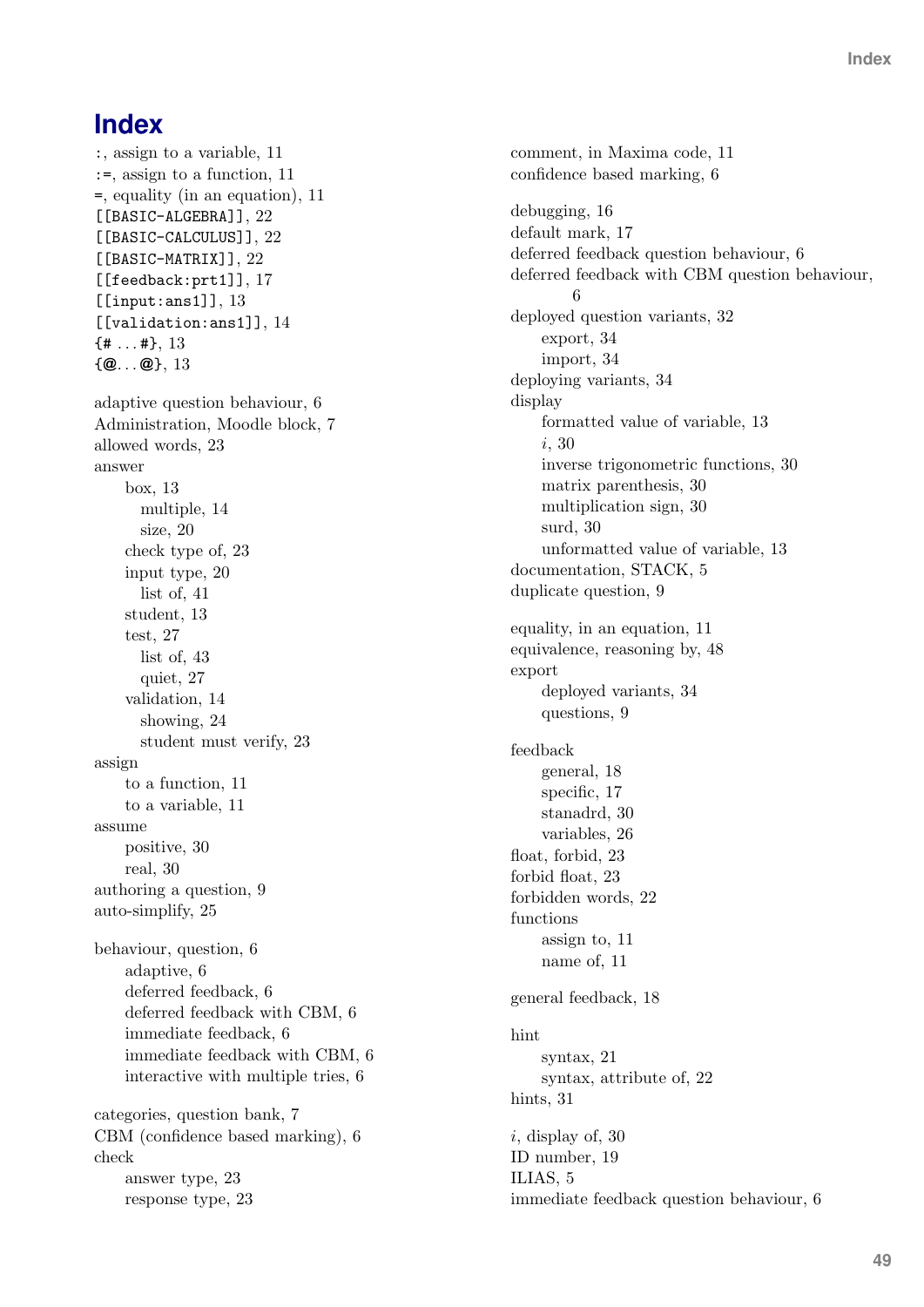immediate feedback with CBM question behaviour, [6](#page-5-1) import deployed variants, [34](#page-33-1) questions, [9](#page-8-3) input box, [13](#page-12-2) multiple, [14](#page-13-1) size, [20](#page-19-5) student, [13](#page-12-2) type, [20](#page-19-5) list of, [41](#page-40-1) validation, [14](#page-13-1) showing, [24](#page-23-3) student must verify, [23](#page-22-5) interactive with multiple tries question behaviour, [6](#page-5-1) inverse trigonometric functions, display of, [30](#page-29-8) LATEX, basic commands, [40](#page-39-1) Learning Tools Interoperability (LTI), [5](#page-4-1) lists, [11](#page-10-0) lowest terms, require, [23](#page-22-5) LTI, [5](#page-4-1) mark, default, [17](#page-16-3) matrix parenthesis, display of, [30](#page-29-8) Maxima, [10](#page-9-4) comment in code, [11](#page-10-0) introduction to, [11](#page-10-0) lists, [11](#page-10-0) local use, [12](#page-11-0) order of terms, [12](#page-11-0) randomisation, [12](#page-11-0) STACK-specific commands, [39](#page-38-1) syntax, [11](#page-10-0) useful commands, [35](#page-34-1) model answer, [20](#page-19-5) Moodle administration block, [7](#page-6-1) question bank, [7](#page-6-1) Virtual Learning Environment, [5](#page-4-1) XML, [9](#page-8-3) multiple inputs, [14](#page-13-1) multiplication sign, display of, [30](#page-29-8) name of function, [11](#page-10-0) of variable, [11](#page-10-0) nodes, [26](#page-25-2) order of terms, [12](#page-11-0) ordergreat, [12](#page-11-0)

page Preview question, [9,](#page-8-3) [16,](#page-15-3) [32](#page-31-3) Question tests & deployed variants, [32](#page-31-3) penalty, [17](#page-16-3) Potential response tree, [24](#page-23-3) nodes, [26](#page-25-2) preview question, [9,](#page-8-3) [16,](#page-15-3) [32](#page-31-3) PRT (Potential response tree), [24](#page-23-3) question authoring, [9](#page-8-3) bank categories, [7](#page-6-1) Moodle, [7](#page-6-1) duplication, [9](#page-8-3) export, [9](#page-8-3) form, [10](#page-9-4) import, [9](#page-8-3) name, [10](#page-9-4) note, [19](#page-18-3) preview, [16,](#page-15-3) [32](#page-31-3) tests, [32,](#page-31-3) [33](#page-32-1) text, [13](#page-12-2) value, [25](#page-24-2) variables, [10](#page-9-4) variants, [32](#page-31-3) deploying, [34](#page-33-1) export, [34](#page-33-1) import, [34](#page-33-1) question behaviour, [6](#page-5-1) adaptive, [6](#page-5-1) deferred feedback, [6](#page-5-1) deferred feedback with CBM, [6](#page-5-1) immediate feedback, [6](#page-5-1) immediate feedback with CBM, [6](#page-5-1) interactive with multiple tries, [6](#page-5-1) Question tests & deployed versions page, [32](#page-31-3) question-level simplify, [29](#page-28-2) Quick Start guide, [5](#page-4-1) quiet, in answer test, [27](#page-26-1)

rand, [12](#page-11-0) rand with prohib, [12](#page-11-0) random group, [13](#page-12-2) randomisation commands, [12](#page-11-0) reasoning by equivalence, [48](#page-47-0) require lowest terms, [23](#page-22-5) response, check type of, [23](#page-22-5)

sandbox, STACK, [13](#page-12-2) saving, [15](#page-14-1) simp:false, [12,](#page-11-0) [26](#page-25-2) simp:true, [26](#page-25-2)